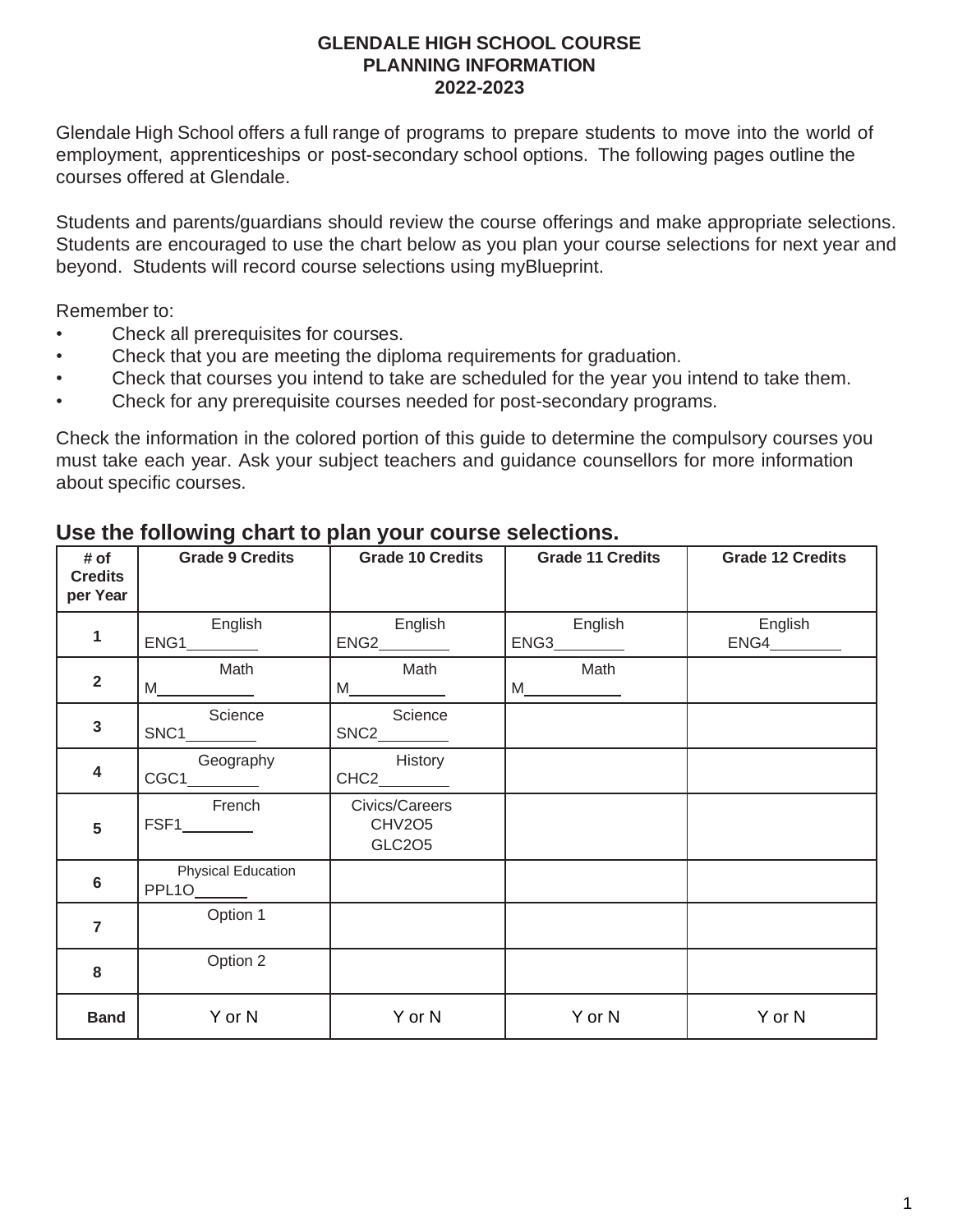# **ARTS - Dance**

### **Dance, Grade 10, Open ATC2O1**

This course emphasizes the development of students'techniques and creative skills relating to the elements of dance and the tools of composition in a variety of performance situations. Students will identify responsible personal and interpersonal practices related to dance processes and production, and will apply technologies and techniques throughout the process of creation to develop artistic scope in the dance arts.

**Prerequisite:** None

### **Dance, Grade 11, University/College Preparation ATC3M1**

This course emphasizes the development of students' artistry, improvisational and compositional skills, and technical proficiency in dance genres from around the world. Students will apply dance elements, techniques, and tools in a variety of ways, including performance situations; describe and model responsible practices related to the dance environment; and reflect on how the study of dance affects personal and artistic development.

**Prerequisite:** Dance, Grade 9 or 10, Open (ATC1O1 or ATC2O1)

### **Dance, Grade 12, University/College Preparation ATC4M1**

This course emphasizes the development of students' technical proficiency, fluency in the language of movement in dance genres from around the world, and understanding of dance science. Students will explain the social, cultural, and historical contexts of dance; apply the creative process through the art of dance in a variety of ways; and exhibit an understanding of the purpose and possibilities of continuing engagement in the arts as a lifelong learner. **Prerequisite:** Dance, Grade 11, University/College Preparation (ATC3M1)

# **ARTS - Drama**

### **Drama, Grade 10, Open ADA2O1**

This course provides opportunities for students to explore dramatic forms, conventions, and techniques. Students will explore a variety of dramatic sources from various cultures and representing a range of genres. Students will use the elements of drama in creating and communicating through dramatic works. Students will assume responsibility for decisions made in the creative and collaborative processes and will reflect on their experiences. **Prerequisite:** None

### **Drama, Grade 11, Open ADA3O1 ADA3O1**

This course requires students to engage in dramatic processes and the presentation of dramatic works, and emphasizes the application of drama skills in other contexts and opportunities. Students will interpret and present works in a variety of dramatic forms, create and script original works, and critically analyze the processes involved in producing dramatic works. Students will develop a variety of skills related to collaboration and the presentation of dramatic works.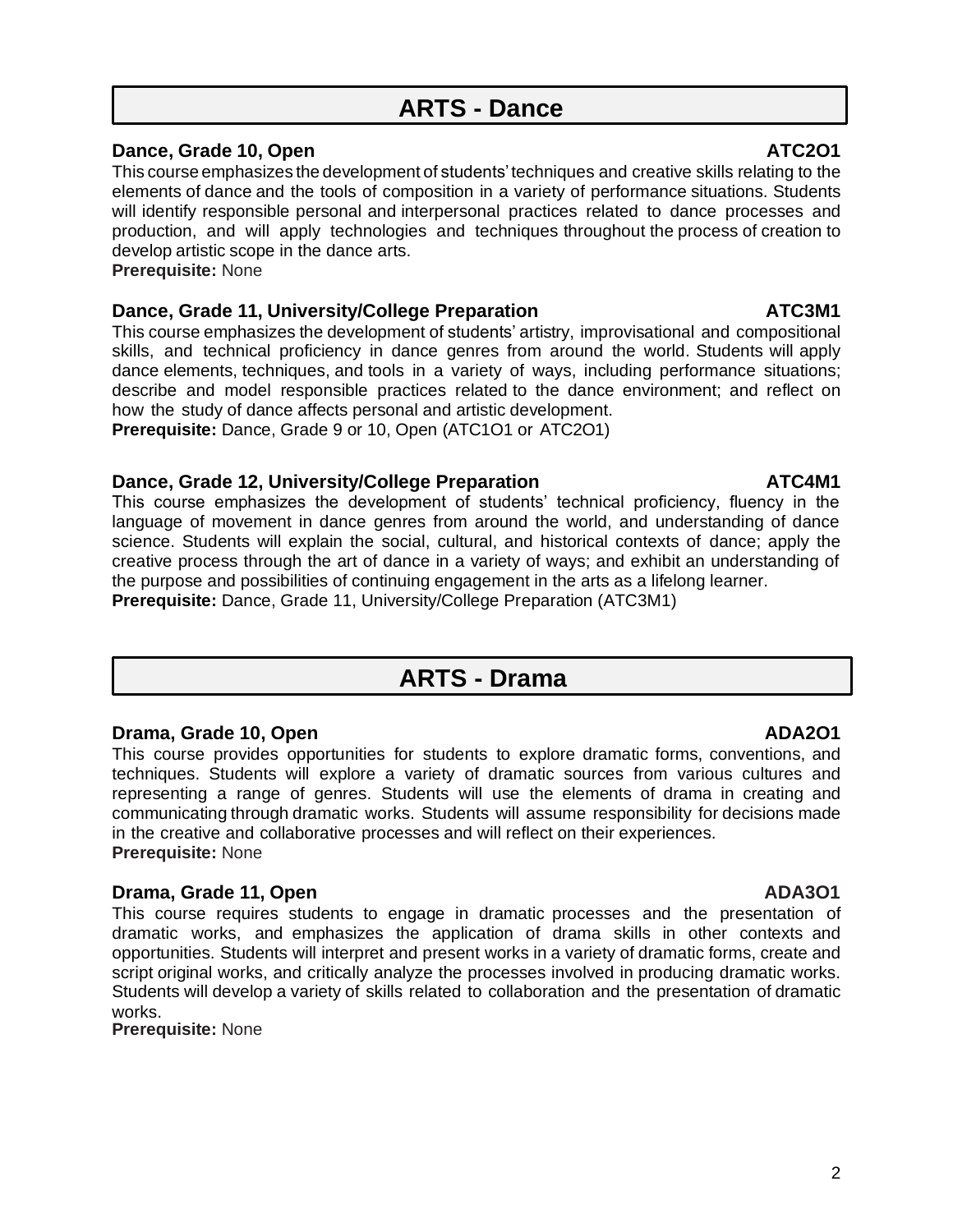### **Drama, Grade 11, University/College Preparation**

This course requires students to create and perform in dramatic presentations. Students will analyze, interpret, and perform dramatic works from various cultures and time periods. Students will research various acting styles and conventions that could be used in their presentations, and analyze the functions of playwrights, directors, actors, designers, technicians, and audiences.

**Prerequisite**: Drama, Grade 9 or 10, Open (ADA1O1 or ADA2O1)

### **Drama, Grade 12, University/College Preparation Manual ADA4M1**

This course requires students to experiment individually and collaboratively with forms and conventions of both drama and theatre from various cultures and time periods. Students will interpret dramatic literature and other texts and media sources while learning about various theories of directing and acting. Students will examine the significance of dramatic arts in various cultures, and will analyze how the knowledge and skills developed in drama are related to their personal skills, social awareness, and goals beyond secondary school.

**Prerequisite:** Drama, Grade 11, University/College preparation (ADA3M1)

# **ARTS - Music**

### **Music, Grade 9, Open** AMI1O1

This course emphasizes the creation and performance of music at a level consistent with previous experience and is aimed at developing technique, sensitivity, and imagination. Students will develop musical literacy skills by using the creative and critical analysis processes in composition, performance, and a range of reflective and analytical activities. Students will develop an understanding of the conventions and elements of music and of safe practices related to music, and will develop a variety of skills transferable to other areas of their life. **Prerequisite:** None

### **Music Repertoire, Intermediate Band, Grade 9, Open Part 1 AMR2OB**

This .5 credit course utilizes the study of band repertoire, at an intermediate level, to enrich and expand the experience of the students already enrolled in AMI1O1. Many different techniques, including recording, public performance and clinics will be utilized to develop a more thorough appreciation of their chosen method of musical expression. This is a half credit course that runs outside of the regular school day for the full year.

**Co-requisite**: Music, Grade 9, Open (AMI101)

### **Music, Grade 10, Open AMI2O1**

This course emphasizes the creation and performance of music at a level consistent with previous experience. Students will develop musical literacy skills by using the creative and critical analysis processes in composition, performance, and a range of reflective and analytical activities. Students will develop their understanding of musical conventions, practices, and terminology and apply the elements of music in a range of activities. They will also explore the function of music in society with reference to the self, communities, and cultures.

**Prerequisite:** None

**Note:** *AMI1O is highly recommended.*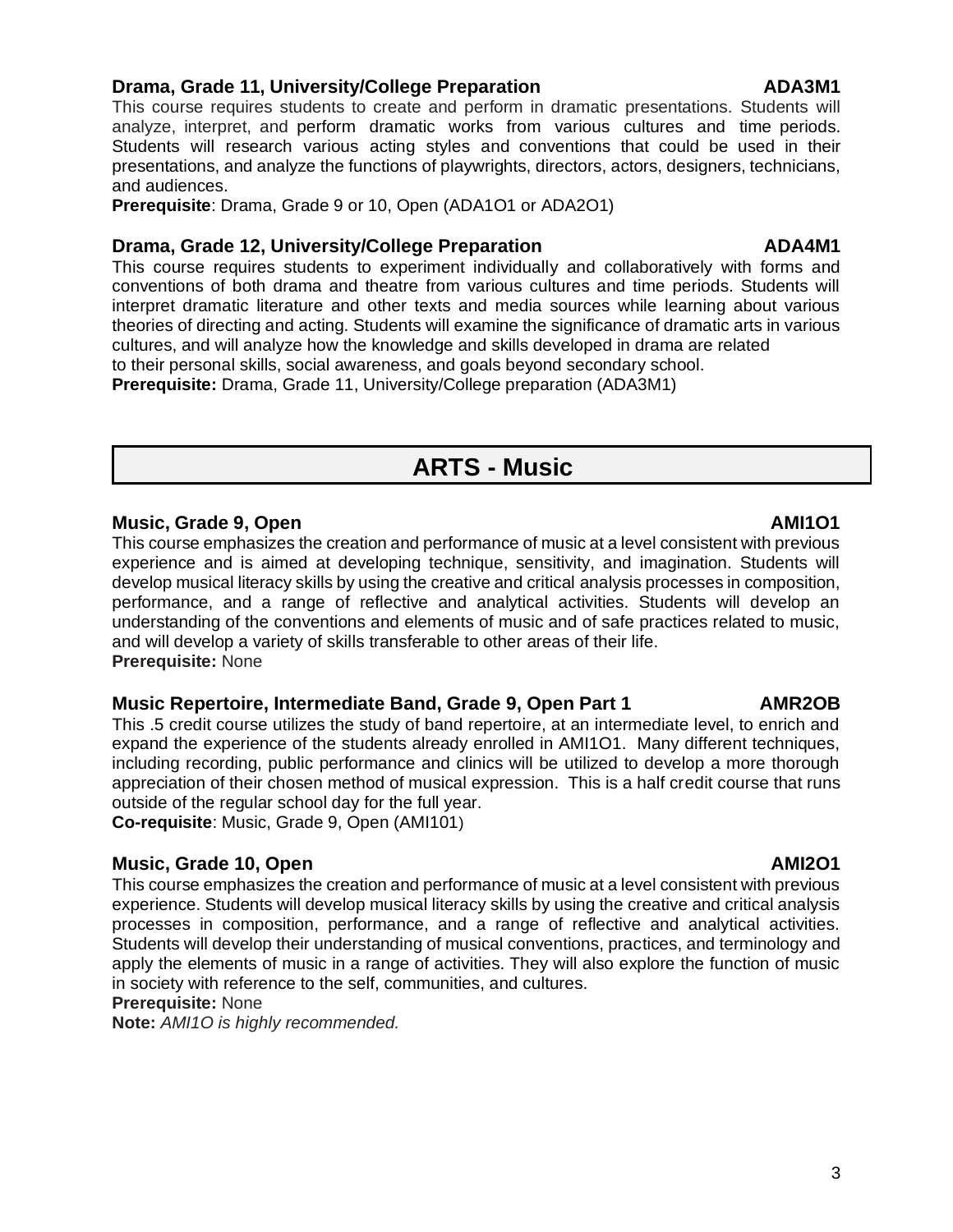### **Music – Guitar, Grade 10, Open AMG2O1**

This course emphasizes performance of music on guitar at a beginner level with no previous experience required. Through the acquisition of skills on guitar, student learning will include participating in creative activities and listening perceptively. Students will also be required to develop a thorough understanding of the language of music, including the elements, terminology and history.

### **Prerequisite:** None

### **Music Repertoire, Intermediate Band, Grade 10, Open Part 2 AMR2OC**

This .5 credit course utilizes the study of band repertoire, at an intermediate level, to enrich and expand the experience of the students already enrolled in AMI201. Many different techniques, including recording, public performance and clinics will be utilized to develop a more thorough appreciation of their chosen method of musical expression. This is a half credit course that runs outside of the regular school day for the full year.

**Co-requisite:** Music, Grade 9 or 10, Open (AMI1O1 or AMI2O1)

### **Music - Guitar, Grade 11 University/College AMG3M1**

This course provides students with opportunities to develop their musical literacy through the creation, appreciation, analysis, and performance of music, including traditional, commercial, and art music. Students will apply the creative process when performing appropriate technical exercises and repertoire and will employ the critical analysis processes when reflecting on, responding to, and analyzing live and recorded performances. Students will consider the function of music in society and the impact of music on individuals and communities. They will explore how to apply skills developed in music to their life and careers.

**Prerequisite**: AMG2O1

### **Music, Grade 11, University/College Preparation AMI3M1** AMI3M1

This course provides students with opportunities to develop their musical literacy through the creation, appreciation, analysis, and performance of music, including traditional, commercial, and art music. Students will apply the creative process when performing appropriate technical exercises and repertoire and will employ the critical analysis processes music in society and the impact of music on individuals and communities. They will explore how to apply skills when reflecting on, responding to, and analyzing live and recorded performances. Students will consider the function of developed in music to their life and careers.

**Prerequisite:** Music, Grade 9 or 10, Open (AMI1O1 or AMI2O1)

### **Music Repertoire, Senior Band, Grade 11 University/College Part 1 AMR3MB**

This .5 credit course utilizes the study of band repertoire, at an advanced level, to enrich and expand the experience of students enrolled in AMI3M or AMI4M. Many different techniques including recording, public performance and clinics will be experienced to develop a more thorough appreciation of the many roles of music within the Canadian cultural landscape. This is a half credit course that runs outside of the regular school day for the full year. Students will meet twice weekly for the entire school year, and perform a series of band concerts.

**Co-requisite:** Music, Grade 11 or 12, University/College Preparation (AMI3M1 or AMI4M1)

### **Music - Guitar, Grade 12 University/College AMG4M1**

This course enables experienced guitar students to further enhance their musical literacy through the creation, appreciation, analysis and performance of advanced guitar technique, studies and repertoire. Students will perform traditional, commercial and art music, and will respond with insight to live and recorded performances. Students will enhance their understanding of the function of music in society and the impact of music on themselves and various communities and cultures. Students will analyze how to apply skills developed in music to their life and careers. **Prerequisite:** AMG3M1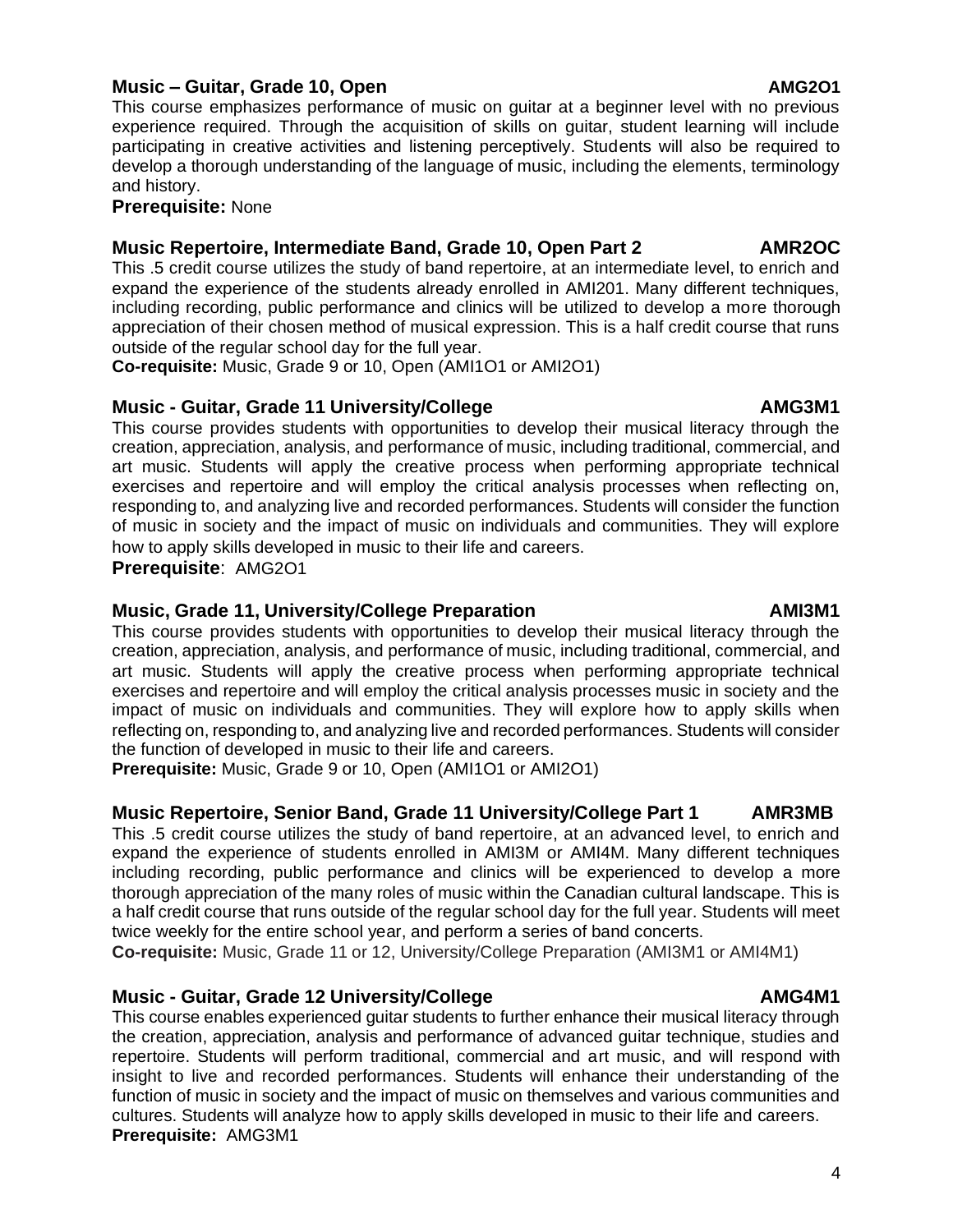### **Music, Grade 12, University/College Preparation AMI4M1**

This course enables students to enhance their musical literacy through the creation, appreciation, analysis, and performance of music. Students will perform traditional, commercial, and art music, and will respond with insight to live and recorded performances. Students will enhance their understanding of the function of music in society and the impact of music on themselves and various communities and cultures. Students will analyze how to apply skills developed in music to their life and careers.

**Prerequisite**: Music, Grade 11, University/College Preparation (AMI3M1)

### **Music Repertoire, Senior Band, Grade 11 University/College Part 2 AMR3MC**

This .5 credit course incorporates the study and performance of band repertoire, at a senior level, to enrich and expand the experience of students enrolled in AMI4M. Different techniques such as recording and public performance will be experienced to develop a thorough appreciation of the band idiom. Students will have the opportunity to develop their leadership skills in a large ensemble setting. This is a half credit course that runs outside of the regular school day for the full year. Students will meet twice weekly for the entire school year, and perform and organize a series of band concerts.

**Co-requisite**: Music, Grade 11 or 12, University/College Preparation (AMI3M1 or AMI4M1)

# **ARTS – Visual Arts**

### **Visual Arts, Grade 9, Open AVI1O1**

This course is exploratory in nature, offering an overview of visual arts as a foundation for further study. Students will become familiar with the elements and principles of design and the expressive qualities of various materials by using a range of media, processes, techniques, and styles. Students will use the creative and critical analysis processes and will interpret art within a personal, contemporary, and historical context.

**Prerequisite:** None

### **Visual Arts, Grade 10, Open AVI2O1**

This course enables students to develop their skills in producing and presenting art by introducing them to new ideas, materials, and processes for artistic exploration and experimentation. Students will apply the elements and principles of design when exploring the creative process. Students will use the critical analysis process to reflect on and interpret art within a personal, contemporary, and historical context. **Prerequisite:** None

### **Visual Arts, Grade 11, Open AVI3O1**

This course focuses on studio activities in the visual arts, such as drawing, painting, sculpture, photography, printmaking, collage, and/or multimedia art. Students will use the creative process to create art works that reflect a wide range of subjects and will evaluate works using the critical analysis process. Students will also explore works of art within a personal, contemporary, historical, and cultural context.

**Prerequisite**: None

### 5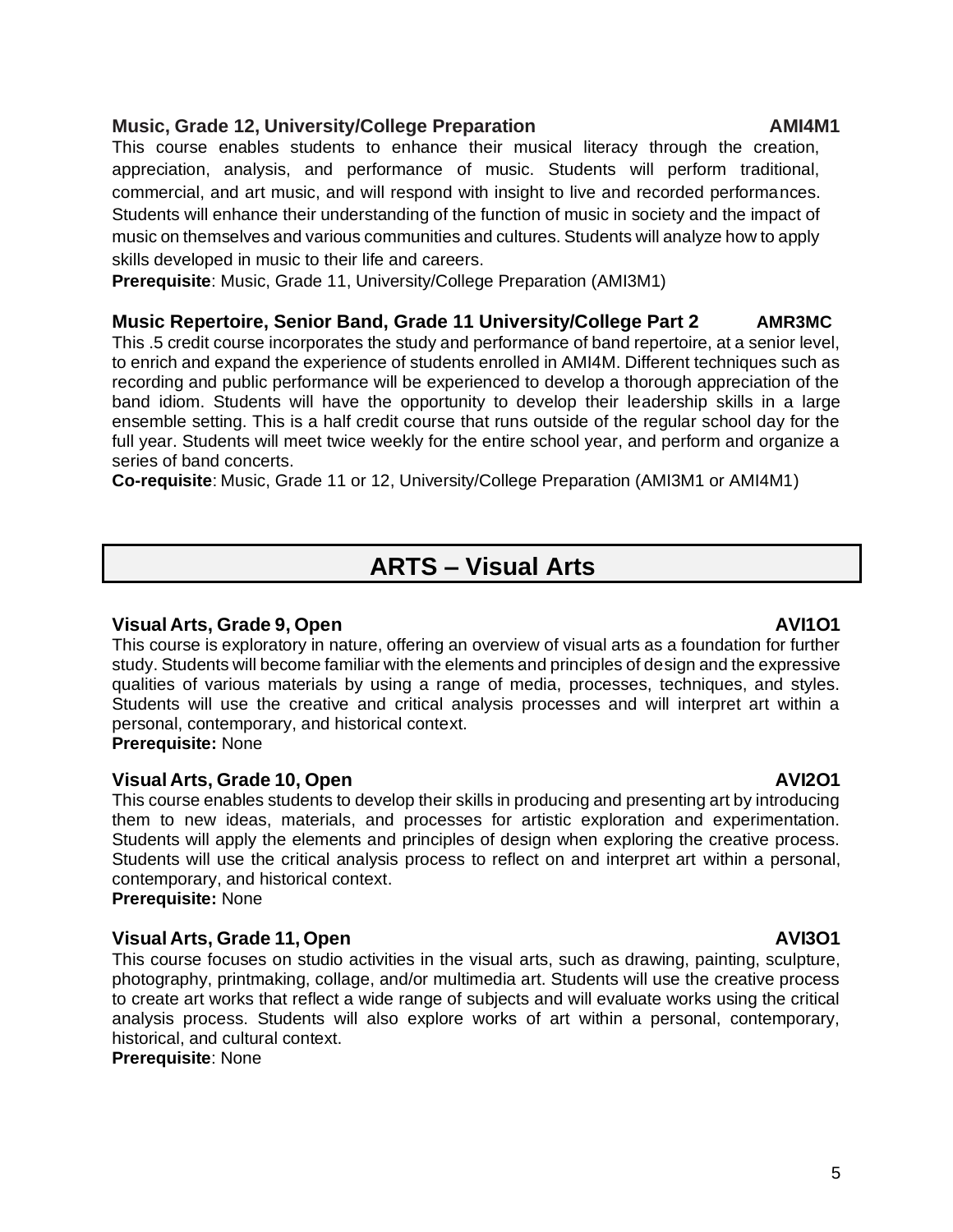### **Visual Arts: Crafts Grade 11, Open AWA3O1**

This course enables students to develop their skills in producing and presenting art by introducing them to new ideas, materials, and processes for artistic exploration and experimentation. Students will apply the elements and principles of design when exploring the creative process. Students will use the critical analysis process to reflect on and interpret art within a personal, contemporary, and historical context. Course objectives will be achieved through a program focused on general crafts.

### **Prerequisite:** None

### **Visual Arts, Grade 11, University/College Preparation Manual AVI3M1**

This course enables students to further develop their knowledge and skills in visual arts. Students will use the creative process to explore a wide range of themes through studio work that may include drawing, painting, sculpting, and printmaking, as well as the creation of collage, multimedia works, and works using emergent technologies. Students will use the critical analysis process when evaluating their own work and the work of others. The course may be delivered as a comprehensive program or through a program focused on a particular art form (e.g. photography, video, computer graphics, information design).

**Prerequisite:** Visual Arts, Grade 9 or 10, Open (AVI1O1 or AVI2O1)

### **Visual Arts, Grade 12, University/College Preparation AVI4M1**

This course focuses on enabling students to refine their use of the creative process when creating and presenting two and three-dimensional art works using a variety of traditional and emerging media and technologies. Students will use the critical analysis process to deconstruct art works and explore connections between art and society. The studio program enables students to explore a range of materials, processes, and techniques that can be applied in their own art production. Students will also make connections between various works of art in personal, contemporary, historical, and cultural contexts.

**Prerequisite:** Visual Arts, Grade 11, University/College Preparation (AVI3M1)

# **BUSINESS**

### **Introduction to Information Technology in Business, Grade 9, Open BTT1O1**

This course introduces students to the use of information technology in a business environment. Students will learn how to use information technology in a work environment, perform electronic research, communicate electronically, and use common business software. They will also explore possible future occupations in information technology. **Prerequisite:** None

### **Introduction to Business, Grade 10, Open BBI2O1**

This course introduces students to the world of business. Students will develop an understanding of the functions of business, including accounting, marketing, information and communication technology, human resources, and production, and of the importance of ethics and social responsibility. This course builds a foundation for further studies in business and helps students develop the business knowledge and skills they will need in their everyday lives. **Prerequisite:** None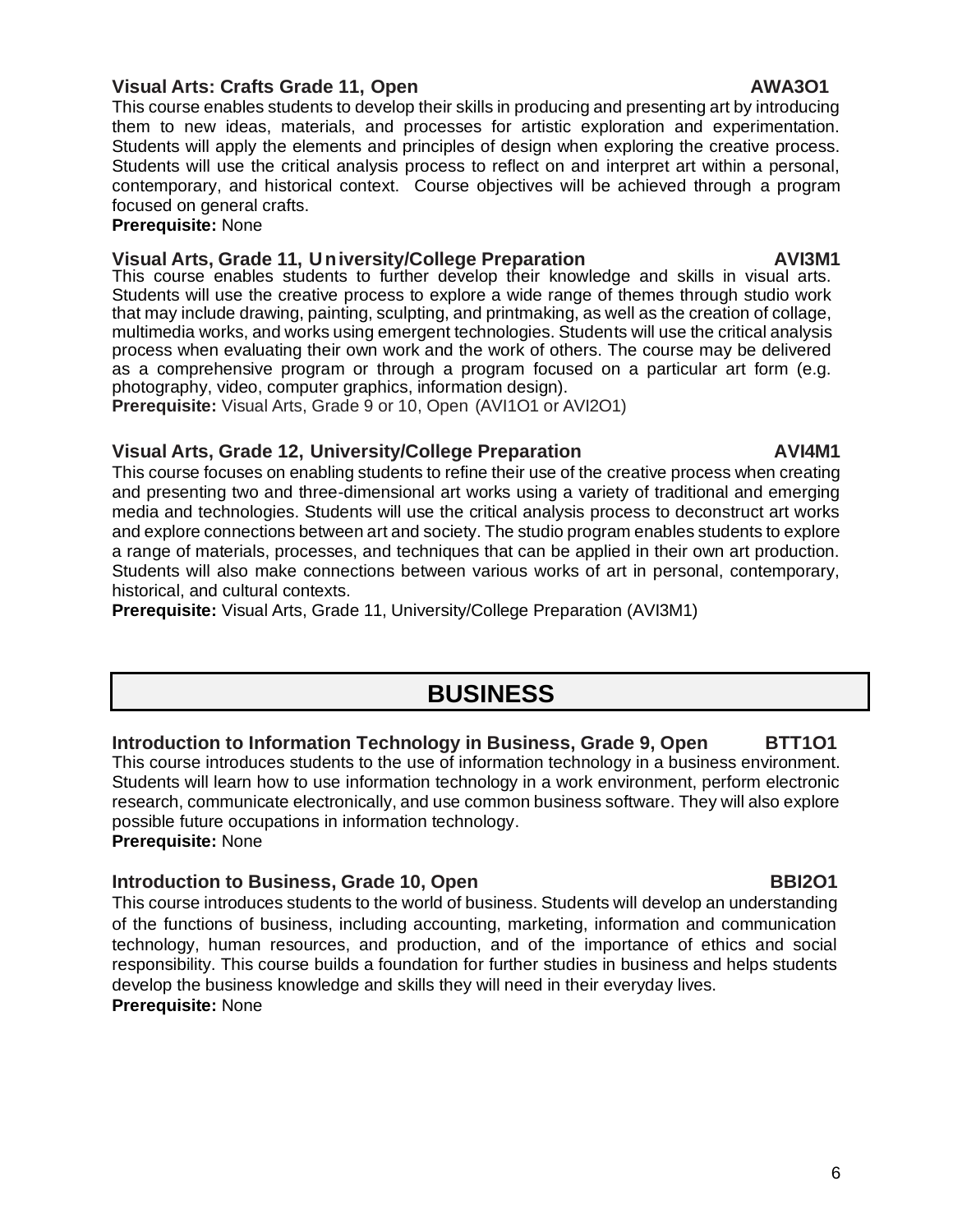### **Introduction to Financial Accounting, The Construction of BAF3M1 Grade 11, University/College Preparation**

This course introduces students to the fundamental principles and procedures of accounting, with emphasis on accounting procedures used in service and merchandising businesses. Students will develop an understanding of the connections between financial analysis, control, and decision making in the management of a business, as well as the effects of technology and globalization on accounting procedures and the role of the accountant. **Prerequisite:** None

### **Entrepreneurship: The Venture, Grade 11, College Preparation BDI3C1**

This course focuses on ways in which entrepreneurs recognize opportunities, generate ideas, and organize resources to plan successful ventures that enable them to achieve their goals. Students will create a venture plan for a school-based or student-run business. Through handson experiences, students will have opportunities to develop the values, traits, and skills most often associated with successful entrepreneurs.

### **Prerequisite:** None

**Note:** This course is offered in alternate years**. It will be offered in 2022-2023.**

### **Marketing: Goods, Services, Events, Grade 11, College Preparation BMI3C1**

This course introduces the fundamental concepts of product marketing, which includes the marketing of goods, services, and events. Students will examine how trends, issues, global economic changes, and information technology influence consumer buying habits. Students will engage in marketing research, develop marketing strategies, and produce a marketing plan for a product of their choice.

### **Prerequisite:** None

**Note:** This course is offered in alternate years. *It will be offered in 2023-2024.*

### **Marketing: Retail and Service, Grade 11, Workplace Preparation BMX3E1**

This course focuses on marketing activities in the retail and service sectors. Students will examine trends and global influences on marketing decisions, and will learn about the importance of customer service in developing a customer base and maintaining customer loyalty. Through hands-on learning, students will develop personal selling and information technology skills that will prepare them for a variety of marketing-related positions in the workplace.

### **Prerequisite:** None

**Note:** *This course is offered in alternate years. It will be offered in 2022-2023.*

### **Business Leadership: Management Fundamentals Theorem COM4M Grade 12, University/College Preparation**

This course focuses on the development of leadership skills used in managing a successful business. Students will analyze the role of a leader in business, with a focus on decision making, management of group dynamics, workplace stress and conflict, motivation of employees, and planning. Effective business communication skills, ethics, and social responsibility are also emphasized.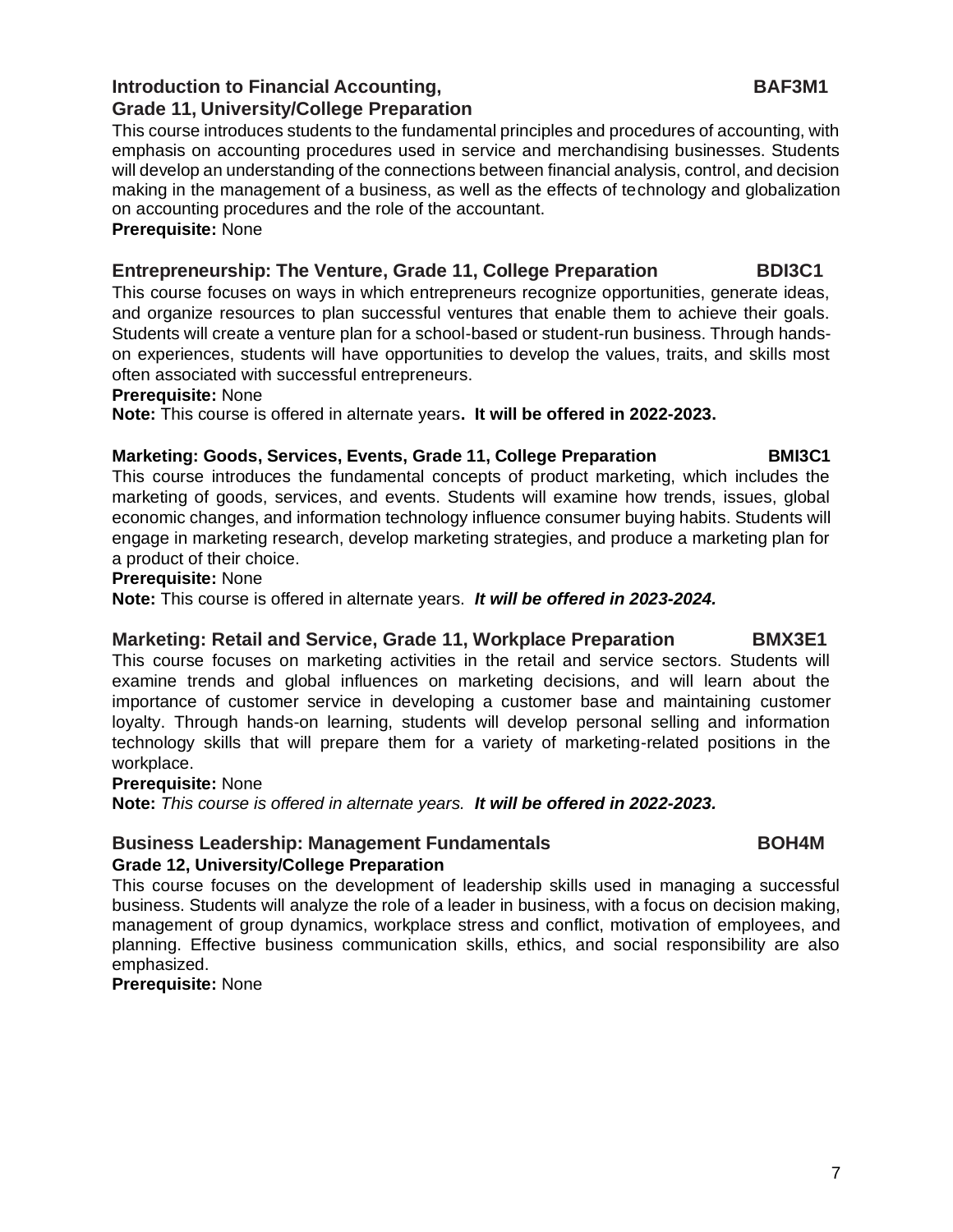# **CANADIAN AND WORLD STUDIES - CIVICS**

### **Civics, Grade 10, Open (0.5 Credit) CHV2O5**

This course explores what it means to be an informed, participating citizen in a democratic society. Students will learn about the elements of democracy in local, national, and global contexts, about political reactions to social change, and about political decision-making processes in Canada. They will explore their own and others ideas about civics questions and learn how to think critically about public issues and react responsibly to them.

**Prerequisite:** None

**Note:** *This is a half-credit course taken with Career Studies (GLC2O5)*

# **CANADIAN AND WORLD STUDIES - GEOGRAPHY**

### **Issues in Canadian Geography, Grade 9, Academic CGC1D1**

This course examines interrelationships within and between Canada's natural and human systems and how these systems interconnect with those in other parts of the world. Students will explore environmental, economic, and social geographic issues relating to topics such as transportation options, energy choices, and urban development. Students will apply the concepts of geographic thinking and the geographic inquiry process, including spatial technologies, to investigate various geographic issues and to develop possible approaches for making Canada a more sustainable place to live.

**Prerequisite:** None

### **Issues in Canadian Geography, Grade 9, Locally Developed CGC1PL**

This course focuses on current geographic issues that affect Canadians. By examining their own personal and everyday experiences, students will explore issues relevant to sustainable living in Canada. They will also develop awareness that issues that affect their lives in Canada are interconnected with issues in other parts of the world. Students will be introduced to the concepts of geographic thinking to support their learning. Students will practice reading, writing, visual, and oral literacy skills, and mathematical literacy skills to identify and communicate geographic ideas in a variety of forms.

NOTE: This Geography of Canada course is for students who are taking Grade 9 courses at the locally developed level.

**Prerequisite:** None

### **Forces of Nature: Physical Processes and Disasters, CGF3M1 University/College Preparation**

In this course, students will explore physical processes related to the earth's water, land, and air. They will investigate how these processes shape the planet's natural characteristics and affect human systems, how they are involved in the creation of natural disasters, and how they influence the impacts of human disasters. Throughout the course, students will apply the concepts of geographic thinking and the geographic inquiry process and use spatial technologies to analyse these processes, make predictions related to natural disasters, and assess ways of responding to them.

**Prerequisite:** Issues in Canadian Geography, Grade 9, Academic or Applied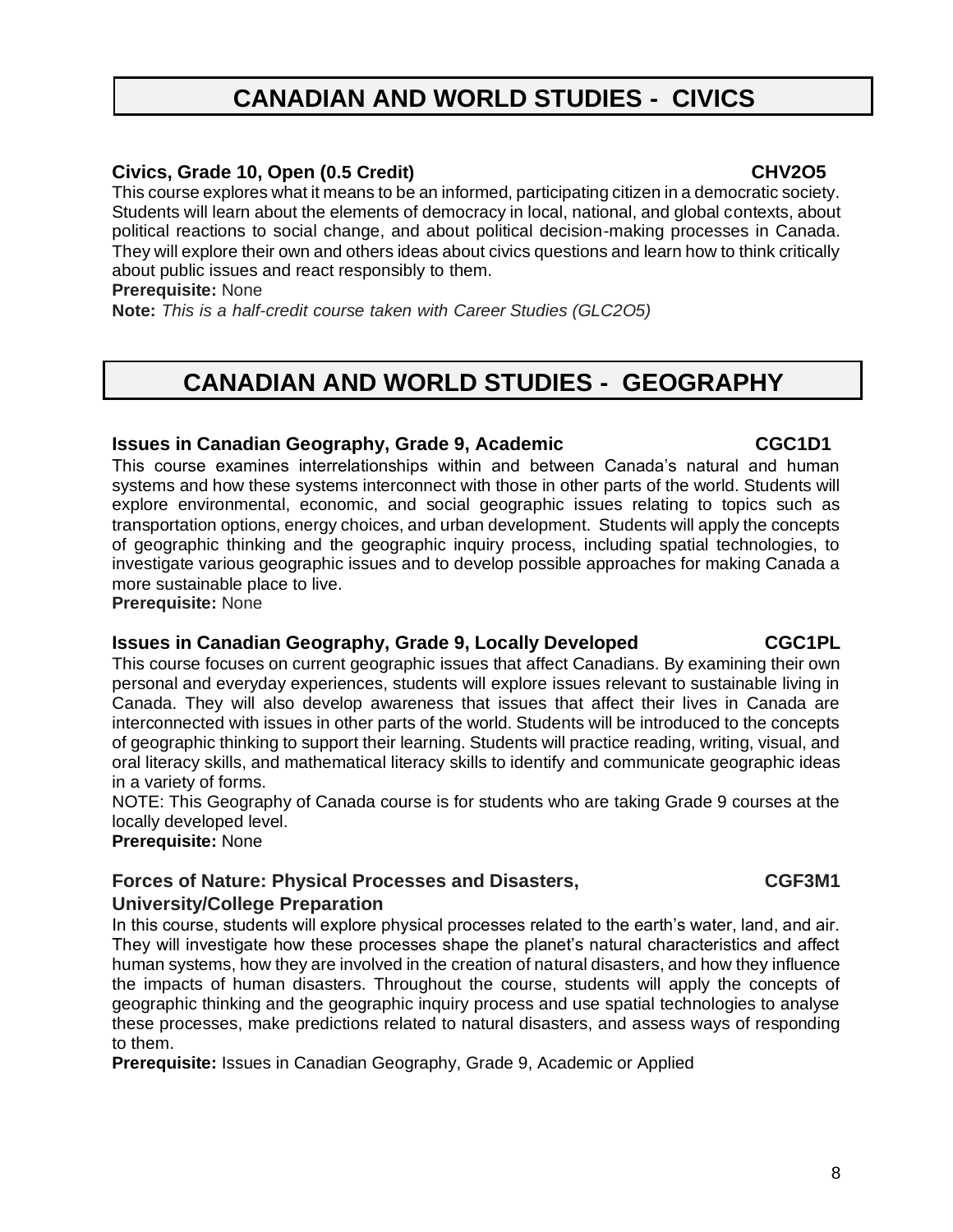### **Travel and Tourism: A Geographic Perspective, Grade 11, Open CGG3O1**

This course focuses on issues related to travel and tourism within and between various regions of the world. Students will investigate unique environmental, sociocultural, economic, and political characteristics of selected world regions. They will explore travel patterns and trends, as well as tensions related to tourism, and will predict future tourism destinations. Students will apply the concepts of geographic thinking and the geographic inquiry process, including spatial technologies, to investigate the impact of the travel industry on natural environments and human communities.

**Prerequisite:** Issues in Canadian Geography, Grade 9, Academic or Applied

### **World Issues: A Geographic Analysis CGW4C1**

**Grade 12, College Preparation**

This course explores many difficult challenges facing Canada and the world today – challenges such as unequal access to food, water, and energy; urbanization; globalization; and meeting the needs of a growing world population while ensuring the sustainability of the natural environment. Students will explore these and other world issues from environmental, social, economic, and political perspectives, while applying the concepts of geographic thinking, the geographic inquiry process, and spatial technologies to guide and support their investigations.

**Prerequisite:** Issues in Canadian Geography, Grade 9, Academic or Applied

### **World Issues: A Geographic Analysis CGW4U1 Grade 12, University Preparation**

This course looks at the global challenge of creating a more sustainable and equitable world. Students will explore a range of issues involving environmental, economic, social, and geopolitical interrelationships, and will examine governmental polices related to these issues. Students will apply the concepts of geographic thinking and the geographic inquiry process, including spatial technologies to investigate these complex issues, including their impact on natural and human communities around the world.

**Prerequisite:** Any university or university/college preparation course in Canadian and World Studies, English, or Social Sciences and Humanities.

### **The Environment and Resource Management CGR4M1 Grade 12, University/College Preparation**

This course explores interactions between the natural and human environment, with a particular focus on the impact of human activity on various ecosystems. Students will explore resource management and sustainability practices, as well as related government policy and international protocols. Applying the concepts of geographic thinking and the geographic inquiry process, including spatial technologies, students will investigate the relationship between people and the natural environment and will propose approaches for developing more sustainable relationships, including environmentally responsible actions that support stewardship.

**Prerequisite:** Any university, university/college, or college preparation course in Canadian and World Studies, English, or Social Sciences and Humanities.

### **The Environment and Resource Management CGR4E1 Grade 12, Workplace Preparation**

This course examines the influence of human activities on the natural environment. Students will study ecosystem structures and processes, the ecological impact of human activities, and methods of responsible resource management. Students will apply geographic thinking and geographic inquiry process, including spatial technologies, to investigate practical solutions to environmental issues, enabling them to make more sustainable decisions at home and in the workplace.

**Prerequisite**: Geography of Canada, Grade 9, Academic or Applied (CGC1D1 or CGC1P1). **Note:** *This course is offered in alternate years. It will be offered in 2023-2024*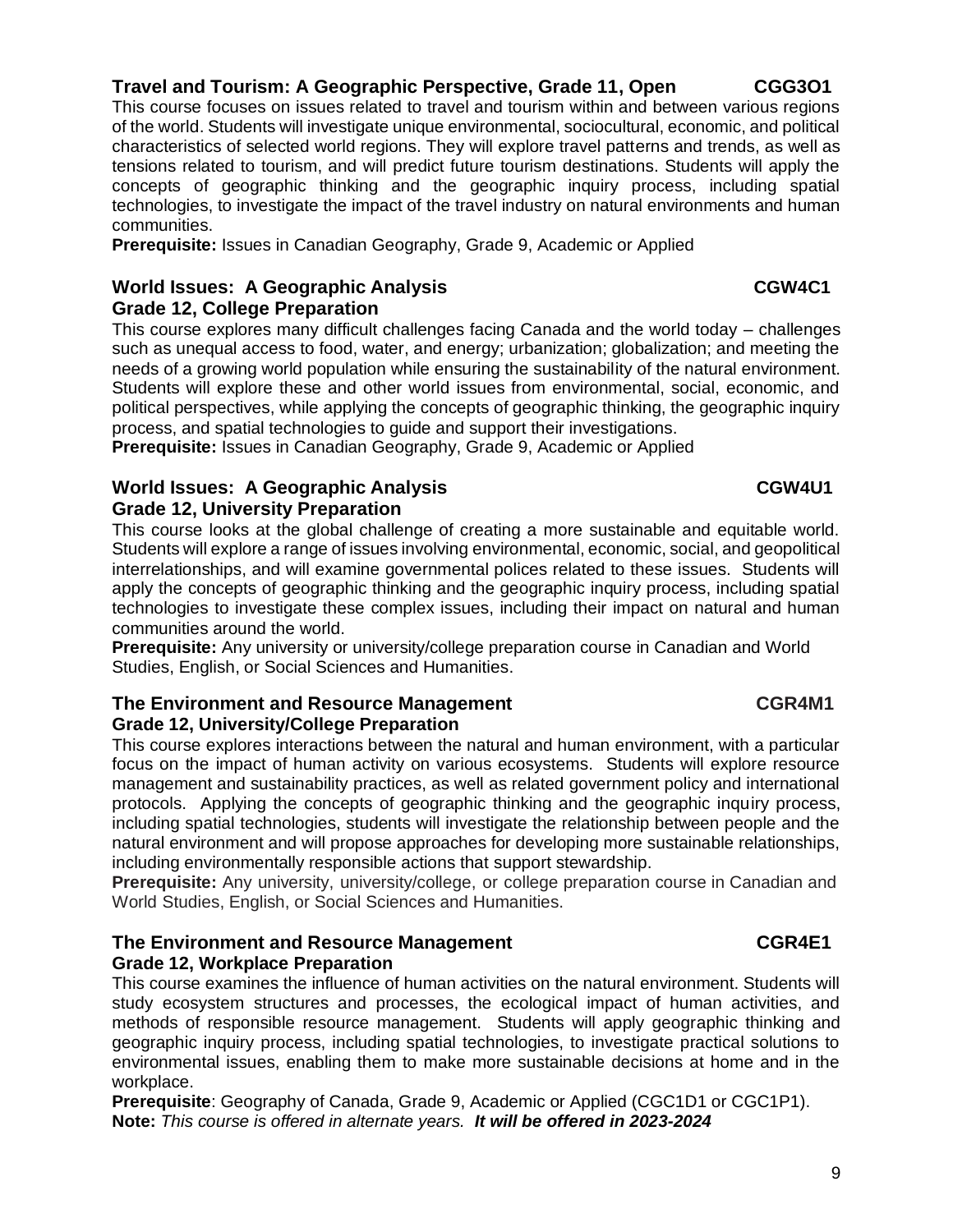# **CANADIAN AND WORLD STUDIES - HISTORY**

### **Canadian History since World War 1, Grade 10, Academic CHC2D1**

This course explores social, economic, and political developments and events and their impact on the lives of different groups in Canada since 1914. Students will examine the role of conflict and cooperation in Canadian society, Canada's evolving role within the global community, and the impact of various individuals, organizations, and events on Canadian identity, citizenship, and heritage. They will develop their ability to apply the concepts of historical thinking and the historical inquiry process, including the interpretation and analysis of evidence, when investigating key issues and events in Canadian history since 1914.

### **Prerequisite:** None

### **Canadian History since World War 1 Grade 10, Applied CHC2P1 Canadian History since World War 1 Grade 10, Locally Developed CHC2PL**

This course focuses on the social context of historical developments and events and how they have affected the lives of people in Canada since 1914. Students will explore interactions between various communities in Canada as well as contributions of individuals and groups to Canadian heritage and identity. Students will develop their ability to apply the concepts of historical thinking and the historical inquiry process, including the interpretation and analysis of evidence, when investigating the continuing relevance of historical developments and how they have helped shape communities in present-day Canada.

**Prerequisite:** None

### World History to the End of the Fifteenth Century **CHW3M1 Grade 11, University/College Preparation**

This course explores the history of various societies around the world, from earliest times to around 1500 CE. Students will examine life in and the legacy of various ancient and pre-modern societies throughout the world, including those in, Africa, Asia, Europe, and the Americas. Students will extend their ability to apply the concepts of historical thinking and the historical inquiry process, including the interpretation and analysis of evidence, when investigating social, political, and economic structures and historical forces at work in various societies and in different historical eras.

**Prerequisite:** Canadian History since World War 1, Grade 10, Academic or Applied (CHC2D1 or CHC2P1)

### World History since the Fifteenth Century **CHY4U1 Grade 12 University Preparation**

This course traces major developments and events in world history since approximately 1450. Students will explore social, economic, and political changes, the historical roots of contemporary issues, and the role of conflict and cooperation in global interrelationships. They will extend their ability to apply the concepts of historical thinking and the historical inquiry process, including the interpretation and analysis of evidence, as they investigate key issues and assess societal progress or decline in world history.

**Prerequisite:** Any university or university/college preparation course in Canadian and World Studies, English, or Social Sciences and Humanities.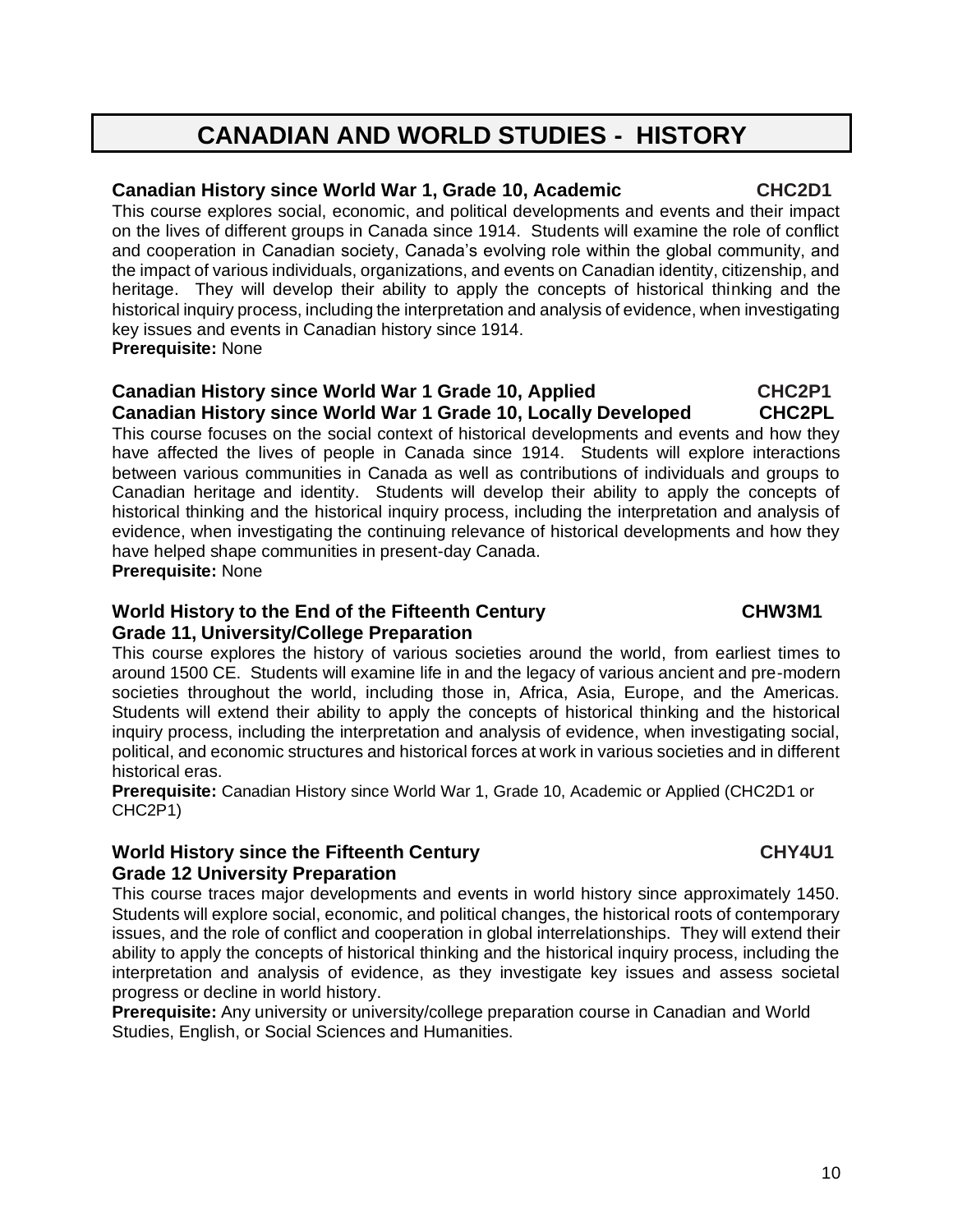### **Adventures in World History, Grade 12, Workplace Preparation CHM4E1**

This course examines significant developments and events in world history from earliest times to the present. Students will explore social, economic, and political forces in different times and places, and how technology, art, and religion have helped shape people's lives and identities. Students will apply the concepts of historical thinking and the historical inquiry process, including the interpretation and analysis of evidence, when investigating a variety of human experiences in world history.

**Prerequisite**: Canadian History since World War 1, Grade 10, Academic or Applied, or a locally developed compulsory course (CHC2D1 or CHC2P1 or CHC2PL)

**Note:** *This course is offered in alternate years. It will be offered in 2022-2023.*

# **CANADIAN AND WORLD STUDIES - LAW**

### **Understanding Canadian Law CLU3M1 Grade 11, University/College Preparation**

This course explores Canadian law, with a focus on legal issues that are relevant to the lives of people in Canada. Students will gain an understanding of rights and freedoms in Canada, our legal system, and family, contract, employment, tort, and criminal law. Students will use case studies and apply the concepts of legal thinking and the legal inquiry process to develop legal reasoning skills and to formulate and communicate informed interpretations of legal issues, and they will develop the ability to advocate for new laws.

**Prerequisite:** Canadian History since World War 1, Grade 10, Academic or Applied (CHC2D1 or CHC2P1).

### **Understanding Canadian Law in Everyday Life CLU3E1 Grade 11, Workplace Preparation**

This course enables students to develop a practical understanding of laws that affect the everyday lives of people in Canada, including their own lives. Students will gain an understanding of the need for laws, and of their rights, freedoms, and responsibilities under Canadian law. Topics include laws relating to marriage, the workplace, cyberbullying, and the processing of criminal offences. Students will apply the concepts of legal thinking and the legal inquiry process, and will begin to develop legal reasoning skills and an understanding of Canadian law. **Prerequisite:** Canadian History since World War 1, Grade 10, Academic or Applied

(CHC2D1 or CHC2P1 or CHC2PL)

### **Canadian and International Law, Grade 12, University Preparation CLN4U1**

This course explores a range of contemporary legal issues and how they are addressed in both Canadian and international law. Students will develop their understanding of the principles of Canadian and international law when exploring rights and freedoms within the context of topics such as religion, security, cyberspace, immigration, crimes against humanity, and environmental protection. Students will apply the concepts of legal thinking and the legal inquiry process when investigating these issues in both Canadian and international contexts, and they will develop legal reasoning skills and an understanding of conflict resolution in the area of international law. **Prerequisite**: Any university or university/college preparation course in Canadian and World Studies, English, or Social Sciences and Humanities.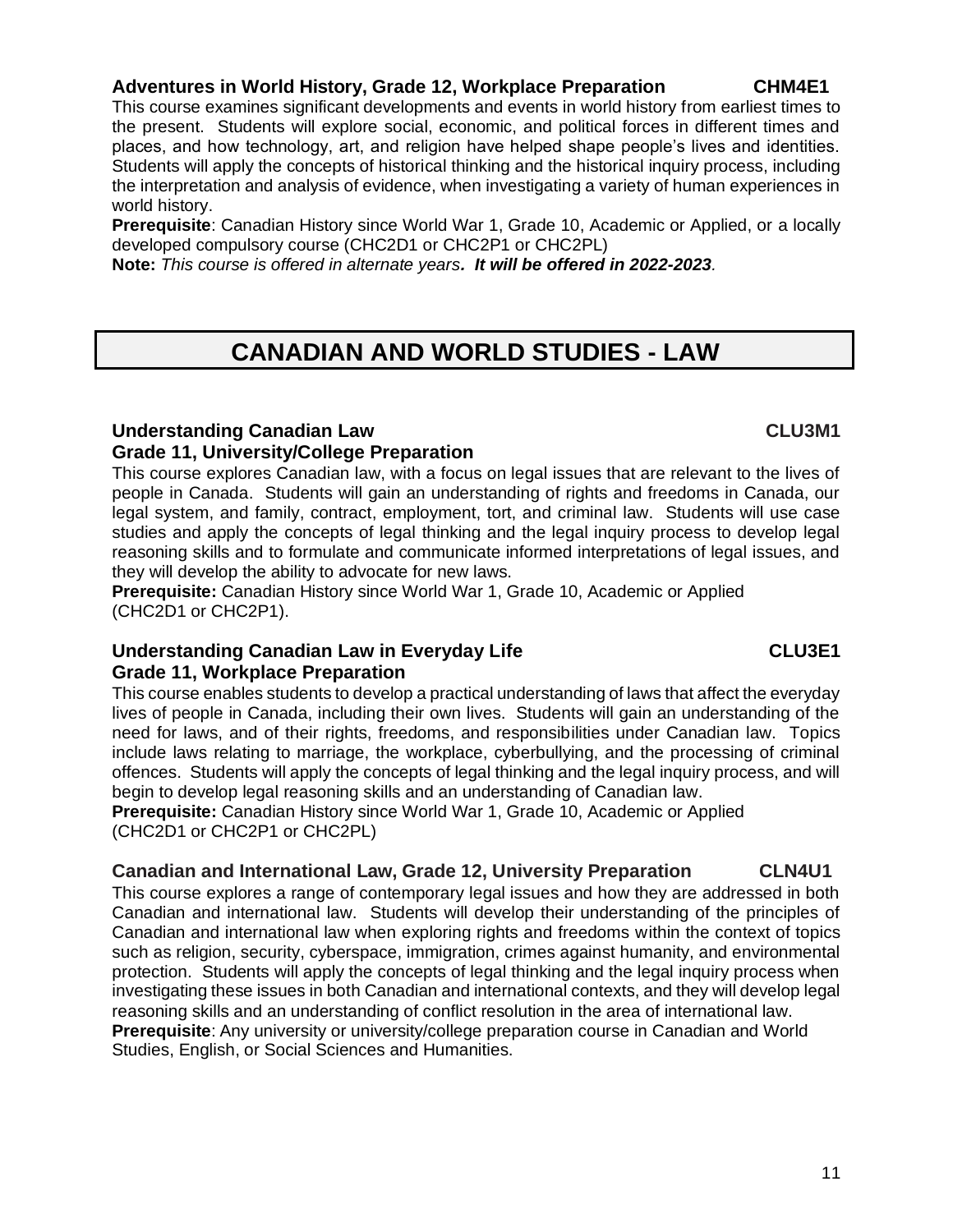### **Legal Studies, Grade 12, College Preparation CLN4C1**

This course provides a foundation for students who wish to pursue a career that requires an understanding of law. Students will explore the importance of law, analyzing contemporary legal issues and their impact. They will investigate requirements for various law-related careers as well as legal responsibilities in the workplace. Students will apply the concepts of legal thinking and the legal inquiry process to investigate the role of law in a changing society and will develop conflict resolution skills needed for negotiation.

**Prerequisite:** Civics and Citizenship, Grade 10 (CHV205)

# **First Nations, Métis, and Inuit Studies**

### World Views and Aspirations of First Nations, Métis, NBV3C1 **and Inuit Communities in Canada, Grade 11, College Preparation**

This course explores the diverse knowledge, world views, and aspirations that shape the actions of First Nations, Métis, and Inuit individuals and communities in Canada. Students will examine the historical and contemporary context of those beliefs, values, aspirations, and actions, including the impact of colonization and decolonization. Students will explore the factors that shape world views to develop an understanding of how acknowledging diverse cultures, values, and ways of knowing contributes to truth, reconciliation, and renewed nation-to-nation relationships. Students are also given the opportunity to develop their own problem-solving strategies to build mutual understanding related to First Nations, Métis, and Inuit world views and aspirations.

**Prerequisite:** First Nations, Métis, and Inuit in Canada, Grade 10, Open, or Canadian History since World War I, Grade 10, Academic or Applied

### **Contemporary First Nations, Métis, and Inuit Issues and Perspectives, NDA3M1 Grade 11, University College Preparation**

This course explores existing and emerging issues of local, regional, and national importance to First Nations, Métis, and Inuit in Canada. Students will analyse diverse perspectives on issues and events related to land, community, governance, identity, culture, and global trends. Using the concepts of political thinking and the tools of political inquiry, students will explore their own and others' ideas and investigate issues to determine what needs to change and why. Students are also given the opportunity to develop their own problem-solving strategies to address an issue of their choice.

**Prerequisite:** First Nations, Métis, and Inuit in Canada, Grade 10, Open, or Canadian History since World War I, Grade 10, Academic or Applied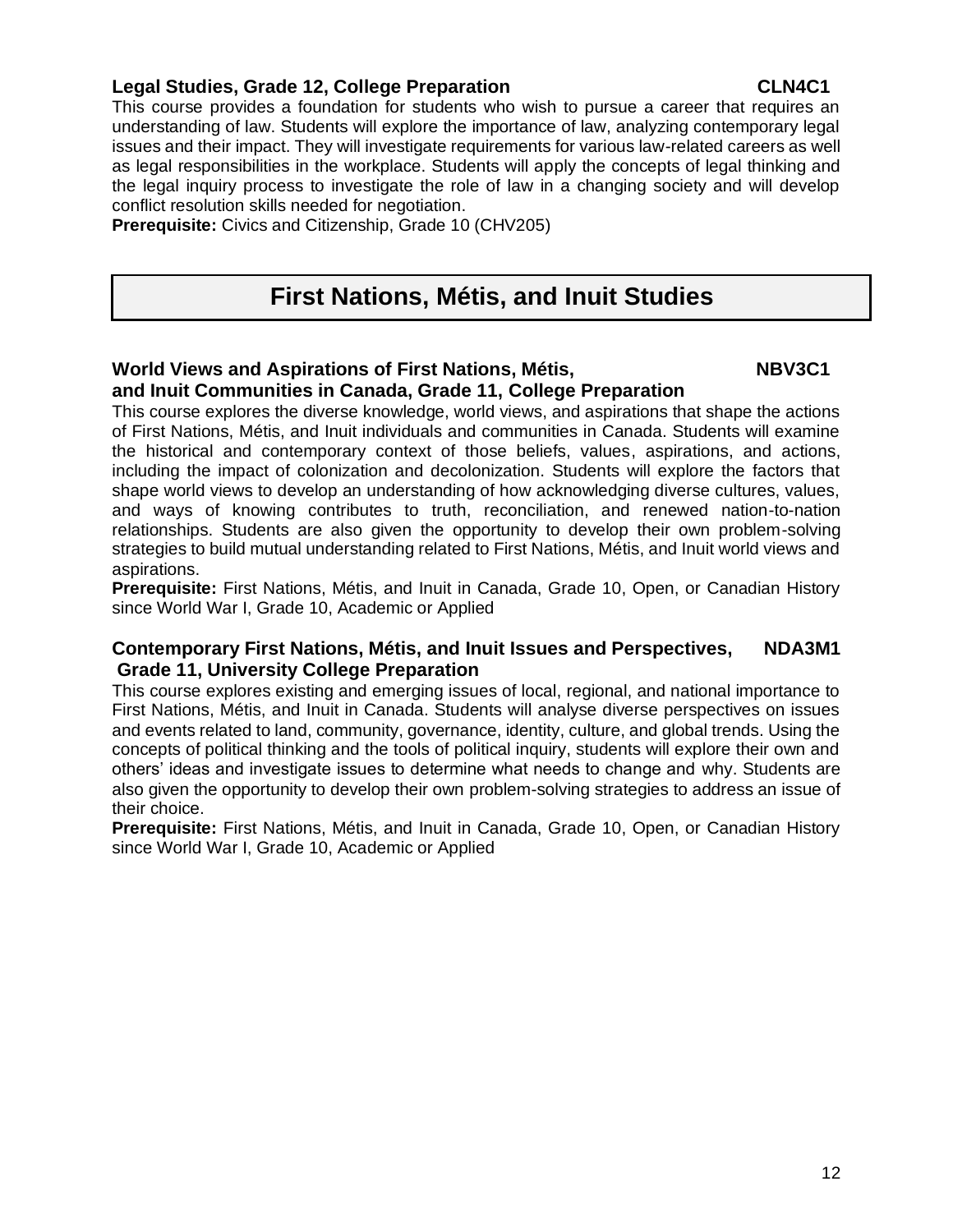# **COOPERATIVE EDUCATION**

Cooperative education is taken as a two-credit course. This selection takes 2 spaces on your course selection sheet and in myBlueprint.

The **procedure for applying** to all Cooperative Education courses is outlined below:

### **Register for Coop in myBlueprint**

### *An electronic application form will be sent to your gotvdsb.ca account*

### **Interview with Cooperative Education Teacher. Decision made on program acceptance**

Students select a workplace that is related to their in-school (subject related) course. Every effort will be made to provide students with placement choices, but there are no guarantees. High demand and limited placement opportunities in some career fields may result in competitive interviews to determine a final candidate. Students are responsible for their own transportation

Speak to a guidance counsellor or co-op teacher if you have questions about co-operative education opportunities.

Cooperative Education provides students with the opportunity to earn credits by integrating classroom theory with learning experiences at a workplace. Students have an opportunity to work in the community as part of their learning experience. The placement is arranged by the school and is linked to a course that has been successfully completed. Following a two week in-school pre-placement session, students begin work at their placements for the full semester. Students are placed in work environments which may assist career decision-making, as well as developing the knowledge, skills, and attitudes required in today's workplace.

Through Cooperative Education, students have the opportunity to:

- Explore career options
- Gain skills and knowledge in a particular career area
- Develop skills transferrable to all career areas
- Create a personal portfolio to support their career pathway

As Cooperative Education requires a certain skill and maturity level, admission is generally offered to senior students. Students must complete the electronic application form sent to their gotvdsb.ca account, have good attendance and punctuality patterns, and have a successful interview with a teacher from the Cooperative Education department to be admitted to the program.

Students select a workplace that is related to their in-school (subject related) course. Every effort will be made to provide students with placement choices, but there are no guarantees. High demand and limited placement opportunities in some career fields may result in

competitive interviews to determine a final candidate. Students are responsible for their own transportation.

Speak to a guidance counsellor or co-op teacher if you have questions about Cooperative Education opportunities.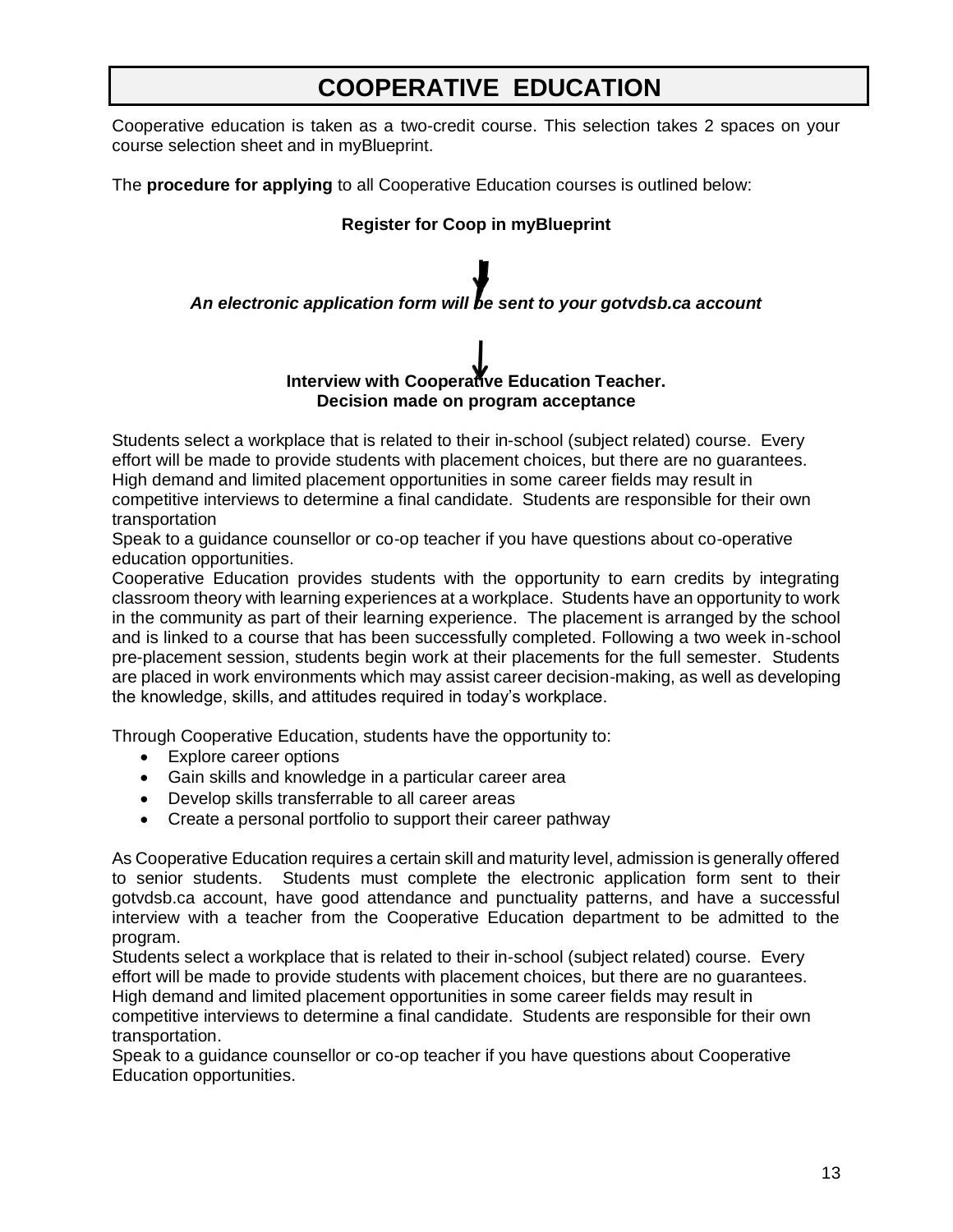### **Work Internship Co-op, Grade 11 Open (School to Work) DCO3OW**

This course consists of a learning experience connected to a community and a cooperative education curriculum focused on developing skills, knowledge, and habits of mind that will support students in their learning, including their education and career/life planning, at school and beyond, today and in the future. Within the context of their experience connected to a community, students will apply skills, knowledge, and habits of mind that will protect and promote their health, safety, and well-being and that will strengthen their inquiry, decision-making, and leadership skills. Students will create and implement a learning plan that meets their particular interests and needs, reflect on their learning, and make connections between their experience in the community and other aspects of their lives. Students receive more in class support to complete the course requirements.

**Prerequisite:** None …………………………………….

### **Cooperative Education**

### **Linked to a Related Course (or Courses)\* GWL3OD/GLN4OD**

This course consists of a learning experience connected to a community and a cooperative education curriculum that incorporated relevant expectations from the student's related course (or courses). Students will develop skills, knowledge, and habits of mind that will support them in their learning, including their education and career/life planning, at school and beyond, today and in the future. Within the context of their experience connected to a community, students will apply, extend, and refine skills and knowledge acquired in their related course or courses and will apply skills, knowledge, and habits of mind that will protect and promote their health, safety, and wellbeing. They will create and implement a learning plan that meets their particular interests and needs, reflect on their learning, and make connections between their experience in the community and other aspects of their lives.

**Prerequisite**: None

# **ENGLISH**

### **English, Grade 9, Academic ENG1D1**

This course is designed to develop the oral communication, reading, writing, and media literacy skills that students need for success in their secondary school academic programs and in their daily lives. Students will analyze literary texts from contemporary and historical periods, interpret informational and graphic texts, and create oral, written, and media texts in a variety of forms. An important focus will be on the use of strategies that contribute to effective communication. The course is intended to prepare students for the Grade 10 academic English course, which leads to university or college preparation courses in Grades 11 and 12. **Prerequisite:** None

### English, Grade 9, Locally Developed **ENG1L1**

**This course provide**s foundational literacy and communication skills to prepare students for success in their daily lives, in the workplace, and in future English courses. This course is organized by strands that develop listening and talking skills, reading and viewing skills, and writing skills. In all strand, the focus is on developing foundations literacy skills and in using language clearly and accurately in a variety of authentic contexts. Students develop strategies and put into practice the processes involved in talking, listening, reading, viewing, writing, and thinking, and reflect regularly upon their growth in these areas.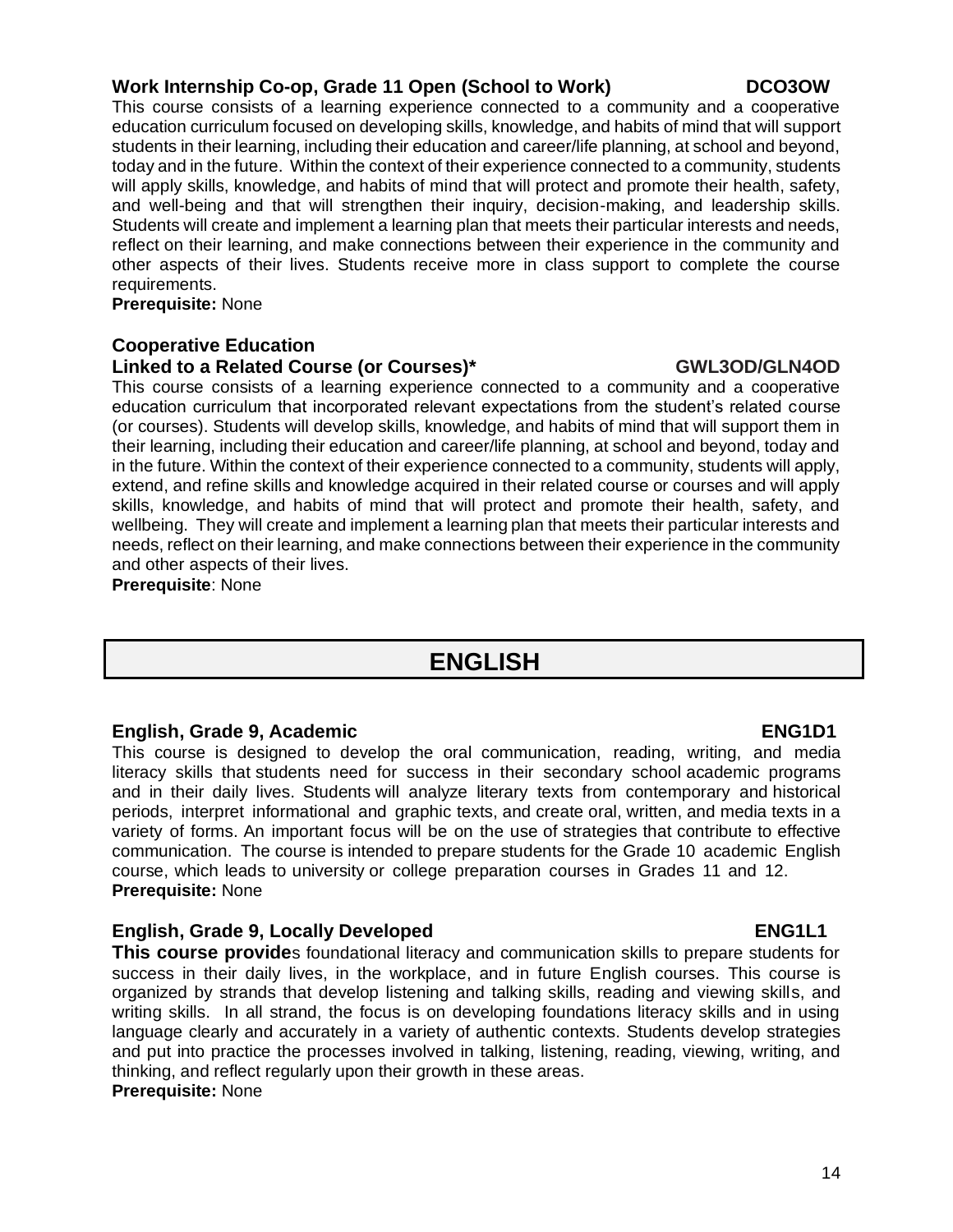### **English, Grade 10, Academic ENG2D1**

This course extends the range of analytic, reading, writing, oral communication, and thinking skills that students need for success in secondary school academic programs and in their daily lives. Students will analyze literary texts from contemporary and historical periods, interpret and evaluate informational and graphic texts, and create oral, written, and media texts in a variety of forms. An important focus will be on the selective use of strategies that contribute to effective communication. This course is intended to prepare students for the compulsory Grade 11 university or college preparation course.

**Prerequisite**: English, Grade 9, Academic or Applied (ENG1D1 or ENG1P1). Academic is strongly recommended.

### **English, Grade 10, Applied ENG2P1**

This course is designed to extend the range of oral communication, reading, writing, and media literacy skills that students need for success in secondary school and daily life. Students will study and create a variety of informational, literary, and graphic texts. An important focus will be on the consolidation of strategies and processes that help students interpret texts and communicate clearly and effectively. This course is intended to prepare students for the compulsory Grade 11 college or workplace preparation course.

**Prerequisite**: English, Grade 9, Academic or Applied (ENG1D1 or ENG1P1)

### **English, Grade 10, Locally Developed ENG2L1**

In this course, students focus on extending their literacy and communication skills to prepare for success in their daily lives, in the workplace, in the English Grade 11 Workplace Preparation course. The course is organized by strands that extend listening and talking skills, reading and viewing skills, and writing skills. In all strands, the focus is on refining foundational literacy skills and in using language clearly and accurately in a variety of authentic contexts. Students build on their strategies and engage in the processes involved in talking, listening, reading, viewing, writing, and thinking, and reflect regularly upon their growth in these areas. **Prerequisite**: A Grade 9 English credit.

### **English, Grade 11, University Preparation ENG3U1**

This course emphasizes the development of literacy, communication, and critical and creative thinking skills necessary for success in academic and daily life. Students will analyze challenging literary texts from various periods, countries, and cultures, as well as a range of informational and graphic texts, and create oral, written, and media texts in a variety of forms. An important focus will be on using language with precision and clarity and incorporating stylistic devices appropriately and effectively. The course is intended to prepare students for the compulsory Grade 12 university or college preparation course.

**Prerequisite:** English, Grade 10, Academic (ENG2D1)

### **English, Grade 11, College Preparation English, ENG3C1**

This course emphasizes the development of literacy, communication, and critical and creative thinking skills necessary for success in academic and daily life. Students will study the content, form, and style of a variety of informational and graphic texts, as well as literacy texts from Canada and other countries, and create oral, written, and media texts in a variety of forms for practical and academic purposes. An important focus will be on using language with precision and clarity. The course is intended to prepare students for the compulsory Grade 12 college preparation course.

**Prerequisite:** English, Grade 10, Applied or Academic (ENG2P1 or ENG2D1)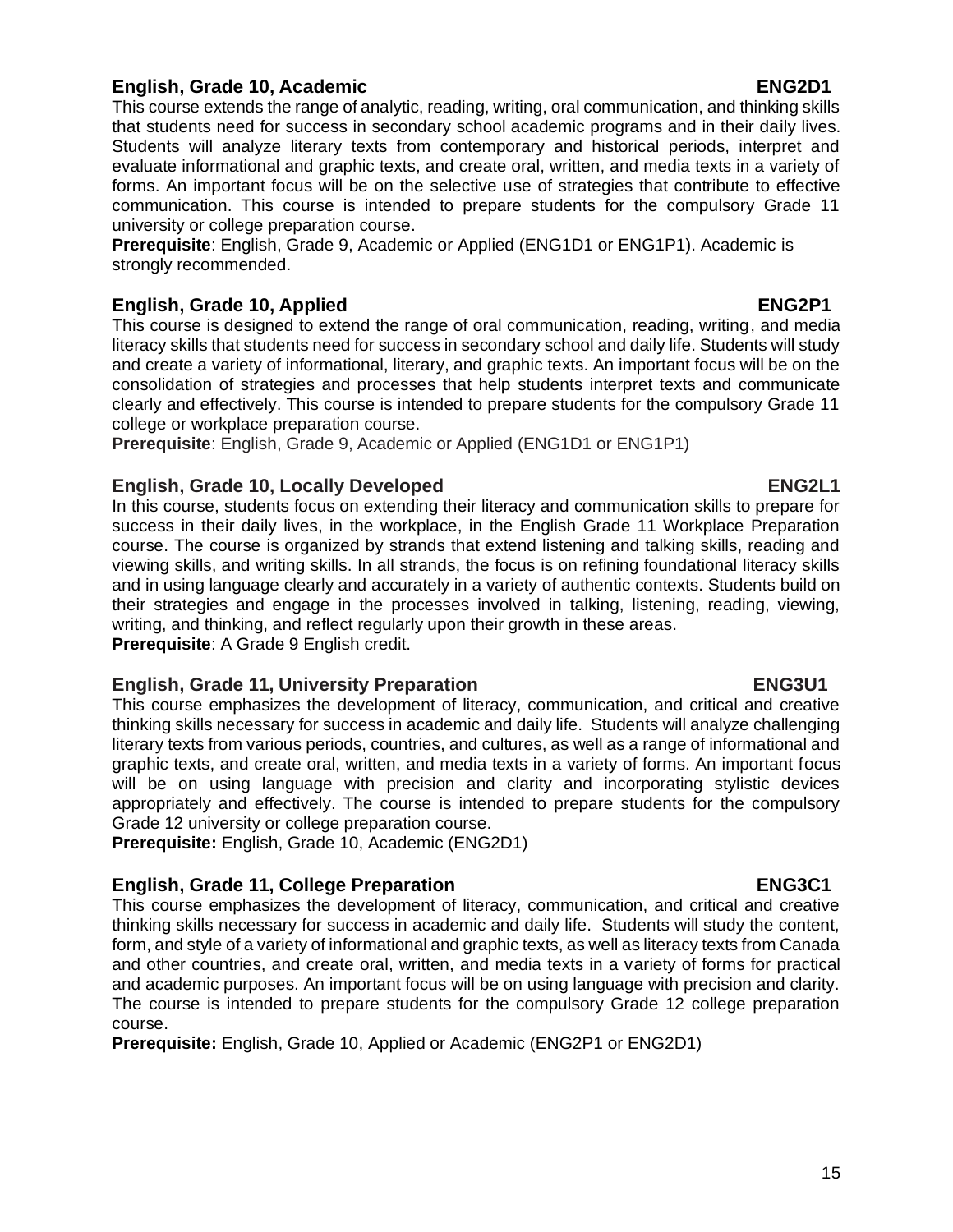### **English, Grade 11, Workplace Preparation ENG3E1**

This course emphasizes the development of literacy, communication, critical and creative thinking skills necessary for success in the workplace and in daily life. Students will study the content, form, and style of a variety of contemporary informational, graphic, and literary texts; and create oral, written, and media texts in a variety of formal and informal contests. This course is intended to prepare students for the compulsory Grade 12 workplace preparation course.

**Prerequisite:** English, Grade 10, Applied (ENG2P1) or Locally Developed (ENG2L1)

### **English, Grade 12, University Preparation English, ENG4U1**

This course emphasizes consolidation of literacy, communication, and critical and creative thinking skills necessary for success in academic and daily life. Students will analyze a range of challenging literary texts from various time periods, countries, and cultures; interpret and evaluate informational and graphic tests; and create oral, written, and media texts in a variety of forms. An important focus will be on using academic language coherently and confidently, and developing greater control in writing. This course is intended to prepare students for university, college, or the workplace.

**Prerequisite:** English, Grade 11, University Preparation (ENG3U1)

### **English, Grade 12, College Preparation English, Grade 12, College Preparation**

This course emphasizes consolidation of literacy, communication, and critical and creative thinking skills necessary for success in academic and daily life. Students will analyze a variety of informational and graphic texts, as well as literary texts from various countries and cultures, and create oral, written, and media texts in a variety of forms for practical and academic purposes. An important focus will be on using language with precision and clarity and developing greater control in writing. The course is intended to prepare students for college or the workplace. **Prerequisite:** English, Grade 11, College Preparation or University Preparation (ENG3C1 or ENG3U1)

### **English, Grade 12, Workplace Preparation ENG4E1**

This course emphasizes the consolidation of literacy, communication, and critical and creative thinking skills necessary for success in the workplace and in daily life. Students will analyze informational, graphic, and literary texts and create oral, written, and media texts in a variety of forms for workplace-related and practical purposes. An important focus will be on using language accurately and organizing ideas and information coherently. The course is intended to prepare students for the workplace and active citizenship.

**Prerequisite:** English, Grade 11, Workplace Preparation or College Preparation (ENG3E1 or ENG3C1)

### **Ontario Secondary School Literacy Course, Open OLC4O1**

This course is designed to help students acquire and demonstrate the cross-curricular literacy skills that are evaluated by the Ontario Secondary School Literacy Test (OSSLT). Students who complete the course successfully will meet the provincial literacy requirement for graduation. Students will read a variety of informational, narrative and graphic texts and will produce a variety of forms of writing, including summaries, information paragraphs, opinion pieces, and news reports. Students will also maintain and manage a literacy portfolio containing a record of their reading experiences and samples of their writing.

**Prerequisite:** Students who have written the OSSLT with an unsuccessful outcome at least once are eligible to take this course at the discretion of the principal.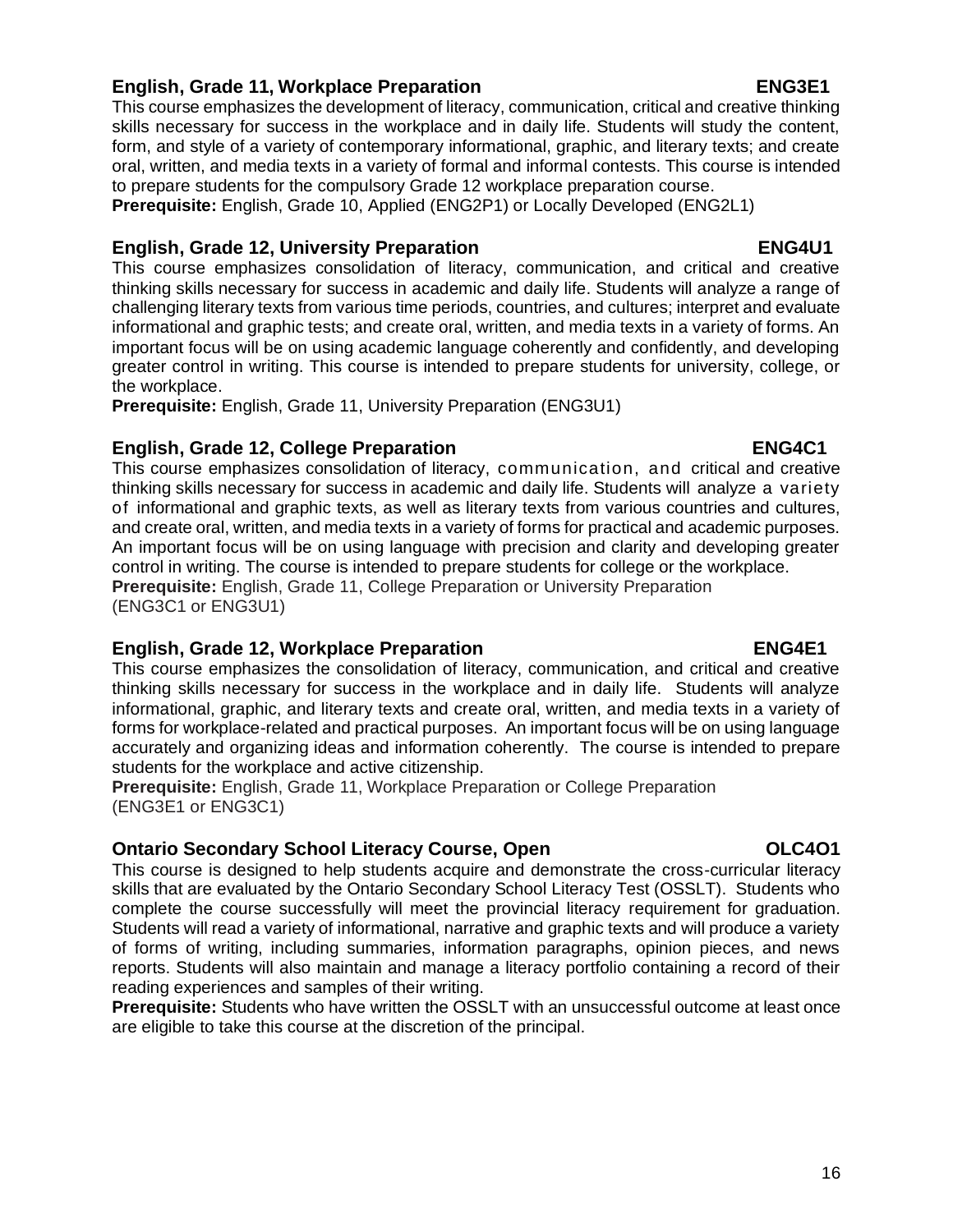### **The Writer's Craft, Grade 12, University Preparation EWC4U1**

This course emphasizes knowledge and skills related to the craft of writing. Students will analyze models of effective writing; use a workshop approach to produce a range of works; identify and use techniques required for specialized forms of writing; and identify effective ways to improve the quality of their writing. They will also complete a major paper as part of a creative or analytical independent study project and investigate opportunities for publication and for writing careers. **Prerequisite**: English, Grade 11, University Preparation (ENG3U1)

### **Deconstructing Anti-Black Racism in the Canadian and North American Context University Preparation IDC4U1**

This course will examine and deconstruct the complex nature of anti-Black Racism in Canada, and within the broader North American context, through the study of historical oppression, as well as the political and social theories around Blackness. Students will develop their ability to identify, name, and effectively address anti-Black racism and discrimination in its various forms. Furthermore, the course will examine the concept of allyship in partnering in the fight for racial equality. Ultimately, this course will enable students to understand the intergenerational trauma that has been inflicted upon Black people and to develop their critical consciousness in understanding issues of equity in a broader context. Students will be equipped with the tools necessary to create and carry out social action initiatives designed to enhance and empower the local community.

**Prerequisite:** Any university (U) or university/college (M) preparation course in Canadian and world studies, English, or social sciences and humanities

# **FRENCH AS SECOND LANGUAGE**

### **Core French, Grade 9, Academic FSF1D1**

This course provides opportunities for students to communicate and interact in French with increasing independence, with a focus on familiar topics related to their daily lives. Students will develop their skills in listening, speaking, reading, and writing by using language learning strategies introduced in the elementary Core French program, and will apply creative and critical thinking skills in various ways. They will also enhance their understanding and appreciation of diverse French-speaking communities, and will develop the skills necessary to become life-long language learners.

**Prerequisite:** None

…

### **Core French, Grade 9 Open FSF101**

This is an introductory course for students who have little or no knowledge of French or who have not accumulated the minimum of 600 hours of elementary Core French instruction. Students will begin to understand and speak French in guided and structured interactive settings, and will develop fundamental skills in listening, speaking, reading, and writing through discussing issues and situations that are relevant to their daily lives. Throughout the course, students will develop their awareness of diverse French-speaking communities in Canada and acquire an understanding and appreciation of these communities. They will also develop a variety of skills necessary for lifelong language learning.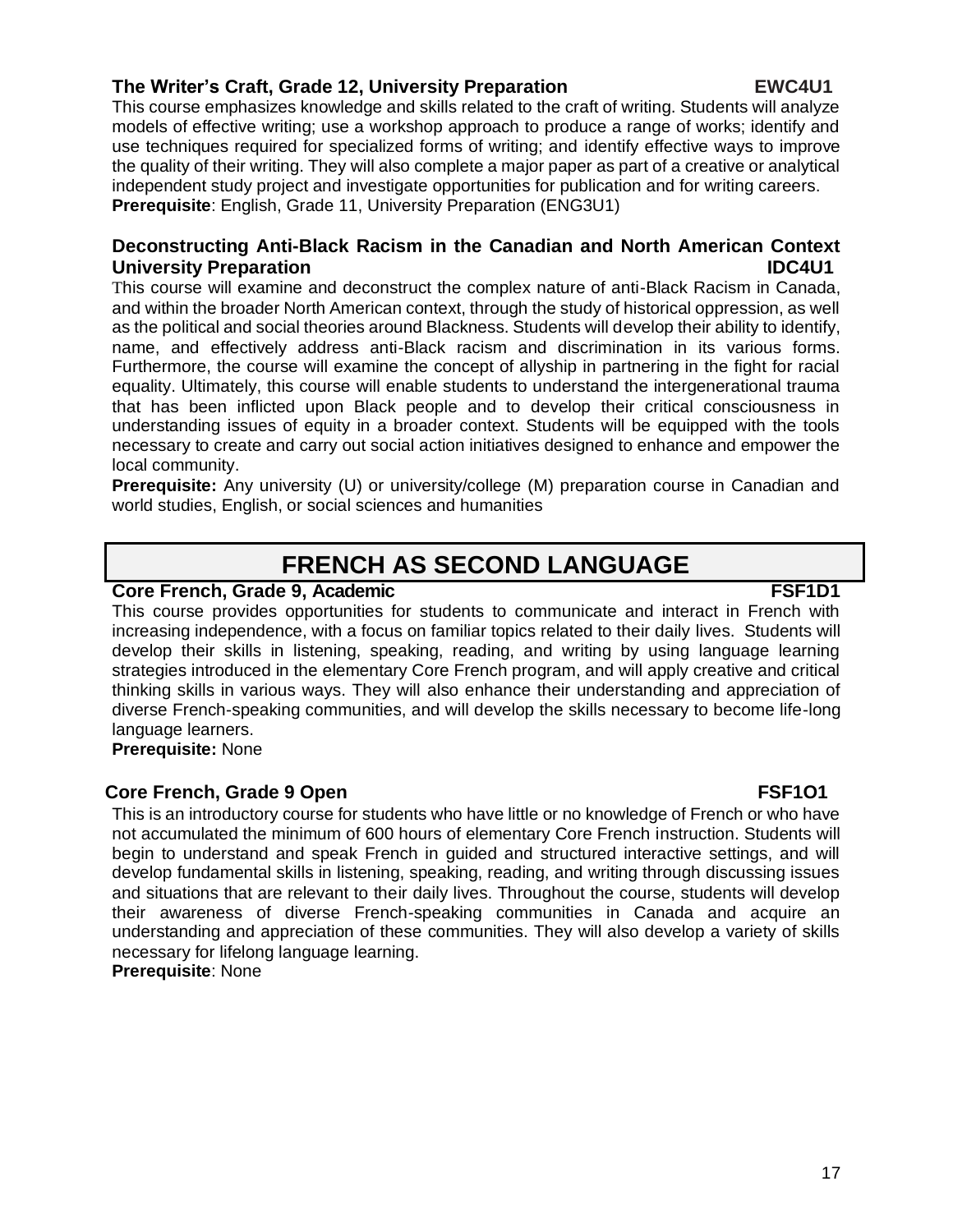### **Core French, Grade 10, Academic FSF2D1**

This course provides opportunities for students to communicate in French about personally relevant, familiar, and academic topics in real life situations with increasing independence. Students will exchange information, ideas, and opinions with others in guided and increasingly spontaneous spoken interactions. Students will develop their skills in listening, speaking, reading, and writing through the selective use of strategies that contribute to effective communication. They will also increase their understanding and appreciation of diverse French-speaking communities, and will continue to develop the skills necessary to become life-long language learners.

**Prerequisite:** Core French, Grade 9, Academic or Applied (FSF1D1 or FSF1P1) (Academic strongly recommended)

### **Core French, Grade 10, Applied FSF2P1**

This course provides opportunities for students to communicate in French about everyday matters and topics of personal interest in real-life situations. Students will exchange information, ideas, and opinions with others in structured, guided, and increasingly spontaneous spoken interactions. Students will develop their skills in listening, speaking, reading, and writing through using language learning strategies for understanding texts and communicating clearly. They will also increase their understanding and appreciation of diverse French-speaking communities, and will continue to develop the skills necessary to become life-long language learners.

**Prerequisite:** Core French, Grade 9, Academic or Applied (FSF1D1 or FSF1P1)

### **Core French, Grade 11, University Preparation <b>***FSF3U1*

This course offers students extended opportunities to speak and interact in real-life situations in French with greater independence. Students will develop their listening, speaking, reading, and writing skills, as well as their creative and critical thinking skills through responding to and exploring a variety of oral and written texts. They will continue to broaden their understanding and appreciation of diverse French-speaking communities and to develop the skills necessary for lifelong language learning.

**Prerequisite:** Core French, Grade 10, Academic (FSF2D1)

### **Core French, Grade 12, University Preparation FSF4U1**

This course provides extensive opportunities for students to speak and interact in French independently. Students will develop their listening, speaking, reading, and writing skills, apply language learning strategies in a wide variety of real-life situations, and develop creative and critical thinking skills responding to and interacting with a variety of oral and written texts. They will also enrich their understanding and appreciation of diverse French-speaking communities and will develop the skills necessary for life-long language learning.

**Prerequisite:** Core French, Grade 11, University Preparation (FSF3U1)

# **GUIDANCE AND CAREER EDUCATION**

### **Career Studies, Grade 10, Open (0.5 Credit) GLC2O5**

This course teaches students how to develop and achieve personal goals in education and work and contribute to their communities. Student learning will include assessing their own knowledge, skills, and characteristics and investigating economic trends, workplace organization, work opportunities, and ways to search for work. The course explores postsecondary learning options, prepares students for community-based learning, and helps them build the capabilities needed for managing work and life transitions. Students will design action plans for pursuing their goals. **Note:** *This is a half credit taken with Civics (CHV2O5)*

### 18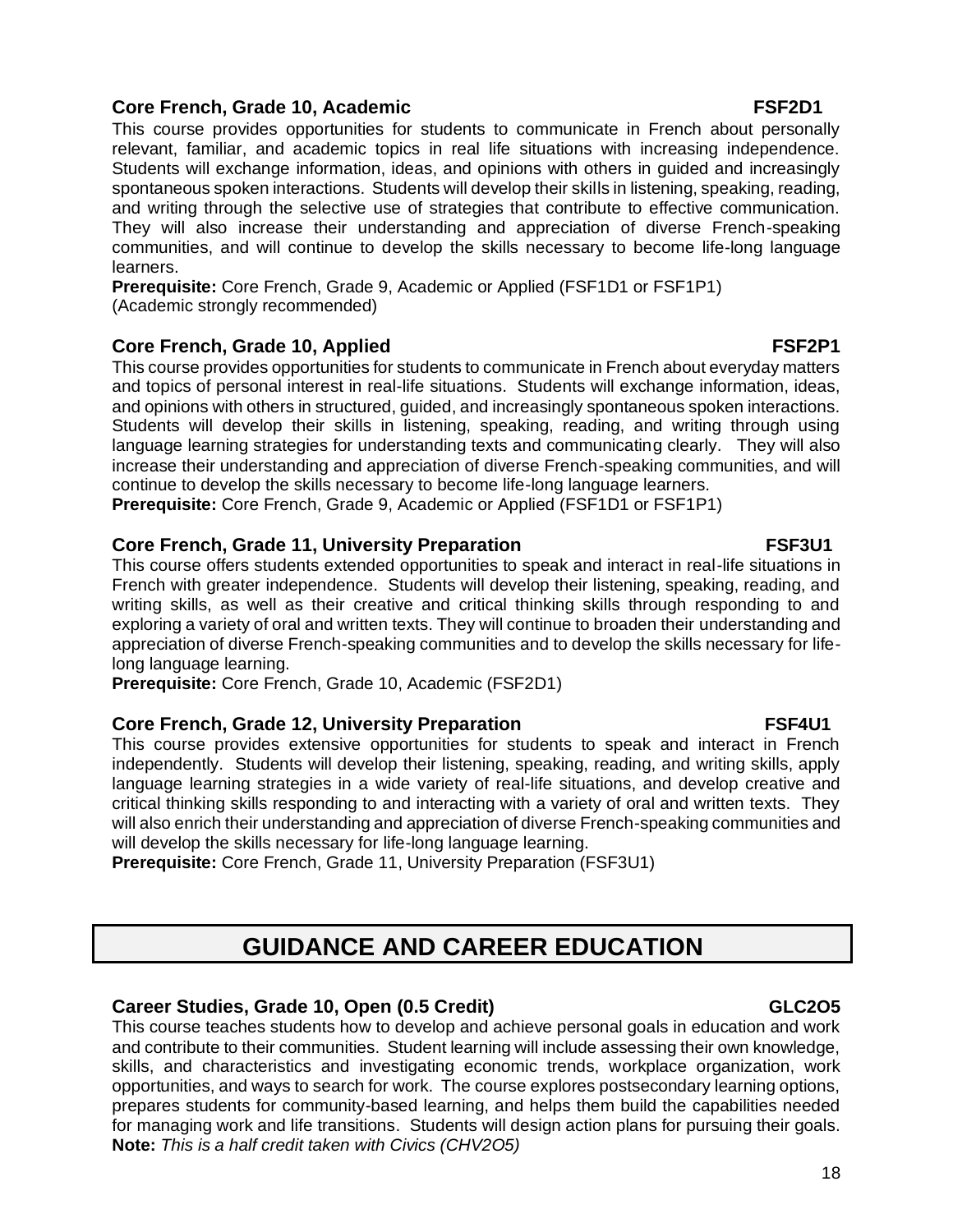### **Leadership and Peer Support, Grade 11, Open <b>COPP301**

This course prepares students to act in leadership and peer support roles. They will design and implement a plan for contributing to their school and/or community: develop skills in communication, interpersonal relations, teamwork, and conflict management: and apply those skills in leadership and/or peer support roles – for example, as a student council member or a peer member or a peer tutor. Students will examine group dynamics and learn the value of diversity within groups and communities. A community focused activity is an essential component of this course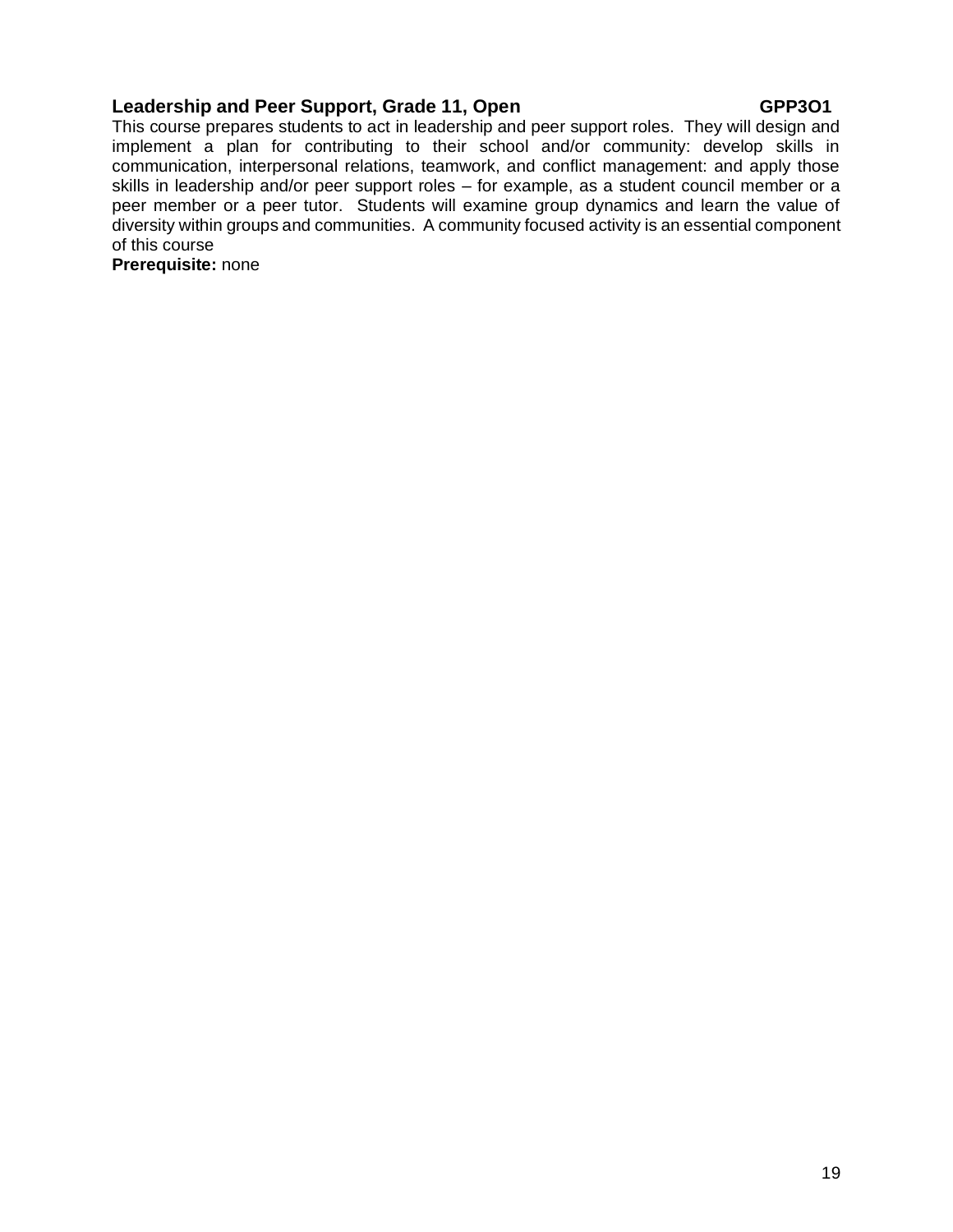# **HEALTH & PHYSICAL EDUCATION**

### **Healthy Active Living Education, Grade 9, Open PPL1OF - Female**

# This course equips students with knowledge and skills they need to make healthy choices now

and lead healthy, active lives in the future. Through participation in wide range of physical activities, students develop knowledge and skills related to movement competence and personal fitness that provide a foundation for active living. Students also acquire an understanding of the factors and skills that contribute to healthy development and learn how their own well-being is affected by, and affects, the world around them. Students build their sense of self, learn to interact positively with others, and develop their ability to think critically and creatively. **Prerequisite:** None

### **Healthy Active Living Education, Grade 10, Open PPL2OF - Female PPL2OM - Male**

This course enables students to further develop the knowledge and skills they need to make healthy choices now and lead healthy, active lives in the future. Through participation in wide range of physical activities, students develop knowledge and skills related to movement competence and personal fitness that provide a foundation for active living. Students also acquire an understanding of the factors and skills that contribute to healthy development and learn how their own well-being is affected by, and affects, the world around them. Students build their sense of self, learn to interact positively with others, and develop their ability to think critically and creatively.

**Prerequisite:** None

# **Personal and Fitness Activities, Grade 10, Open (Co-Ed) PAF2OC**

This course emphasizes regular participation in a variety of enjoyable physical activities that promote lifelong healthy active living including aerobics, circuit, bootcamp and weight training. Student learning will include the application of movement principles to refine skills through participation in a variety of activities that enhance personal competence, fitness, and health. Students will learn movement skills and principles, methods to improve personal fitness, principles of training, training systems and safety and injury prevention. Students will investigate issues related to body image, stress, nutrition, goal setting and social skills. **Prerequisite:** None

### **Large Group Activities: Hockey, Grade 11, Open (Co-Ed) PAL3OC**

This course focuses on the development of a healthy lifestyle and participation in a variety of enjoyable physical activities and hockey skills that have the potential to engage students' interest throughout their lives. Students will be encouraged to develop personal competence in a variety of movement and skills. Students will be given opportunities to practice goal-setting, decisionmaking, social and interpersonal skills. Students will also study the components of hockey theory and strategy, healthy nutrition, mental health, healthy relationships, and personal safety. **Prerequisite:** None

**Note**: Enhancement fee, approximately \$200.

 **PPL1OM – Male PPC1OC – Co-Ed**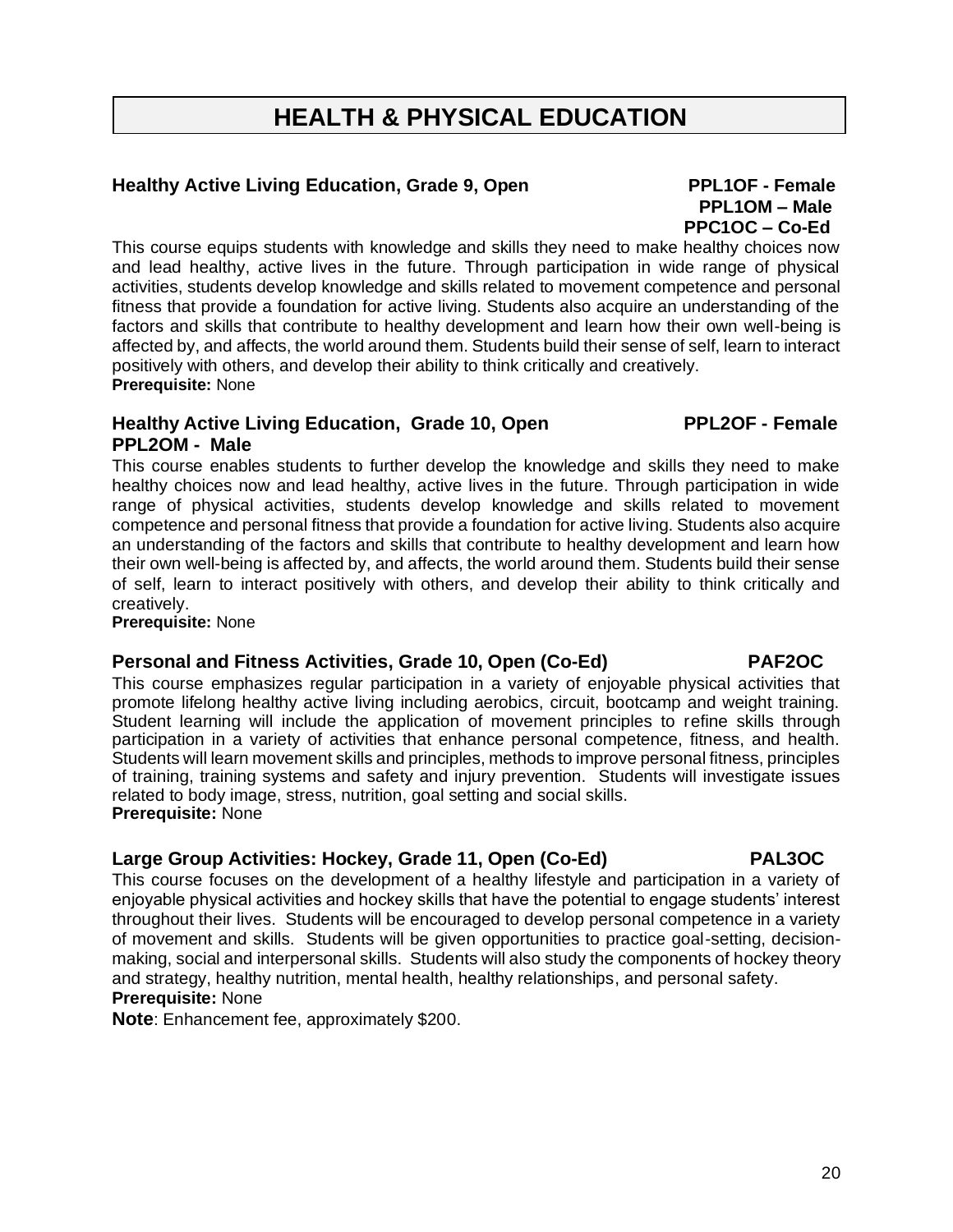### **Healthy Active Living Education, Grade 11 Open PPL3OF – Female**

### This course enables students to further develop the knowledge and skills they need to make healthy choices now and lead healthy, active lives in the future. Through participation in wide range of physical activities, and exposure to a broader range of activity settings, students enhance their movement competence, personal fitness and confidence. Students also acquire an understanding of the factors and skills that contribute to healthy development and learn how their own well-being is affected by, and affects, the world around them. Students build their sense of self, learn to interact positively with others, and develop their ability to think critically and creatively.

### **Prerequisite:** None

### **Recreation and Healthy Active Living Leadership PLF4M1 Grade 12, University/College Preparation**

This course enables students to explore the benefits of lifelong participation in active recreation and healthy leisure and to develop the leadership and coordinating skills needed to plan, organize, and safely implement recreational events and other activities related to healthy, active living. Students will also learn how to promote the benefits of healthy, active living to others through mentoring and assisting them in making informed decisions that enhance their well-being. The course will prepare students for university programs in physical education and health and kinesiology and for college and university programs in recreation and leisure management, fitness and health promotion, and fitness leadership.

**Prerequisite:** Any health and physical education course

# **Health For Life, Grade 11, College (Co-Ed) PPZ3CA**

### **Personal Fitness and Activity Focus**

This course enables students to examine the factors that affect their own health practices and behaviors as well as those factors that contribute to the development of healthy communities. It emphasizes the concept of wellness, which addresses all aspects of well-being – physical, cognitive, emotional, spiritual and social – and promotes healthy eating, physical activity, and building and maintaining a positive sense of self. Students will develop the skills necessary to make healthy choices and create a personal wellness plan. They will also design initiatives that encourage others to lead healthy, active lives. This course prepares students for college programs in health sciences, fitness, wellness, and health promotion. **Prerequisite:** None

### **Healthy Active Living Education, Grade 12, Open (Co-Ed)**, **PPL4O1**

This course enables students to further develop the knowledge and skills they need to make healthy choices. It places special emphasis on how students can maintain the habits of healthy, active living throughout their lives as they make the transition to adulthood and independent living. Through participation in a wide range of physical activities in a variety of settings, students can enhance their movement competence, personal fitness, and confidence. Students also acquire an understanding of the factors and skills that contribute to healthy development and learn how their own well-being is affected by, and affects, the world around them. Students build their sense of self, learn to interact positively with others, and develop their ability to think critically and creatively.

**Prerequisite:** None

# **PPL3OM – Male**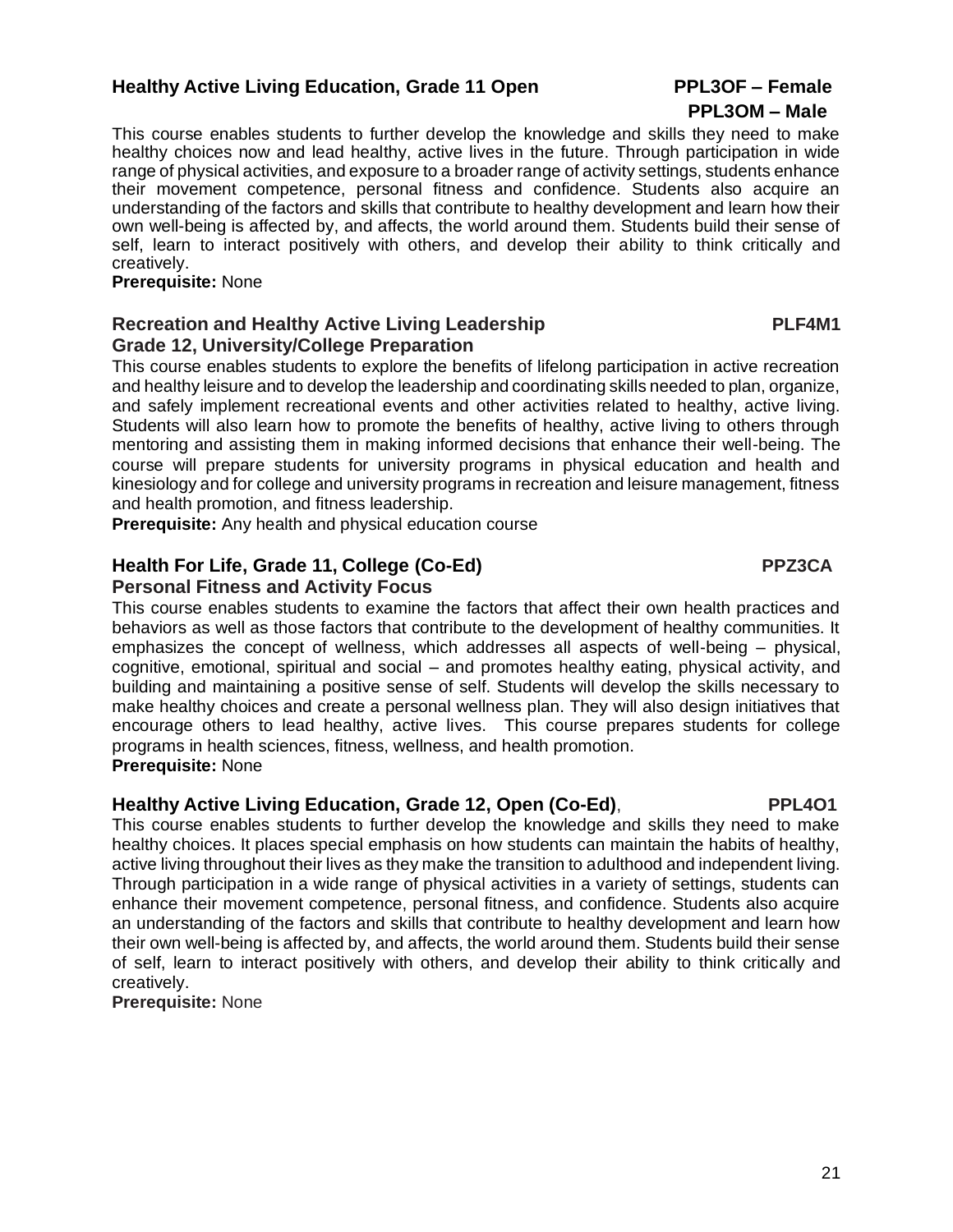### **Introductory Kinesiology, Grade 12, University Preparation PSK4U1**

This course focuses on the study of human movement and of systems, factors, and principles involved in human development. Students will learn about the effects of physical activity on health and performance, the evolution of physical activity and sports, and the physiological, psychological, and social factors that influence an individual's participation in physical activity. The course prepares students for university programs in physical education and health, kinesiology health sciences, health studies, recreation, and sports administration.

**Prerequisite:** Any Grade 11 university or university/college preparation course in science, or any grade 11 or 12 course in health and physical education.

# **MATHEMATICS**

### **Math, Grade 9, De-streamed Course MTH1W**

This course enables students to consolidate, and continue to develop, an understanding of mathematical concepts related to number sense and operations, algebra, measurement, geometry, data, probability, and financial literacy. Students will use mathematical processes, mathematical modelling, and coding to make sense of the mathematics they are learning and to apply their understanding to culturally responsive and relevant real-world situations. Students will continue to enhance their mathematical reasoning skills, including proportional reasoning, spatial reasoning, and algebraic reasoning, as they solve problems and communicate their thinking. **Prerequisite:** None

### **Mathematics, Grade 9, Locally Developed MAT1L1**

This course emphasizes further development of mathematical knowledge and skills to prepare students for success in their everyday lives, in the workplace, in the Gr 10 course (MAT2L1), and in the Mathematics Grade 11 and Grade 12 Workplace (MEL3E1 and MEL4E1) preparation courses. The course is organized by three strands related to money sense, measurement, and proportional reasoning. In all strands, the focus is on developing and consolidating key foundational mathematical concepts and skills to solving authentic, everyday problems. Students have opportunities to further their mathematical literacy and problem-solving skills and to continue developing their skills in reading, writing, and oral language through relevant and practical math activities. …………………

**Prerequisite:** None

### **Principles of Mathematics, Grade 10, Academic MPM2D1**

This course enables students to broaden their understanding of relationships and extend their problem- solving and algebraic skills through investigation, the effective use of technology, and abstract reasoning. Students will explore quadratic relationships and their applications; solve and apply linear systems; verify properties of geometric figures using analytic geometry; and investigate the trigonometry of right and acute triangles. Students will reason mathematically as they solve multi step problems and communicate their thinking.

**Prerequisite:** Principles of Mathematics, Grade 9, MTH1W1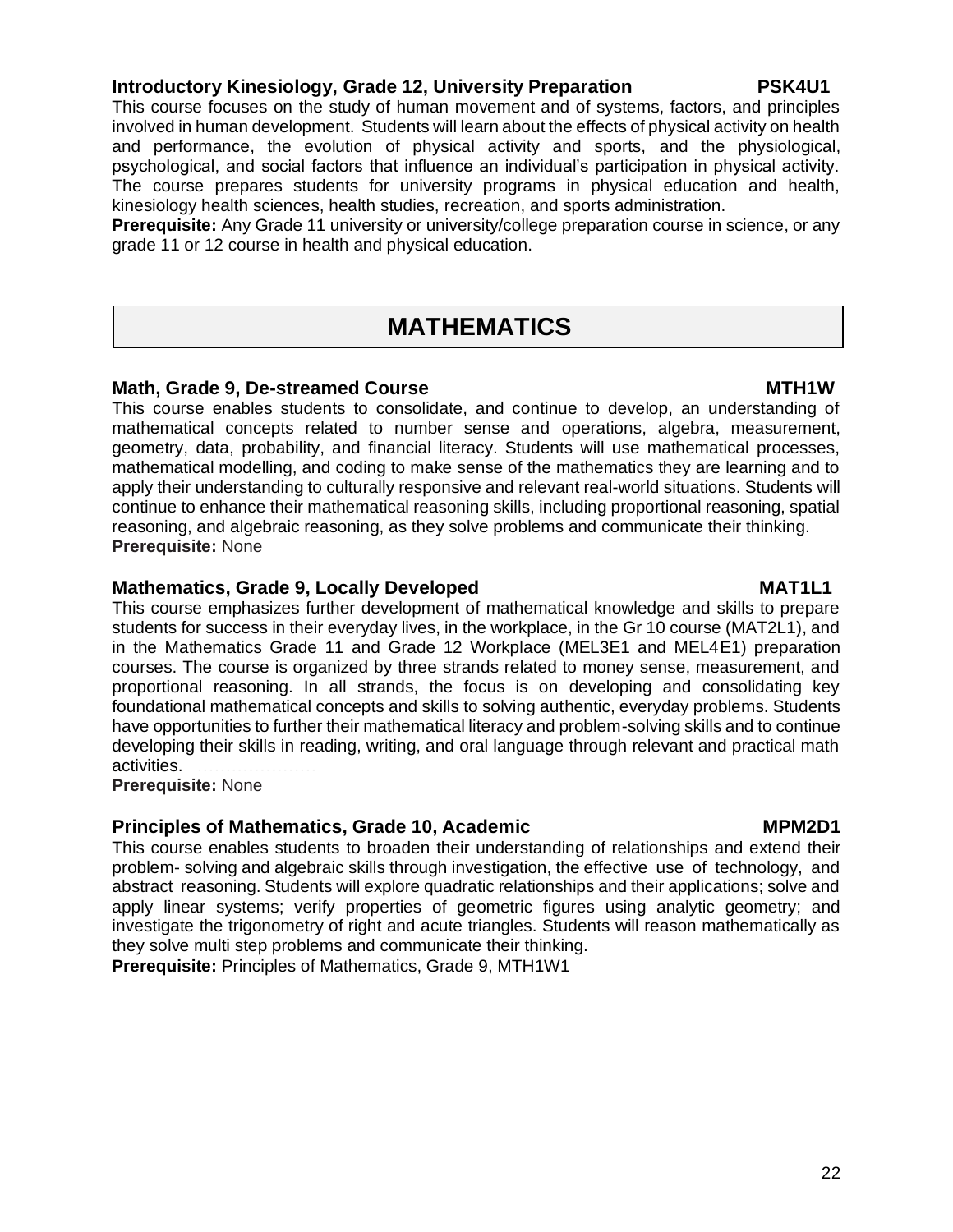### **Foundations of Mathematics, Grade 10, Applied MFM2P1**

This course enables students to consolidate their understanding of linear relations and extend their problem-solving and algebraic skills through investigation, the effective use of technology, and hands-on activities. Students will develop and graph equations in analytic geometry; solve and apply linear systems, using real-life examples; and explore and interpret graphs of quadratic relationships. Students will investigate similar triangles, the trigonometry of right-angles, triangles, and the measurement of three-dimensional objects. Students will consolidate their mathematical skills as they solve problems and communicate their thinking. **Prerequisite:** Principles of Mathematics, Grade 9, MTH1W1

### **Mathematics, Grade 10, Locally Developed MAT2L1**

This course emphasizes the extension of mathematical knowledge and skills to prepare students for success in their everyday lives, in the workplace, and in the Mathematics Grade 11 and Grade 12 Workplace Preparation courses. The course is organized by three strands related to money sense, measurement, and proportional reasoning. In all strands, the focus is on strengthening and extending key foundational mathematical concepts and skills by solving authentic, everyday problems. Students have opportunities to extend their mathematical literacy and problem-solving skills and to continue developing their skills in reading, writing, and oral language through relevant and practical math activities.

**Prerequisite**: A Grade 9 Mathematics credit.

### **Functions, Grade 11, University Preparation MCR3U1**

This course introduces the mathematical concept of the function by extending student's experiences with linear and quadratic relations. Students will investigate properties of discrete and continuous functions, including trigonometric and exponential functions; represent functions numerically, algebraically, and graphically; solve problems involving applications of functions; investigate inverse functions; and develop facility in determining equivalent algebraic expressions. Students will reason mathematically and communicate their thinking as they solve multi-step problems.

**Prerequisite:** Principles of Mathematics, Grade 10, Academic (MPM2D1)

### **Functions and Applications MCF3M1**

### **Grade 11, University/College Preparation**

This course introduces basic features of the function by extending student's experiences with quadratic relations. It focuses on quadratic, trigonometric, and exponential functions and their use in modeling real-world situations. Students will represent functions numerically, graphically, and algebraically; simplify expressions; solve equations; and solve problems relating to applications. Students will reason mathematically and communicate their thinking as they solve multi-step problems.

**Prerequisite:** Principles of Mathematics, Grade 10, Academic, or Foundations of Mathematics, Grade 10, Applied (MPM2D1 or MFM2P1)

### **Foundations for College Mathematics MBF3C1 Grade 11, College Preparation**

This course enables students to broaden their understanding of mathematics as a problem solving tool in the real world. Students will extend their understanding of quadratic relations; investigate situations involving exponential growth; solve problems involving compound interest; solve financial problems connected with vehicle ownership; develop their ability to reason by collecting, analyzing, and evaluating data involving one variable; connect probability and statistics; and solve problems in geometry and trigonometry. Students will consolidate their mathematical skills as they solve problems and communicate their thinking.

**Prerequisite**: Foundations of Mathematics, Grade 10, Applied (MFM2P) or Principles of Mathematics, Grade 10, Academic (MPM2D1)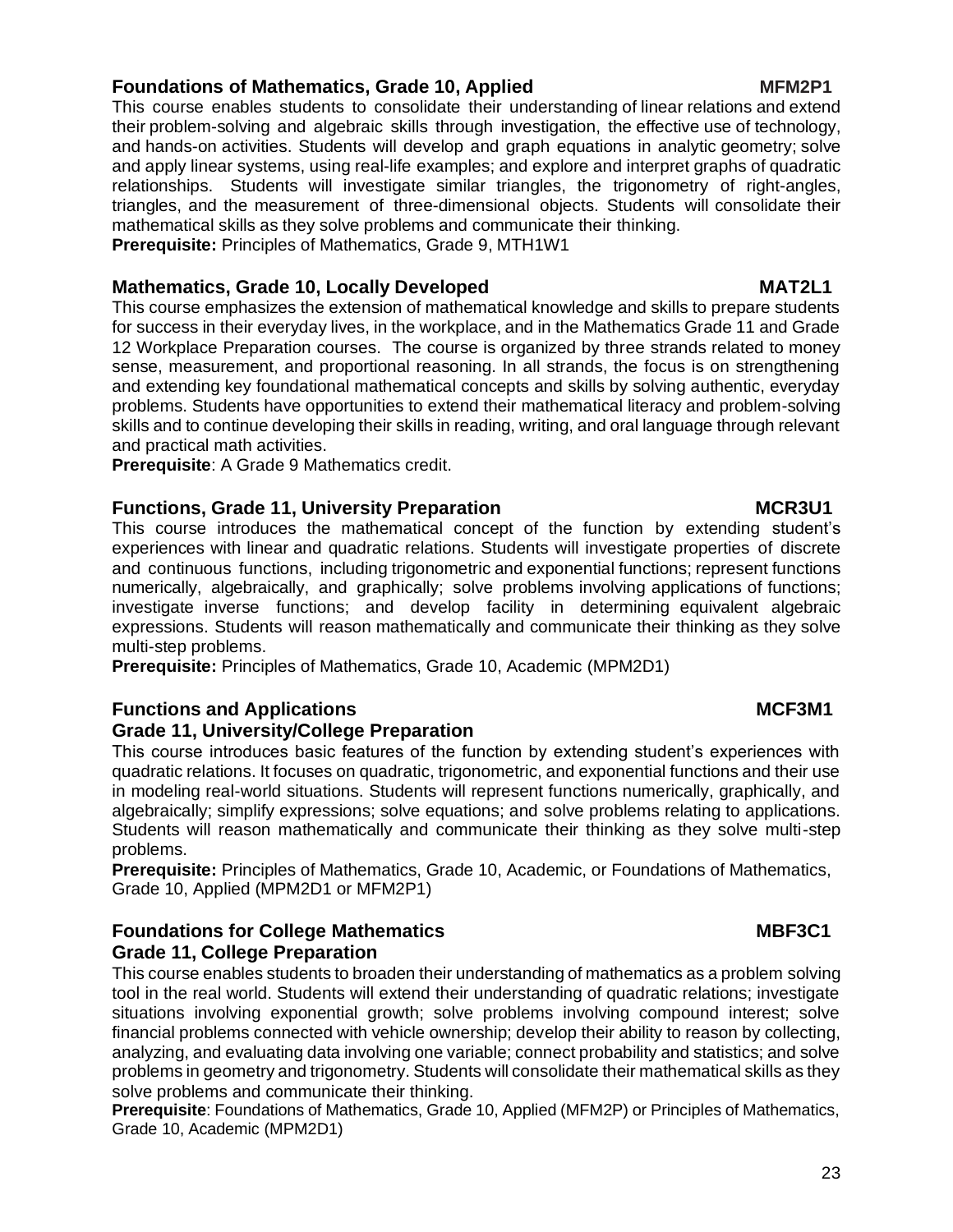### **Mathematics for Work and Everyday Life Grade 11, Workplace Preparation MEL3E1**

This course enables students to broaden their understanding of mathematics as it is applied in the workplace and daily life. Students will solve problems associated with earning money, paying taxes, and making purchases; apply calculations of simple and compound interest in saving, investing, and borrowing; and calculate the costs of transportation and travel in a variety of situations. Students will consolidate their mathematical skills as they solve problems and communicate their thinking.

**Prerequisite:** Principles of Mathematics, Grade 9, Academic (MTH1W),or Grade 10 Locally Developed Mathematics (MAT2L1)

### **Calculus and Vectors, Grade 12, University Preparation MCV4U1**

This course builds on student's previous experience with functions and their developing understanding of rates of change. Students will solve problems involving geometric and algebraic representations of vectors and representations of lines and planes in three dimensional space; broaden their understanding of rates of change to include the derivatives of polynomial, sinusoidal, exponential, rational, and radical functions; and apply these concepts and skills to the modeling of real-world relationships. Students will also refine their use of the mathematical processes necessary for success in senior mathematics. This course is intended for students who choose to pursue careers in fields such as science, engineering, economics, and some areas of business, including those students who will be required to take a university-level calculus, linear algebra, or physics course.

**Prerequisite**: Advanced Functions course (MHF4U) must be taken prior to or concurrently with Calculus and Vectors (MCV4U1).

### **Mathematics of Data Management, Grade 12, University Preparation MDM4U1**

This course broadens student's understanding of mathematics as it relates to managing data. Students will apply methods for organizing and analyzing large amounts of information; solve problems involving probability and statistics; and carry out a culminating investigation that integrates statistical concepts and skills. Students will also refine their use of the mathematical processes necessary for success in senior mathematics. Students planning to enter university programs in business, the social sciences, and the humanities will find this course of particular interest.

**Prerequisite**: Functions and Applications, Grade 11, University/College Preparation, or Functions Grade 11, University Preparation (MCF3M1 or MCR3U1)

### **Advanced Functions, Grade 12, University Preparation MHF4U1**

This course extends student's experience with functions. Students will investigate the properties of polynomial, rational, logarithmic, and trigonometric functions; develop techniques for combining functions; broaden their understanding of rates of change; and develop facility in applying these concepts and skills. Students will also refine their use of the mathematical processes necessary for success in senior mathematics. This course is intended both for students taking the Calculus and Vectors course as a prerequisite for a university program and for those wishing to consolidate their understanding of mathematics before proceeding to any one of a variety of university programs. …

**Prerequisite**: Functions, Grade 11, University Preparation (MCR3U1), or Mathematics for College Technology, Grade 12, College Preparation (MCT4C1)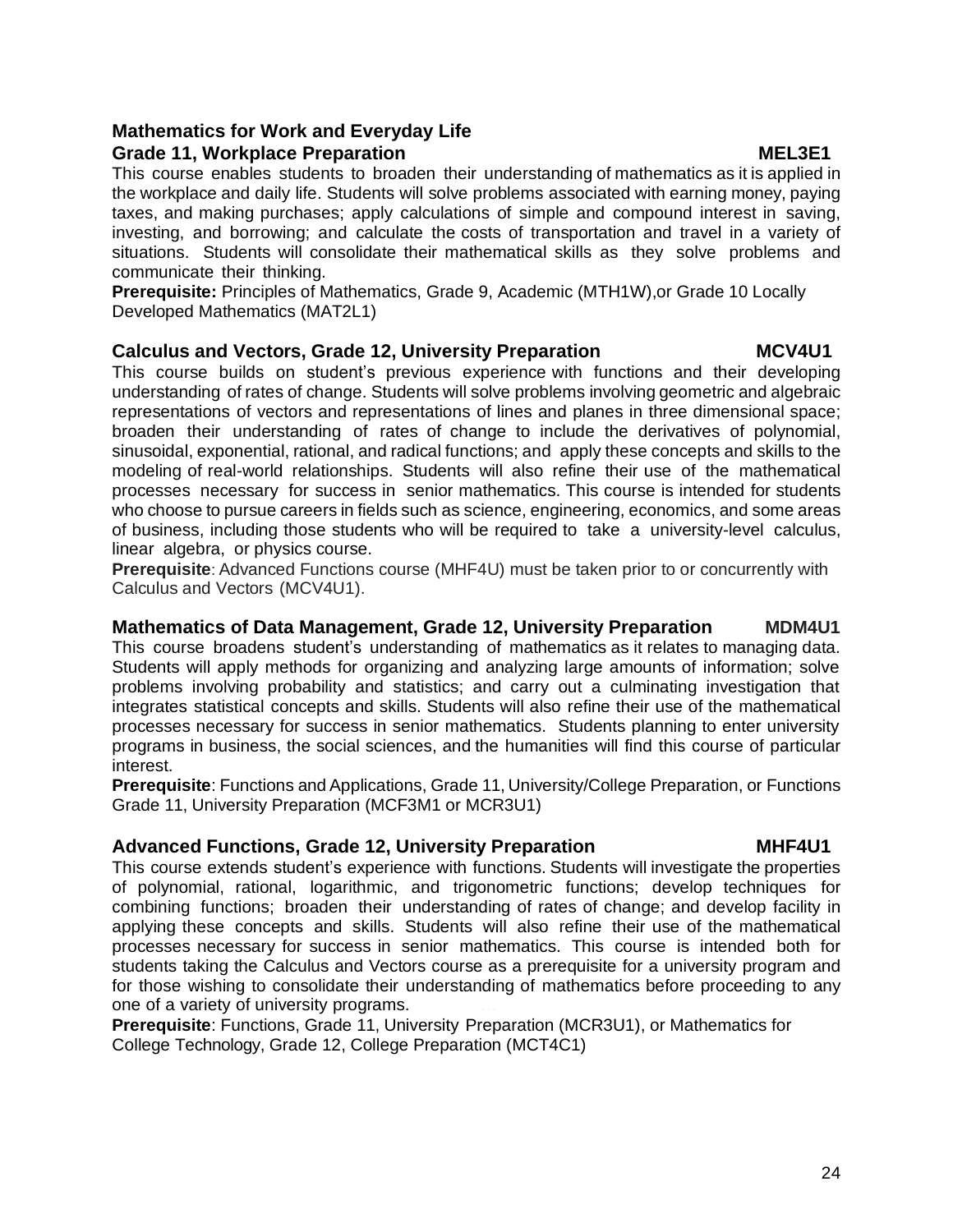### **Foundations for College Mathematics, Grade 12, College Preparation MAP4C1**

This course enables students to broaden their understanding of real-world applications of mathematics. Students will analyze data using statistical methods; solve problems involving applications of geometry and trigonometry; solve financial problems connected with annuities, budgets, and renting or owning accommodation; simplify expressions; and solve equations. Students will reason mathematically and communicate their thinking as they solve multi-step problems. This course prepares students for college programs in areas such as business, health sciences, and human services, and for certain skilled trades.

**Prerequisite:** Foundations for College Mathematics, Grade 11, College Preparation (MBF3C1) or Functions and Applications, Grade 11, University/College Preparation (MCF3M1)

### **Mathematics for College Technology, Grade 12, College Preparation MCT4C1**

This course enables students to extend their knowledge of functions. Students will investigate and apply properties of polynomial, exponential, and trigonometric functions; continue to represent functions numerically, graphically, and algebraically; develop facility in simplifying expressions and solving equations; and solve problems that address applications of algebra, trigonometry, vectors, and geometry. Students will reason mathematically and communicate their thinking as they solve multi-step problems. This course prepares students for a variety of college technology programs.

**Prerequisite**: Functions and Applications, Grade 11, University/College Preparation (MCF3M1), or Functions, Grade 11, University Preparation (MCR3U1)

## **Mathematics for Work and Everyday Life,**

### **Grade 12, Workplace Preparation MEL4E1**

This course enables students to broaden their understanding of mathematics as it is applied in the workplace and daily life. Students will investigate questions involving the use of statistics; apply the concept of probability to solve problems involving familiar situations; investigate accommodation costs, create household budgets, and prepare a personal income tax return; use proportional reasoning; estimate and measure; and apply geometric concepts to create designs. Students will consolidate their mathematical skills as they solve problems and communicate their thinking.

**Prerequisite:** Mathematics for Work and Everyday Life, Grade 11, Workplace Preparation (MEL3E1)

# **SCIENCE**

### **Science, Grade 9 De-Streamed SNC1W**

This course enables students to develop their understanding of concepts related to biology, chemistry, physics, and earth and space science, and to relate science to technology, society, and the environment. Throughout the course, students will develop and refine their STEM skills as they use scientific research, scientific experimentation, and engineering design processes to investigate concepts and apply their knowledge in situations that are relevant to their lives and communities. Students will continue to develop transferable skills as they become scientifically literate global citizens.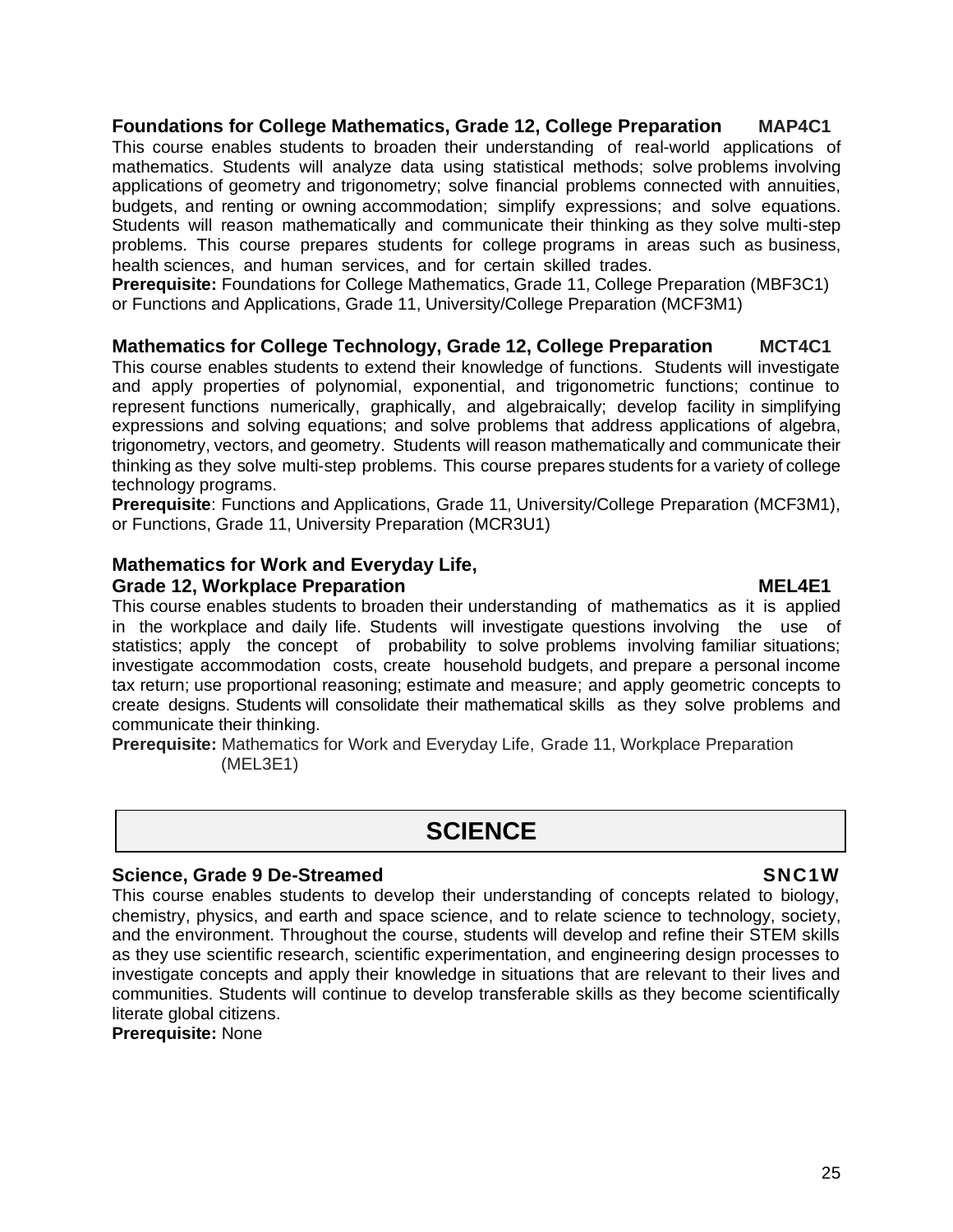26

### **Science, Grade 9, Locally Developed SNC1L1**

This course emphasizes reinforcing and strengthening science-related knowledge and skills, including scientific inquiry, critical thinking and the relationship between science, society, and the environment, to prepare students for success in everyday life, in the workplace and in the Science Grade 11 (SNC3E1) workplace preparation course. Students explore a range of topics including science in daily life, properties of common materials, life- sustaining processes in simple and complex organisms, and electrical circuits. Students have the opportunity to extend mathematical and scientific process skills and to continue to develop their skills in reading, writing, and oral language through relevant and practical science activities. **Prerequisite:** None

### **Science, Grade 10, Academic SNC2D1 3NC2D1**

This course enables students to enhance their understanding of concepts in biology, chemistry, earth and space science, and physics, and of the interrelationships between science, technology, society, and the environment. Students are also given opportunities to further develop their scientific investigation skills. Students will plan and conduct investigations and develop their understanding of scientific theories related to the connections between cells and systems in animals and plants; chemical reactions, with a particular focus on acid base reactions; forces that affect climate and climate change; and the interaction of light and matter.

**Prerequisite:** Science, Grade 9, Academic or Applied (SNC1D1 or SNC1P1)

### **Science, Grade 10, Applied SNC2P1**

This course enables students to develop a deeper understanding of concepts in biology, chemistry, earth and space science, and physics, and to apply their knowledge of science in real-world situations. Students are given opportunities to develop further practical skills in scientific investigation. Students will plan and conduct investigations into everyday problems and issues related to human cells and body systems; chemical reactions; factors affecting climate change; and the interaction of light and matter.

**Prerequisite**: Science, Grade 9, Academic or Applied (SNC1D1 or SNC1P1)

### **Science, Grade 10, Locally Developed SNC2L1 3. In the SNC2L1 SNC2L1**

This course emphasizes reinforcing and strengthening science-related knowledge and skills, including scientific inquiry, critical thinking, and the environmental impact of science and technology, to prepare students for success in everyday life, in the workplace and the Science Grade 11 Workplace Preparation course. Students explore a range of topics including science in the media, interactions of common materials, interdependence of organisms in communities, and using electrical energy. Students have the opportunity to extend mathematical and scientific process skills and to continue developing their skills in reading, writing, and oral language through relevant and practical science activities.

**Prerequisite:** A Grade 9 Science credit.

### **Biology**

### **Biology, Grade 11, University Preparation SBI3U1**

This course furthers the student's understanding of the processes that occur in biological systems. Students will study theory and conduct investigations in the areas of biodiversity; evolution; genetic processes; the structure and function of animals; and the anatomy, growth, and function of plants. The course focuses on the theoretical aspects of the topics under study, and helps students refine skills related to scientific investigation.

**Prerequisite:** Science, Grade 10, Academic (SNC2D1)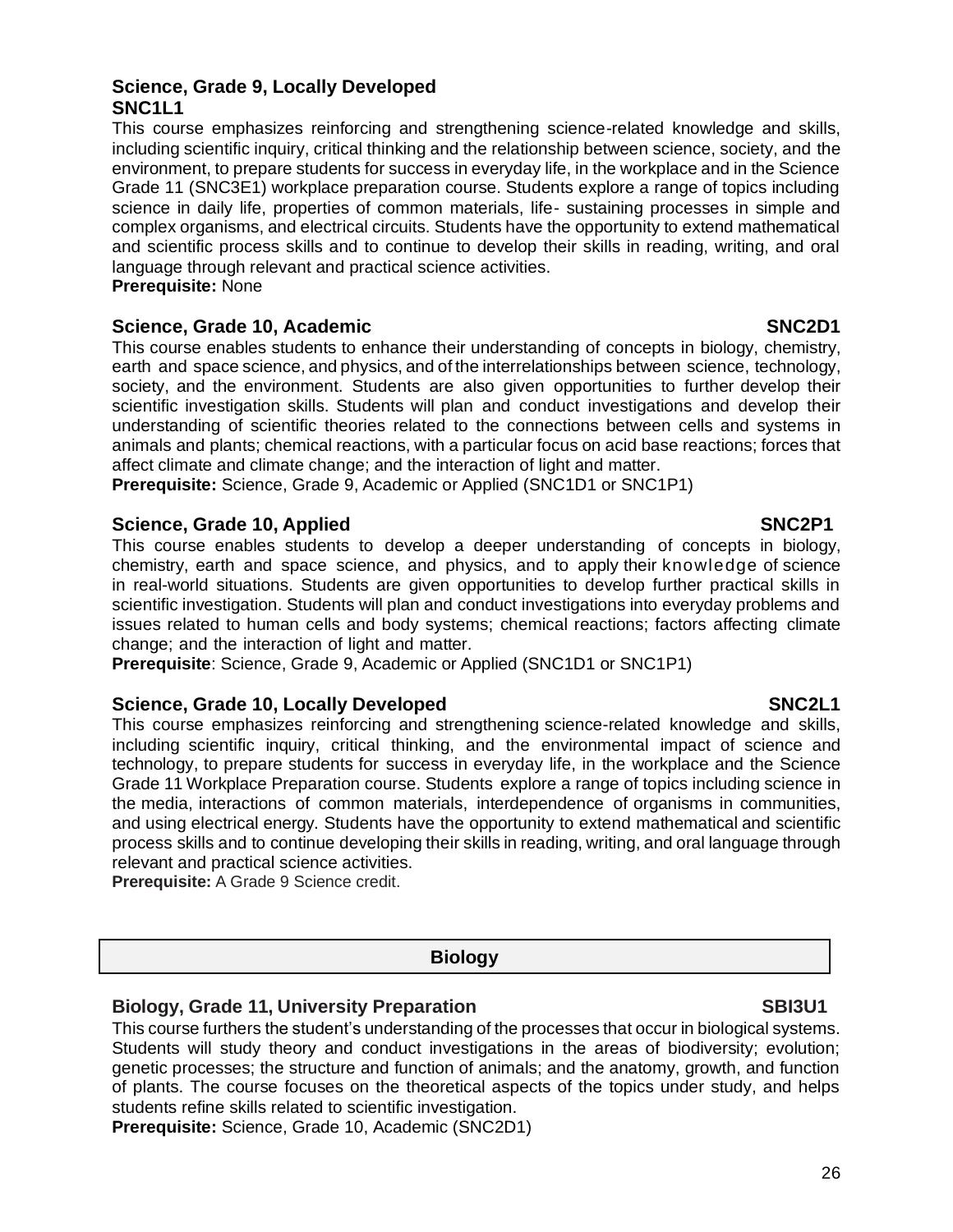### **Biology, Grade 11, College Preparation SBI3C1**

This course focuses on the processes that occur in biological systems. Students will learn concepts and theories as they conduct investigations in the areas of cellular biology, microbiology, genetics, the anatomy of mammals, and the structure of plants and their role in the natural environment. Emphasis will be placed on the practical application of concepts, and on the skills needed for further study in various branches of the life sciences and related fields.

**Prerequisite:** Science, Grade 10, Academic or Applied (SNC2D1 or SNC2P1)

### **Biology, Grade 12, University Preparation <b>According to the SBI4U1** SBI4U1

This course provides students with the opportunity for in-depth study of the concepts and processes that occur in biological systems. Students will study theory and conduct investigations in the areas of biochemistry, metabolic processes, molecular genetics, homeostasis, and population dynamics. Emphasis will be placed on the achievement of detailed knowledge and the refinement of skills needed for further study in various branches of the life sciences and related fields.

**Prerequisite**: Biology, Grade 11, University Preparation (SBI3U1)

### **Chemistry**

### **Chemistry, Grade 11, University Preparation SCH3U1**

This course enables students to deepen their understanding of chemistry through the study of the properties of chemicals and chemical bonds; chemical reactions and quantitative relationships in those reactions; solutions and solubility; and atmospheric chemistry and the behavior of gases. Students will further develop their analytical skills and investigate the qualitative and quantitative properties of matter, as well as the impact of some common chemical reactions on society and the environment.

**Prerequisite:** Science, Grade 10, Academic (SNC2D1)

**Note***: A mark of 70% or higher in Grade 10 Academic science (SNC2D1) is recommended to proceed to this level.*

### **Chemistry, Grade 12, University Preparation SCH4U1**

This course enables students to deepen their understanding of chemistry through the study of organic chemistry, the structure and properties of matter, energy changes and rates of reaction, equilibrium in chemical systems, and electrochemistry. Students will further develop their problem-solving and investigation skills as they investigate chemical processes, and will refine their ability to communicate scientific information. Emphasis will be placed on the importance of chemistry in everyday life and on evaluating the impact of chemical technology on the environment.

**Prerequisite:** Chemistry, Grade 11, University Preparation (SCH3U1)

### **Chemistry, Grade 12, College Preparation SCH4C1**

This course enables students to develop an understanding of chemistry through the study of matter and qualitative analysis, organic chemistry, electrochemistry, chemical calculations, and chemistry as it relates to the quality of the environment. Students will use a variety of laboratory techniques, develop skills in data collection and scientific analysis, and communicate scientific information using appropriate terminology. Emphasis will be placed on the role of chemistry in daily life and the effects of technological applications and processes on society and the environment.

**Prerequisite**: Science, Grade 10, Academic or Applied (SNC2D1 or SNC2P1)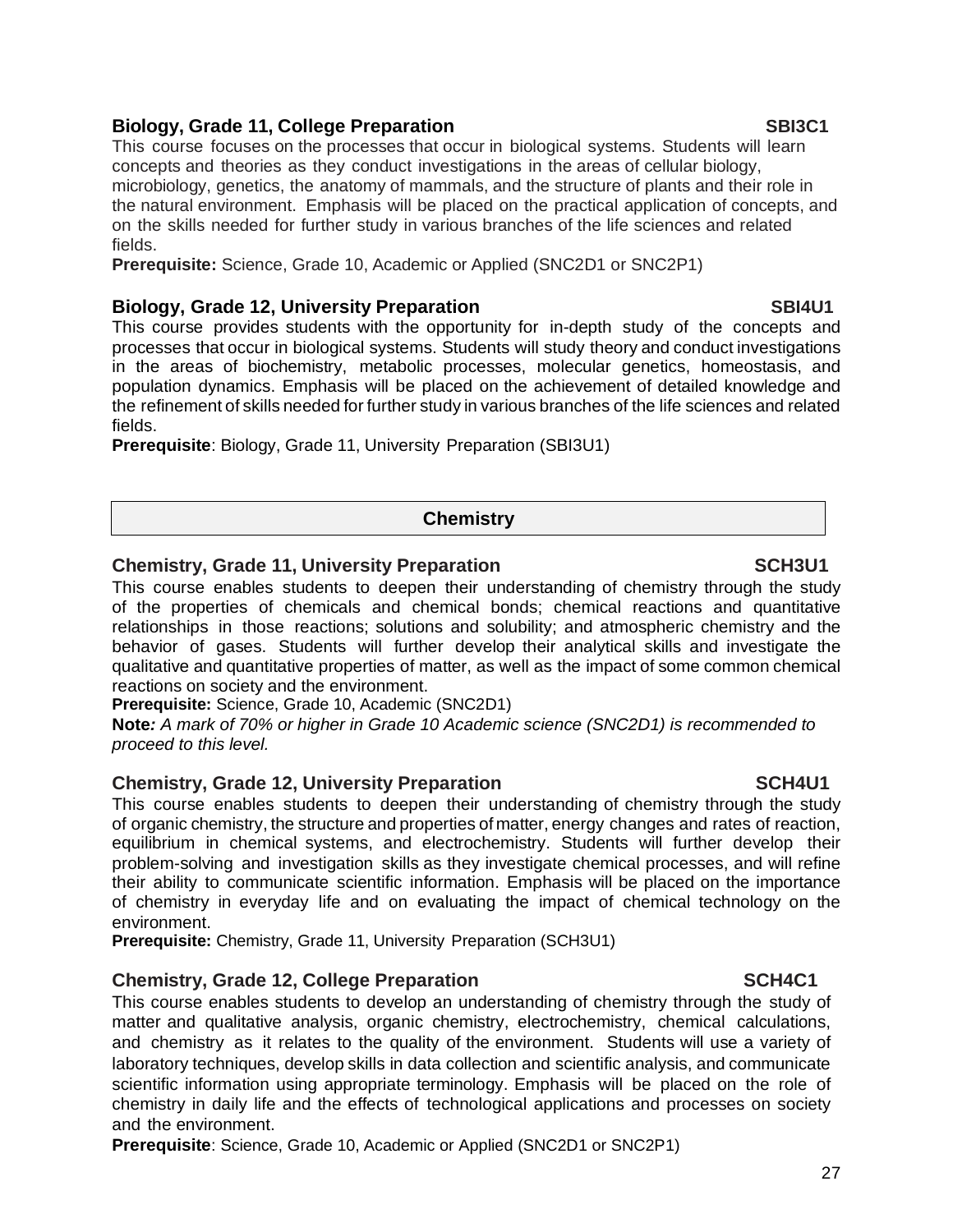### **Environmental Science**

### **Environmental Science, Grade 11, Workplace Preparation SVN3E1**

This course provides students with the fundamental knowledge of and skills relating to environmental science that will help them succeed in work and life after secondary school. Students will explore a range of topics, including the impact of human activities on the environment; human health and the environment; energy conservation; resource science and management; and safety and environmental responsibility in the workplace. Emphasis is placed on relevant, practical applications and current topics in environmental science, with attention to the refinement of student's literacy and mathematical literacy skills as well as the development of their scientific and environmental literacy.

**Prerequisite:** Science, Grade 9, Academic or Applied (SNC1D1 or SNC1P1), or a Grade 9 or 10 Locally developed compulsory credit course in science (SNC1L1 or SNC2L1)

### **Physics**

### **Physics, Grade 11, University Preparation Mateural SPH3U1**

This course develops student's understanding of the basic concepts of physics. Students will explore kinematics, with an emphasis on linear motion; different kinds of forces; energy transformations; the properties of mechanical waves and sound; and electricity and magnetism. They will enhance their scientific investigation skills as they test laws of physics. In addition, they will analyze the interrelationships between physics and technology, and consider the impact of technological applications of physics on society and the environment. **Prerequisite:** Science, Grade 10, Academic (SNC2D1)

### **Physics, Grade 12, University Preparation SPH4U1**

This course enables students to deepen their understanding of physics concepts and theories. Students will continue their exploration of energy transformations and the forces that affect motion, and will investigate electrical, gravitational, and magnetic fields and electromagnetic radiation. Students will also explore the wave nature of light, quantum mechanics, and special relativity. They will further develop their scientific investigation skills, learning, for example, how to analyze, qualitatively and quantitatively, data relating to a variety of physics concepts and principles. Students will also consider the impact of technological applications of physics on society and the environment.

**Prerequisite**: Physics, Grade 11, University Preparation (SPH3U1)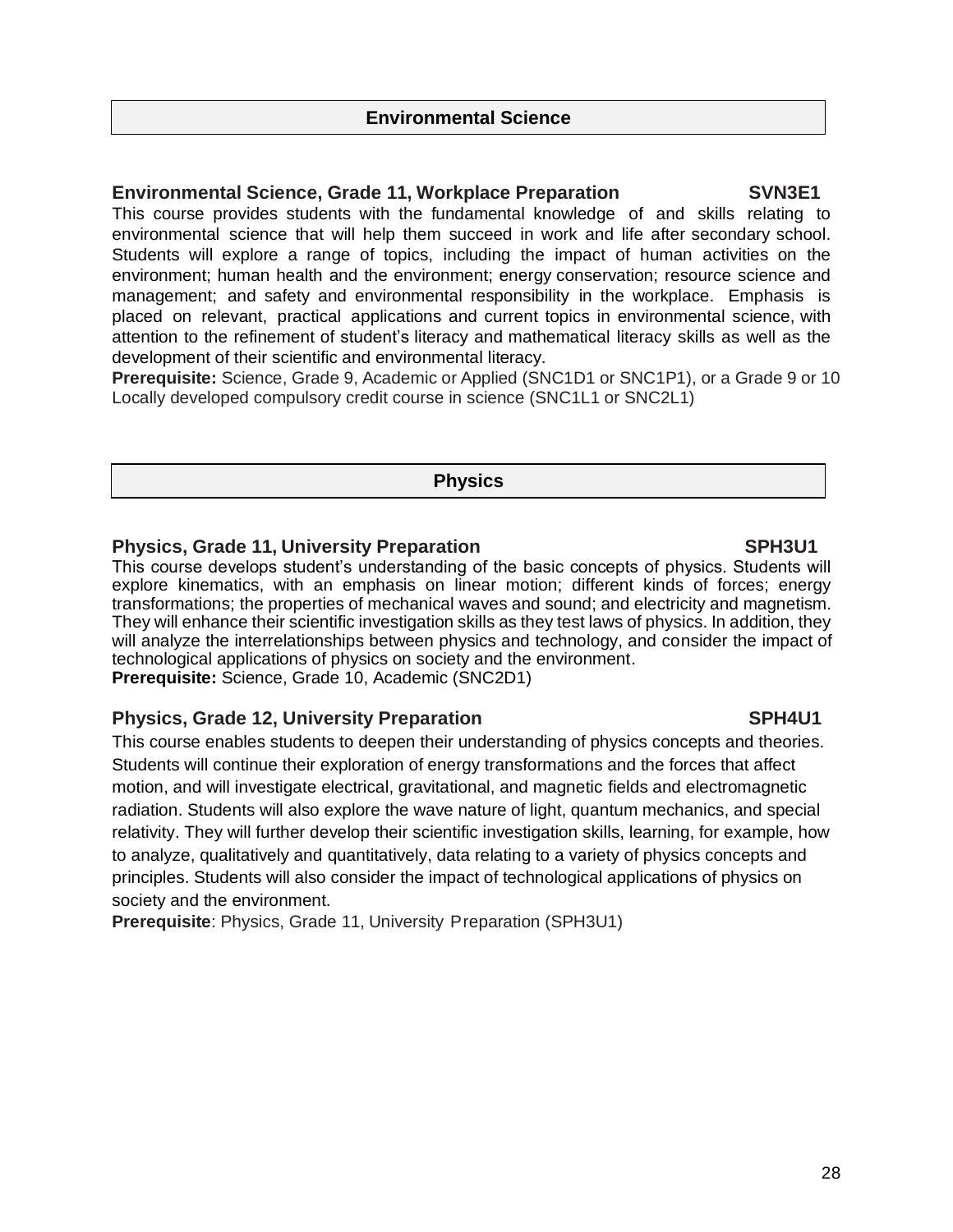# **SOCIAL SCIENCES AND HUMANITIES**

### **Exploring Family Studies, Grade 9, Open HIF1O1**

This course explores, within the context of families, some of the fundamental challenges people face: how to meet basic needs, how to relate to others, how to manage resources, and how to become responsible members of society. Students will explore adolescent development and will have opportunities to develop interpersonal, decision-making, and practical skills related to daily life. They will learn about the diverse ways in which families function in Canada and will use research skills as they explore topics related to individual and family needs and resources. **Prerequisite:** None

### Food and Nutrition, Grade 10, Open **HFN2O1**

This course focuses on guidelines for making nutritious food choices. Students will investigate factors that influence food choices, including beliefs, attitudes, current trends, traditional eating patterns, food marketing strategies, and individual needs. Students will also explore the environmental impact of a variety of food choices at the local and global level. The course provides students with opportunities to develop food preparation skills and introduces them to the use of social science research methods in the area of food and nutrition.

**Prerequisite:** None

### Food and Culture, Grade 11, Workplace Preparation **HEC3E1**

This course focuses on the flavors, aromas, cooking techniques, foods, and cultural traditions of world cuisines. Students will demonstrate the ability to cook with ingredients and equipment from a range of cultures, describe food-related etiquette in a variety of countries and cultures, and explore ways in which Canadian food choices and traditions have been influenced by other cultures. Students will have opportunities to develop practical skills and apply research skills as they investigate foods and food practices from around the world. **Prerequisite:** None

### **Gender Studies, Grade 11, University/College Preparation HSG3M1**

This course enables students to explore the social construction of gender. Students will learn about the dynamic nature of gender roles and norms; sexism and power relations; and the impact of representations of women and men in the media, popular culture, and the arts. Students will analyse a range of gender equity issues, including gender-based violence and workplace equity, in both Canadian and global contexts. Students will develop and apply research skills and will design and implement a social action initiative relating to gender equity **Prerequisite:** None

### **Food and Healthy Living, Grade 12, Workplace Preparation FIGULE HTL4E1**

This course focuses on the fundamental food needs of young adults. Students will learn how to stock a kitchen, make nutritious food choices, and accommodate the food needs of others. Through a range of practical experiences, they will develop skills needed in food preparation for personal use and for employment in the food industry. They will also learn about dining etiquette in different contexts and about responsible consumer practices. Students will use social science research methods to investigate issues related to food preparation and nutrition. **Prerequisite:** None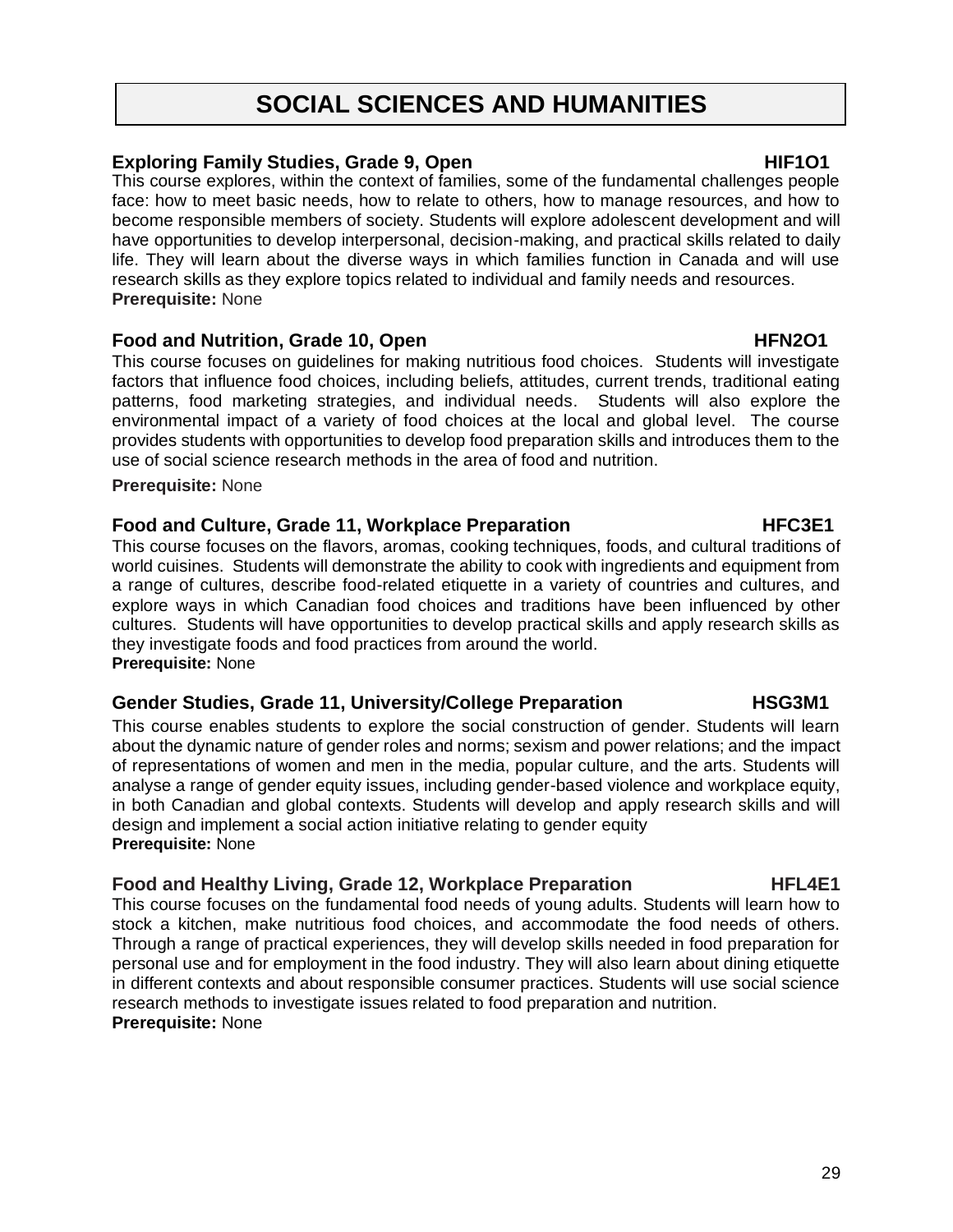### **Nutrition and Health, Grade 12, University Preparation Frame Constructs HTA4U1**

This course examines the relationships between food, energy balance, and nutritional status; the nutritional needs of individuals at different stages of life; and the role of nutrition in health and disease. Students will evaluate nutrition-related trends and will determine how food choices can promote food security and environmental responsibility. Students will learn about healthy eating, expand their repertoire of food-preparation techniques, and develop their social science research skills by investigation issues related to nutrition and health

**Prerequisite:** Any university or university/college preparation course in social sciences and humanities, English, or Canadian and world studies

### Working with Infants and Young Children, Grade 11, College **HPW3C1**

This course focuses on the well-being of children in families and community settings. Students will study child behavior and child development in the context of relationships with parents and others in the community, and will learn through research and by observing and interacting with children. This course prepares students for further study of children, familiarizes them with occupational opportunities related to working with children, and introduces them to skills used in researching and investigating children's behavior in response to others. **Prerequisite**: None

### **Introduction to Anthropology, Psychology and Sociology HSP3C1 Grade 11, College Preparation**

This course introduces students to theories, questions, and issues related to anthropology, psychology, and sociology. Students learn about approaches and research methods used by social scientists. They will be given opportunities to apply theories form a variety of perspectives, to conduct social science research, and to become familiar with current issues within the three disciplines.

**Prerequisite:** None

### **Introduction to Anthropology, Psychology and Sociology HSP3U1**

### **Grade 11, University Preparation** This course provides students with opportunities to think critically about theories, questions, and issues related to anthropology, psychology, and sociology. Students will develop an understanding of the approaches and research methods used by social scientists. They will be given opportunities to explore theories from a variety of perspectives, to conduct social science research, and to become familiar with current thinking on a range of issues within the three disciplines.

**Prerequisite:** Grade 10 Academic English (ENG2D) or Grade 10 Academic History (CHC2D)

### **Personal Life Management, Grade 12, Open HIP4O1 HIP4O1**

This course focuses on preparing students for living independently and working successfully with others. Students will learn to manage their personal resources to meet their basic needs for food, clothing, and housing. They will also learn about their personal, legal, and financial responsibilities and develop and apply interpersonal skills in order to make wise and responsible personal and occupational choices. Students will apply research and inquiry skills while investigating topics related to personal life management. The course emphasizes the achievement of expectations through practical experiences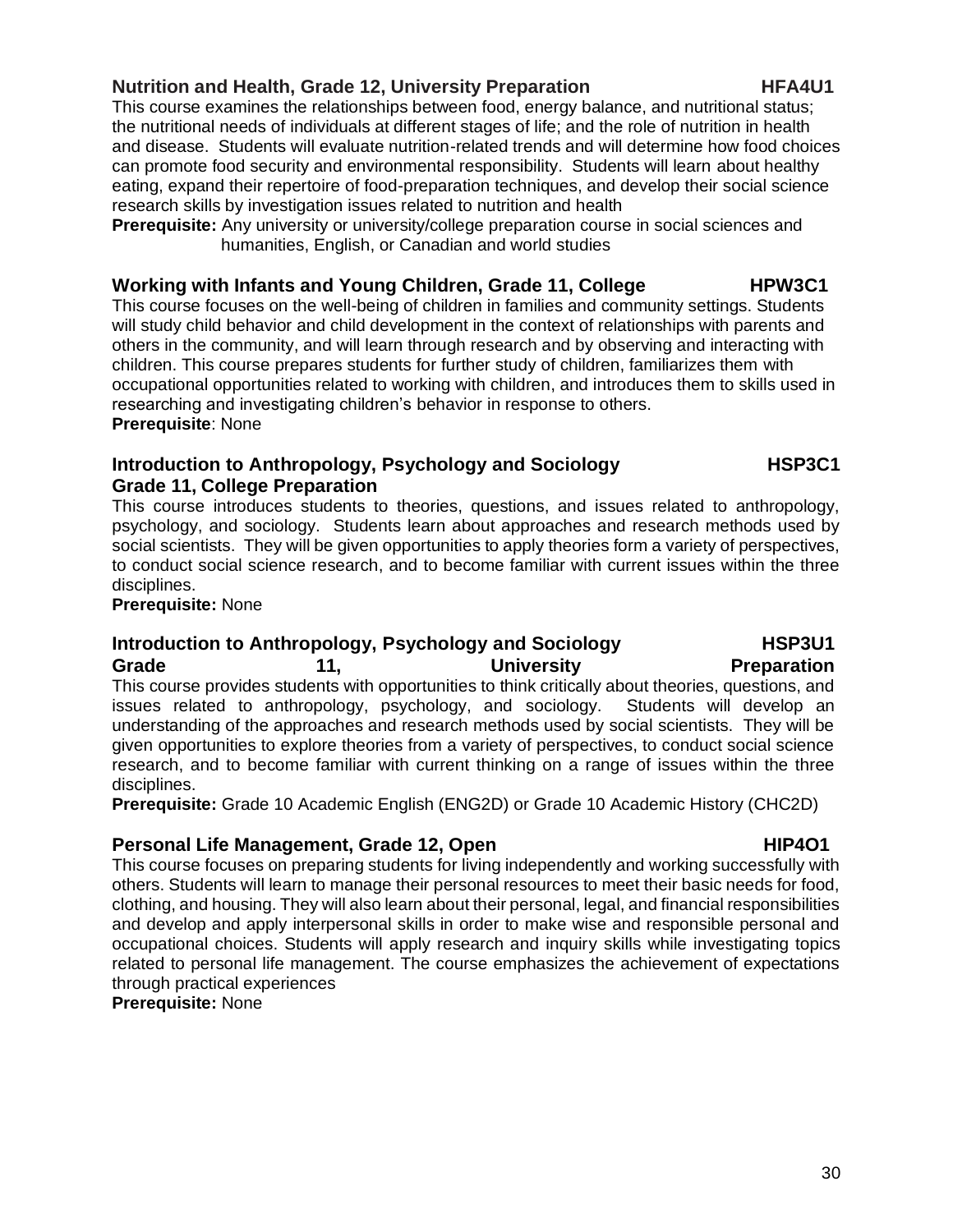### **Challenge and Change in Society, Grade 12, University Preparation HSB4U1**

This course focuses on the use of social science theories, perspectives, and methodologies to investigate and explain shifts in knowledge, attitudes, beliefs, and behavior and their impact on society. Students will critically analyze how and why cultural, social, and behavioral patterns change over time. They will explore the ideas of social theorists and use those ideas to analyze causes of and responses to challenges such as technological change, deviance, and global inequalities. Students will explore ways in which social science research methods can be used to study social change.

**Prerequisite:** Any university or university/college preparation course in social sciences and humanities, English, or Canadian and world studies

### **TECHNOLOGICAL EDUCATION Exploring Technology**

### **Exploring Technologies, Grade 9, Open TIMPS Exploring TIMP1**

This course enables students to further explore and develop technological knowledge and skills introduced in the elementary science and technology program. Students will be given the opportunity to design and create products and/or provide services related to the various technological areas or industries, working with a variety of tools, equipment, and software commonly used in industry. Students will develop an awareness of environmental and societal issues, and will begin to explore secondary and postsecondary education and training pathways leading to careers in technology- related fields.

**Prerequisite:** None

### **TECHNOLOGICAL EDUCATION Communication Technology**

### **Communications Technology, Grade 10, Open TGJ2O1**

This course introduces students to communications technology from a media perspective. Students will work in the areas of TV/video and movie production, radio and audio production, print and graphic communications, photography, and animation. Student projects may include computer-based activities such as creating videos, editing photos, working with audio, cartooning, developing animations, and designing web pages. Students will also develop an awareness of environmental and societal issues related to communications technology and explore secondary and post-secondary education and training pathways and career opportunities in the various communications technology fields.

**Prerequisite**: None

### **Communications Technology: Broadcast and Print Production TGJ3O1 Grade 11, Open**

This course enables students to develop knowledge and skills in the areas of graphic communication, printing and publishing, audio and video production, and broadcast journalism. Students will work both independently and as part of a production team to design and produce media products in a project-driven environment. Practical projects may include the making of signs, yearbooks, video and/or audio productions, newscasts, and documentaries. Students will also develop an awareness of related environmental and societal issues and explore secondary and post-secondary education and training pathways and career opportunities in the various communications technology fields. **Prerequisite:** None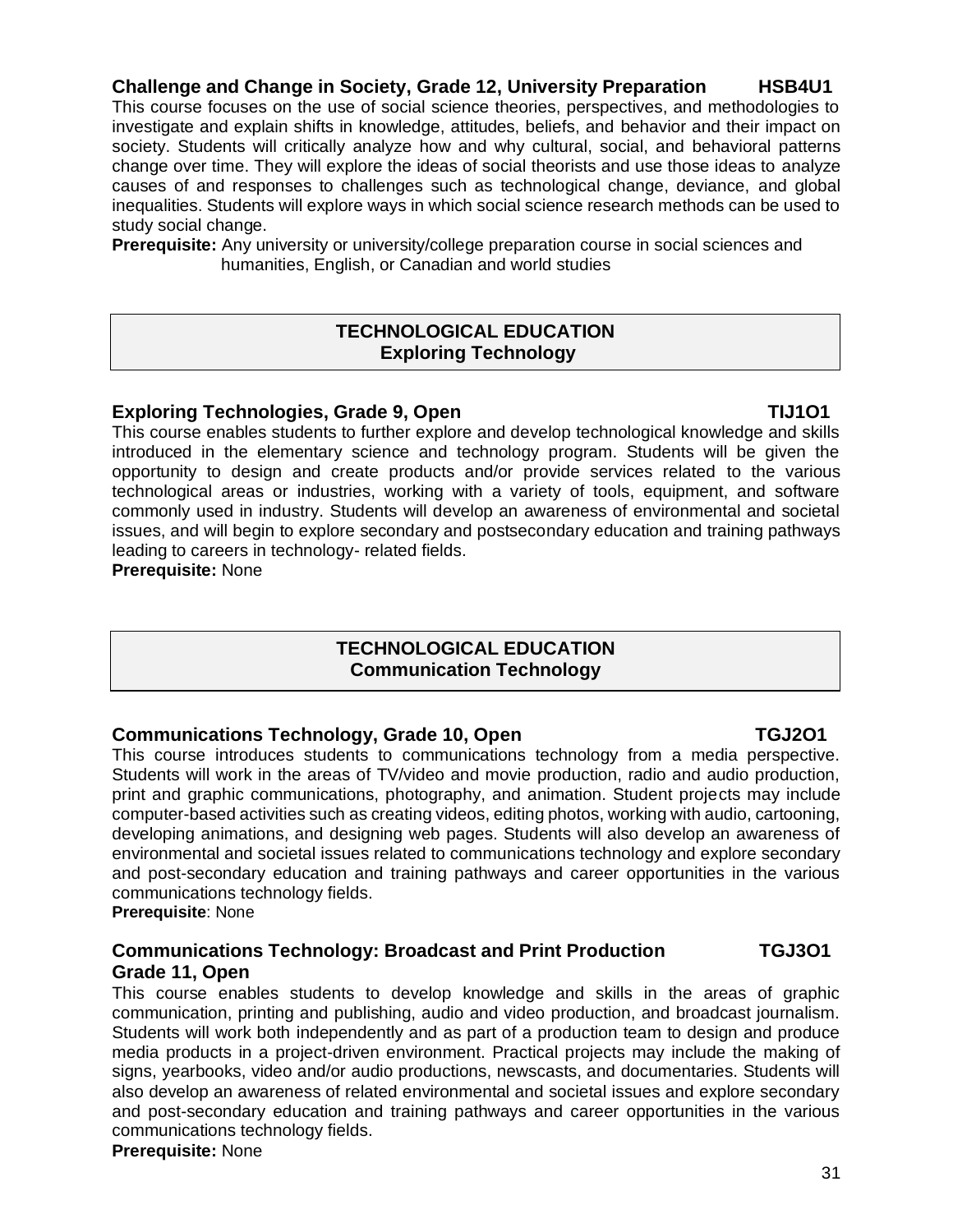### **Communications Technology TGJ3M1**

### **Grade 11, University/College Preparation**

This course examines communications technology from a media perspective. Students will develop knowledge and skills as they design and produce media projects in the areas of live, recorded, and graphic communications. These areas may include TV, video, and movie production; radio and audio production; print and graphic communications; photography; digital imaging; broadcast journalism; and interactive new media. Students will also develop an awareness of related environmental and societal issues and explore college and university programs and career opportunities in the various communications technology fields. **Prerequisite:** None

### **Communications Technology: Digital Imagery and Web Design TGJ4O1 Grade 12, Open**

This course enables students to develop knowledge and skills in the areas of photography, digital imaging, animation, 3D modeling, and web design. Students will work both independently and as part of a production team to design and produce media products in a project driven environment. Practical projects may include photo galleries, digital images, animations, 3D models, and websites. Students will also expand their awareness of environmental and societal issues related to communications technology and explore post-secondary education, training, and career opportunities.

**Prerequisite**: None

### **Communications Technology TGJ4M1**

### **Grade 12, University/College Preparation**

This course enables students to further develop media knowledge and skills while designing and producing projects in the areas of live, recorded, and graphic communications. Students may work in the areas of TV, video, and movie production; radio and audio production; print and graphic communications; photography; digital imaging; broadcast journalism; and interactive new media. Students will also expand their awareness of environmental and societal issues related to communications technology and will investigate career opportunities and challenges in a rapidly changing technological environment.

**Prerequisite:** Communications Technology, Grade 11, University/College Preparation (TGJ3M1)

### **TECHNOLOGICAL EDUCATION Computer Technology**

### **Computer Technology, Grade 10, Open TEJ2O1**

This course introduces students to computer systems, networking, and interfacing, as well as electronics and robotics. Students will assemble, repair, and configure computers with various types of operating systems and application software. Students will build small electronic circuits and write computer programs to control simple peripheral devices or robots. Students will also develop an awareness of related environmental and societal issues, and will learn about secondary and postsecondary pathways and career opportunities in computer technology. **Prerequisite:** None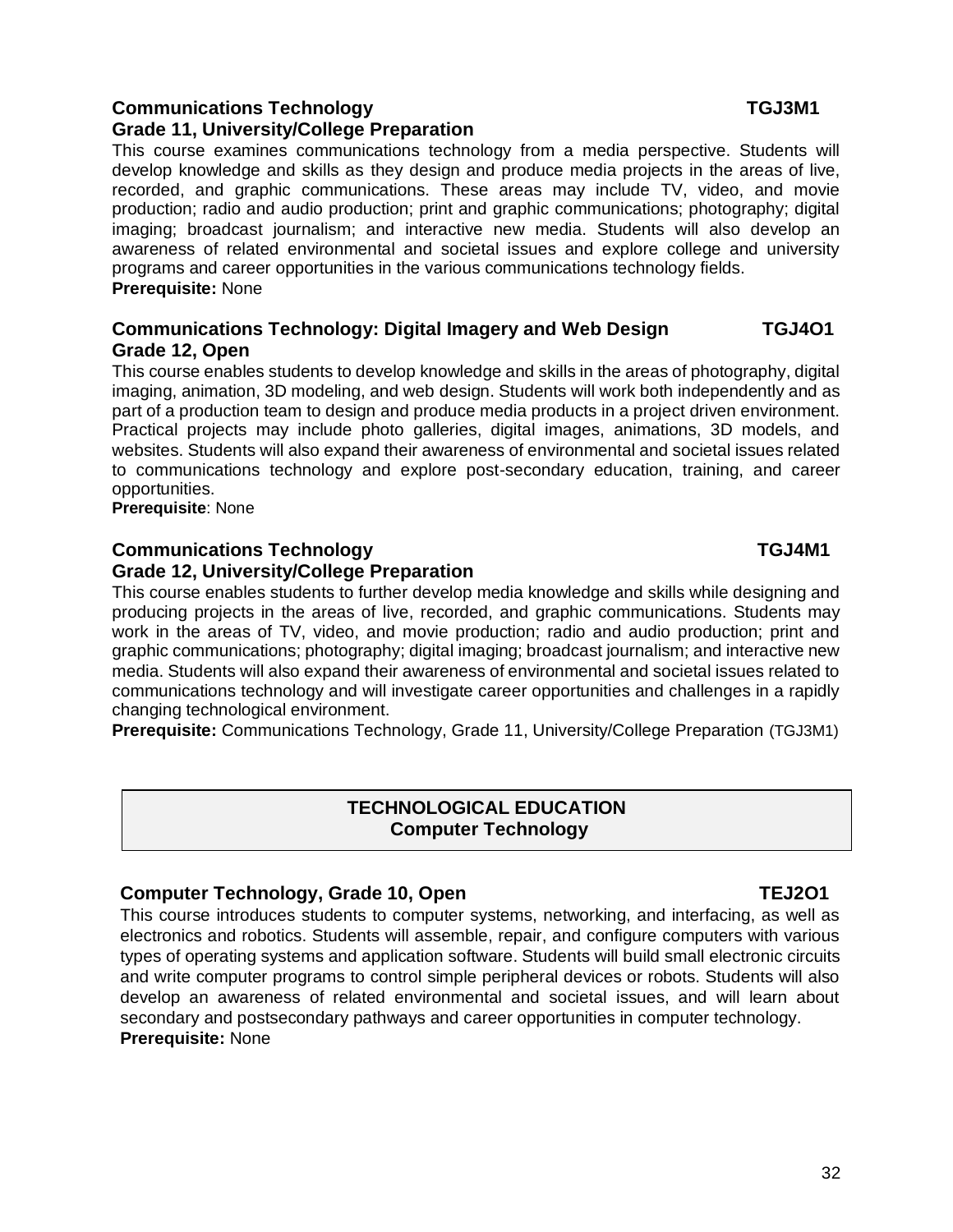### **Computer Engineering Technology Computer Engineering Technology Grade 11, University/College Preparation**

This course examines computer systems and control of external devices. Students will assemble computers and small networks by installing and configuring appropriate hardware and software. Students will develop knowledge and skills in electronics, robotics, programming, and networks, and will build systems that use computer programs and interfaces to control and/or respond to external devices. Students will develop an awareness of environmental and societal issues related to the use of computers, and will learn about college and university programs leading to careers in computer engineering.

**Prerequisite:** None

### **Computer Engineering Technology TEJ4M1 Grade 12, University/College Preparation**

This course extends student's understanding of computer systems and computer interfacing with external devices. Students will assemble computer systems by installing and configuring appropriate hardware and software, and will learn more about fundamental concepts of electronics, robotics, programming, and networks. Students will examine environmental and societal issues related to the use of computers, and explore postsecondary pathways leading to careers in computer engineering and related fields.

**Prerequisite:** Computer Engineering Technology, Grade 11, University/College Preparation (TEJ3M1)

### **TECHNOLOGICAL EDUCATION Construction Technology**

### **Construction Technology, Grade 10, Open TCJ2O1**

This course introduces students to building materials and processes through opportunities to design and build various construction projects. Students will learn to create and read working drawings; become familiar with common construction materials, components, and processes; and perform a variety of fabrication, assembly, and finishing operations. They will use a variety of hand and power tools and apply knowledge of imperial and metric systems of measurement, as appropriate. Students will develop an awareness of environmental and societal issues related to construction technology, and will explore secondary and post-secondary pathways leading to careers in the industry.

**Prerequisite:** None

### **Construction Engineering Technology, Grade 11, College Preparation TCJ3C1**

This course focuses on the development of knowledge and skills related to residential construction. Students will gain hands on experience using a variety of construction materials, processes, tools, and equipment; learn about building design and planning construction projects; create and interpret working drawings and sections; and learn how the Ontario Building Code and other regulations and standards apply to construction projects. Students will also develop an awareness of environmental and societal issues related to construction technology, and explore career opportunities in the field.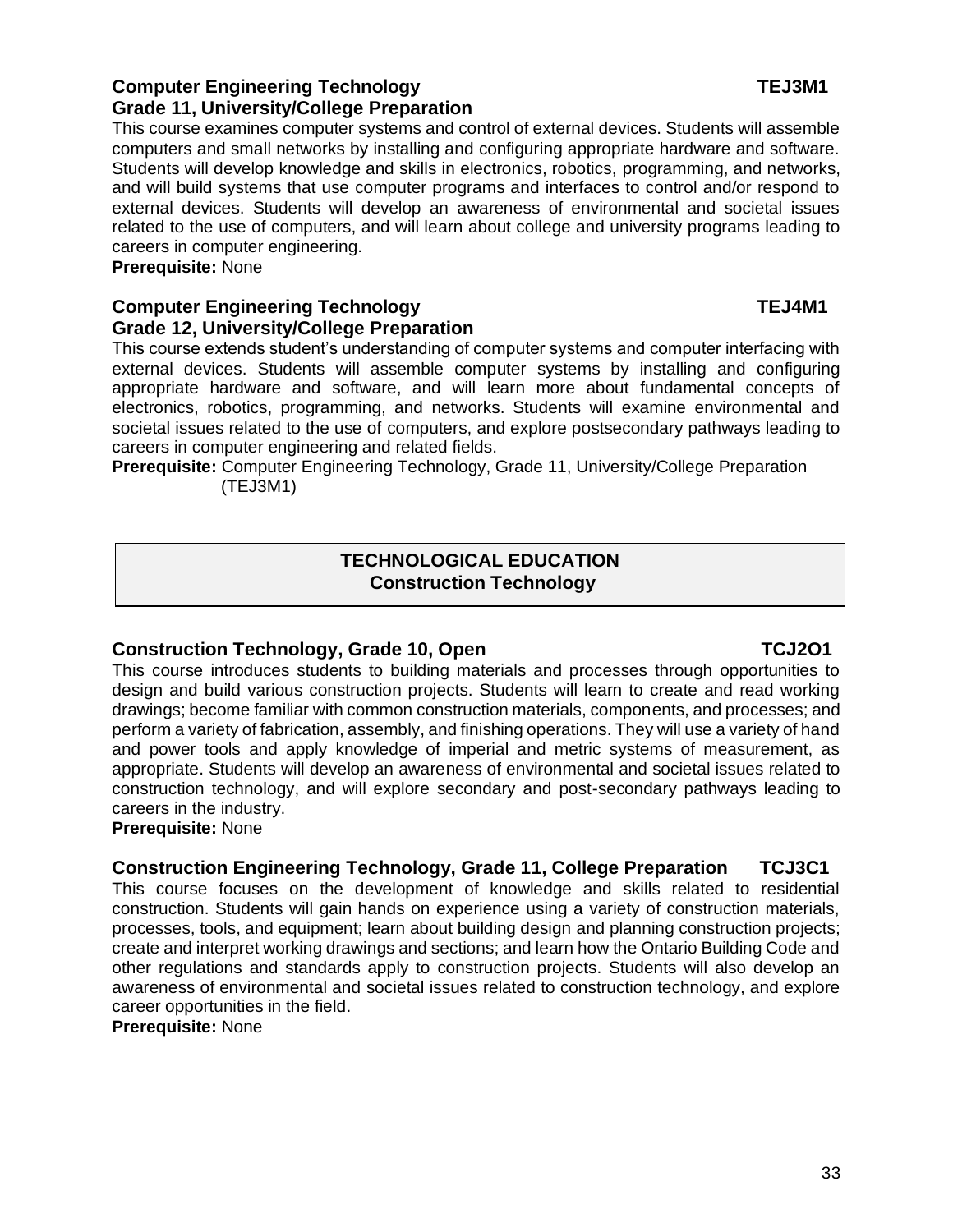### **Construction Engineering Technology, Grade 12, College Preparation TCJ4C1**

This course enables students to further develop knowledge and skills related to residential construction and to explore light commercial construction. Students will gain hands on experience using a variety of materials, processes, tools, and equipment and will learn more about building design and project planning. They will continue to create and interpret construction drawings and will extend their knowledge of construction terminology and of relevant building codes and regulations, as well as health and safety standards and practices. Students will also focus on environmental and societal issues related to construction engineering technology, and explore career opportunities in the field.

**Prerequisite:** Construction Engineering Technology, Grade 11, College Preparation (TCJ3C1)

### **Custom Woodworking, Grade 11, Workplace Preparation TWJ3E1**

This course enables students to develop knowledge and skills related to cabinet making and furniture making. Students will gain practical experience using a variety of the materials, tools, equipment, and joinery techniques associated with custom woodworking. Students will learn to create and interpret technical drawings and will plan, design, and fabricate projects. They will also develop an awareness of environmental and societal issues related to the woodworking industry, and explore apprenticeships, post-secondary training, and career opportunities in the field that may be pursued directly after graduation.

**Prerequisite:** None

### **Custom Woodworking, Grade 12, Workplace Preparation TWJ4E1**

This course enables students to further develop knowledge and skills related to the planning, design, and construction of cabinets and furniture for residential and/ or commercial projects. Students will gain further experience in the safe use of common woodworking materials, tools, equipment, finishes, and hardware, and will learn about the entrepreneurial skills needed to establish and operate a custom woodworking business. Students will also expand their awareness of health and safety issues and environmental and societal issues related to woodworking, and will explore career opportunities that may be pursued directly after graduation. **Prerequisite:** Custom Woodworking, Grade 11, Workplace Preparation (TWJ3E1)

### **TECHNOLOGICAL EDUCATION Green Industries**

### **Green Industries, Grade 10, Open THJ2O1 THJ2O1**

This course introduces students to the various sectors of the green industries–agriculture, forestry, horticulture, floristry, and landscaping. Using materials, processes, and techniques commonly employed in these industries, students will participate in a number of hands-on projects that may include plant or animal propagation; production, maintenance, and harvesting activities; the development of floral or landscaping designs; and/or related construction activities. Students will also develop an awareness of environmental and societal issues related to green industry activities, learn about safe and healthy working practices, and explore secondary and postsecondary education and training pathways and career opportunities in the various industry sectors.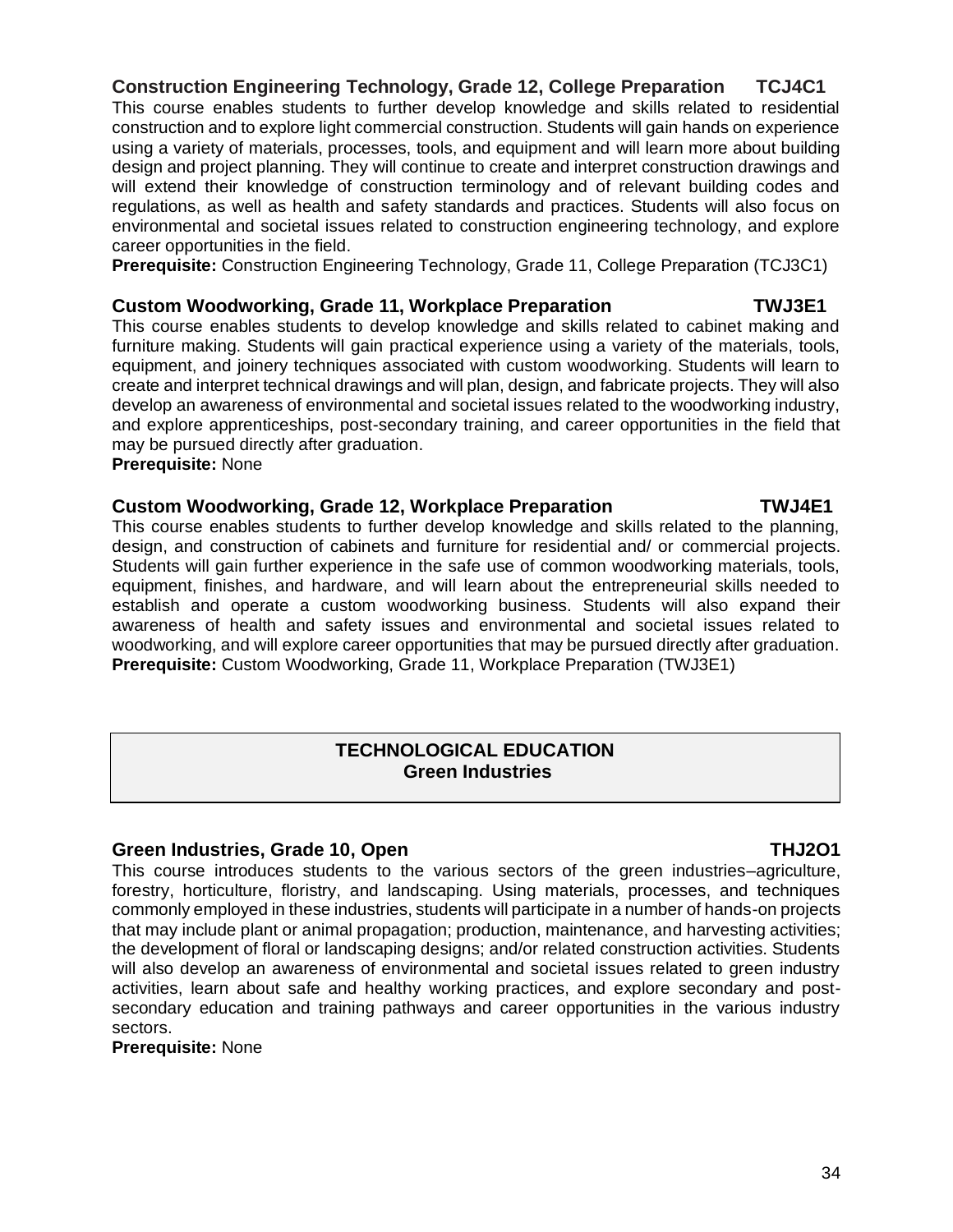### **Green Industries, Grade 11, University/College Preparation THJ3M1**

This course enables students to develop knowledge and skills related to agriculture, forestry, horticulture, and landscaping. Students will study the identification, growth, and management of plants and animals and develop process, design, and management skills required in the green industries. Students will also examine social and economic issues related to the green industries, learn about safe and healthy working practices, study industry standards and codes, and explore post-secondary education programs and career opportunities.

**Prerequisite:** None

### **Green Industries, Grade 11, Workplace Preparation THJ3E1**

This course enables students to develop knowledge and skills related to agriculture, floristry, forestry, horticulture, and landscaping. Students will learn to identify a broad range of plant and animal species; examine factors that affect the growth of plants and animals and the quality of products derived from them; and develop process, design, and maintenance skills required in the green industries. Students will also learn about safe and healthy working practices, develop an awareness of environmental and societal issues related to green industry activities, and learn about apprenticeships and other post-secondary education and training opportunities, as well as employment opportunities that may be pursued directly after graduation. **Prerequisite:** None

### **Green Industries, Grade 12, University/College Preparation THJ4M1**

### This course focuses on more complex concepts and skills related to the green industries. Students will focus on developing process skills, design and management techniques, and ways of enhancing environmental sustainability. They will also examine social and economic issues related to the green industries, learn about safe and healthy working practices, study industry standards and codes, and explore career opportunities. The knowledge and skills acquired in this course will prepare students for more specialized studies at the college and university level. **Prerequisite:** Green Industries, Grade 11, University/College Preparation (THJ3M1)

### Green Industries, Grade 12, Workplace Preparation **THJ4E1**

This course enables students to gain further experience with a variety of industry procedures and operations and to acquire additional industry-specific skills. Students will study more complex processes, develop more advanced design and maintenance skills, and explore ways of enhancing environmental sustainability. They will also examine social and economic issues related to the green industries, learn about safe and healthy working practices, study industry standards and codes, and explore career opportunities in the various industries. The knowledge and skills acquired in this course will prepare students for the workplace and apprenticeship training.

**Prerequisite:** Green Industries, Grade 11, Workplace Preparation (THJ3E1)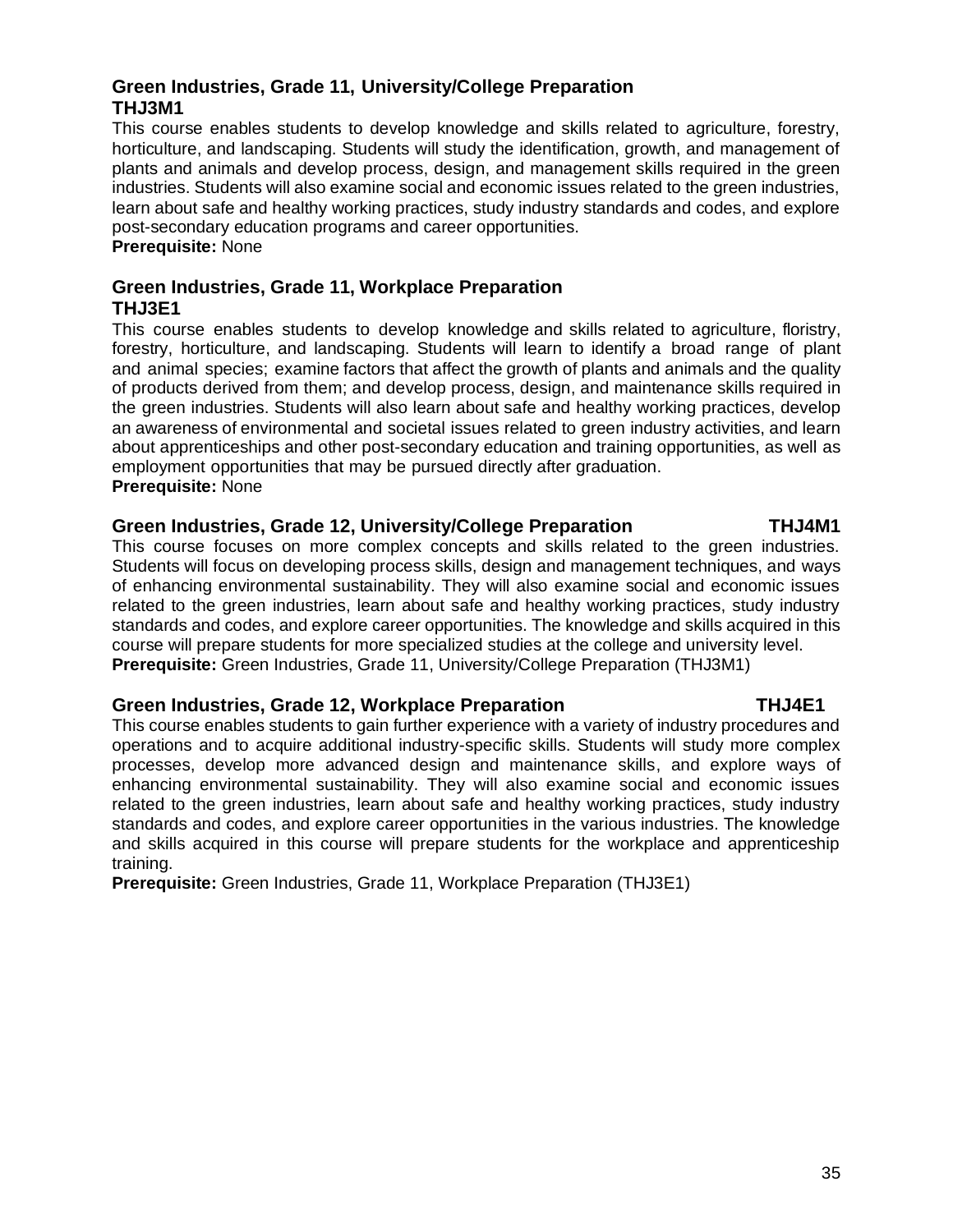### **TECHNOLOGICAL EDUCATION Manufacturing Technology**

### **Manufacturing Technology, Grade 10, Open TMJ2O1**

This course introduces students to the manufacturing industry by giving them an opportunity to design and fabricate products using a variety of processes, tools, and equipment. Students will learn about technical drawing, properties and preparation of materials, and manufacturing techniques. Student projects may include a robotic challenge, a design challenge, or a fabrication project involving processes such as machining, welding, vacuum forming, or injection moulding. Students will develop an awareness of environmental and societal issues related to manufacturing and will learn about secondary and post-secondary pathways leading to careers in the industry. **Prerequisite:** None

### **Manufacturing Technology, Grade 11, College Preparation TMJ3C1**

This course enables students to develop knowledge and skills through hands-on, project-based learning. Students will acquire design, fabrication, and problem-solving skills while using tools and equipment such as lathes, mills, welders, computer-aided machines, robots, and control systems. Students may have opportunities to obtain industry-standard certification and training. Students will develop an awareness of environmental and societal issues related to manufacturing and will learn about pathways leading to careers in the industry. **Prerequisite:** None

### **Manufacturing Technology, Grade 11, Workplace Preparation TMJ3E1**

This hands-on, project-based course is designed for students planning to enter an occupation or apprenticeship in manufacturing directly after graduation. Students will work on a variety of manufacturing projects, developing knowledge and skills in design, fabrication, and problem solving and using tools and equipment such as engine lathes, milling machines, and welding machines. In addition, students may have the opportunity to acquire industry standard certification and training. Students will develop an awareness of environmental and societal issues related to manufacturing and will learn about secondary school pathways that lead to careers in the industry.

**Prerequisite:** None

### **Manufacturing Technology, Grade 12, College Preparation TMJ4C1**

This course enables students to further develop knowledge and skills related to machining, welding, print reading, computer numerical control (CNC), robotics, and design. Students will develop proficiency in using mechanical, pneumatic, electronic, and computer control systems in a project-based learning environment and may have opportunities to obtain industry-standard training and certification. Students will expand their awareness of environmental and societal issues and career opportunities in the manufacturing industry.

**Prerequisite:** Manufacturing Technology, Grade 11, College Preparation (TMJ3C1)

### **Manufacturing Technology, Grade 12, Workplace Preparation TMJ4E1**

This project-driven, hands-on course builds on student's experiences in manufacturing technology. Students will further develop knowledge and skills related to the use of engine lathes, milling machines, welding machines, and other related tools and equipment as they design and fabricate solutions to a variety of technological challenges in manufacturing. Students may have opportunities to acquire industry- standard training and certification. Students will expand their awareness of environmental and societal issues and of career opportunities in the manufacturing industry.

**Prerequisite:** Manufacturing Technology, Grade 11, Workplace Preparation (TMJ3E1)

### 36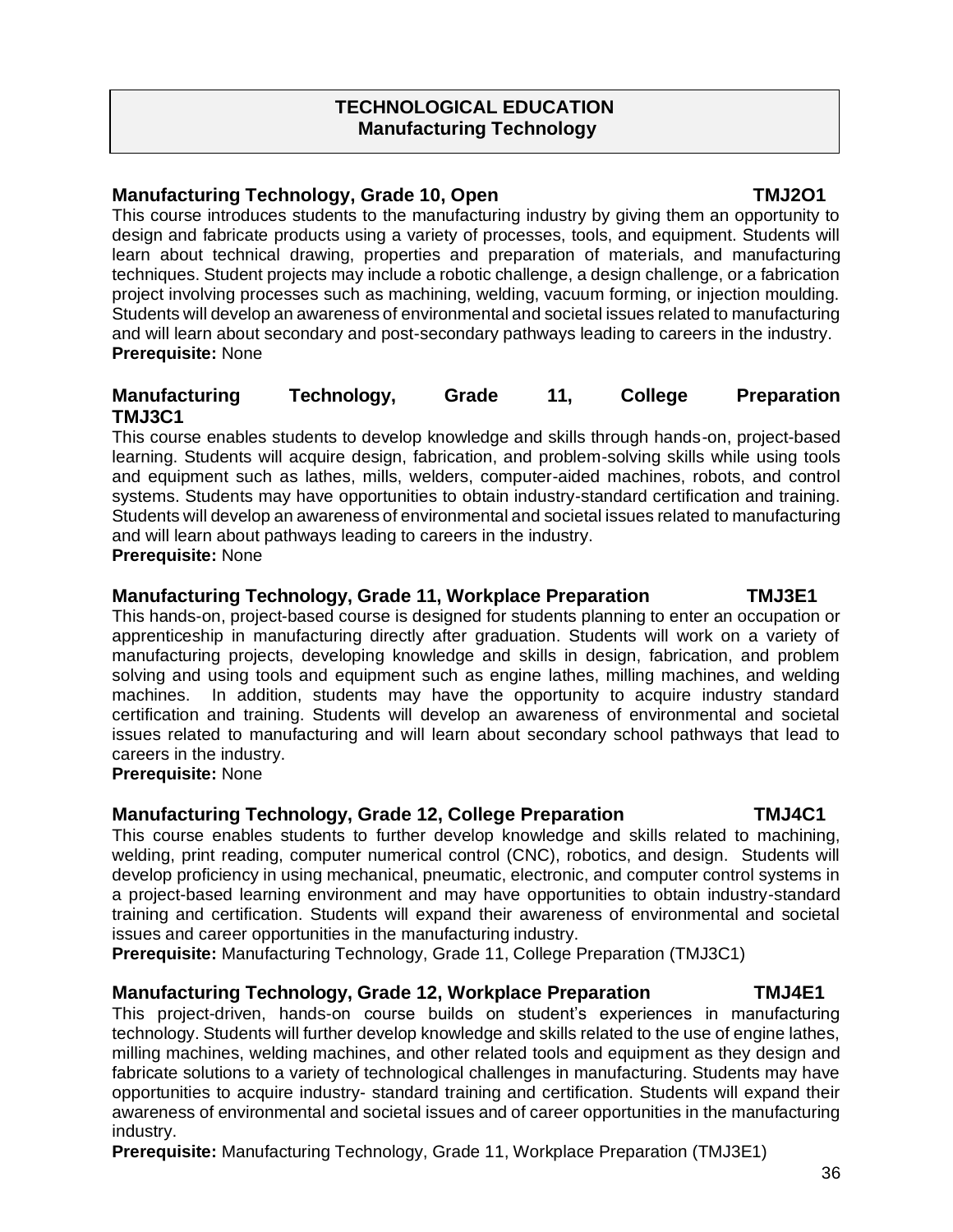### **TECHNOLOGICAL EDUCATION Design Technology**

### **Technological Design and the Environment, Grade 11, Open TDJ3O1**

This course enables students to apply a systematic process for researching, designing, building, and assessing solutions to address specific human and environmental challenges. Through their work on various projects, students will explore broad themes that may include aspects of industrial design, mechanical design, architectural design, control system design, and/or apparel design. Students will develop an awareness of environmental and societal issues related to technological design, and will learn about secondary and post-secondary pathways leading to careers in the field.

### **Prerequisite:** None

### **Technological Design in the Twenty-first Century, Grade 12, Open TDJ4O1**

This course focuses on the relationship between society and technological development. Students will use appropriate tools, techniques, and strategies to research, design, build, and assess prototypes for products and/or processes that respond to society's changing needs. Students will describe how social factors, including culture, media, politics, religion, and environmental concerns, influence technological design. Students will also learn about professional practices in the field, and will research post-secondary pathways leading to careers related to technological design.

**Prerequisite:** None

### **TECHNOLOGICAL EDUCATION Transportation Technology**

### **Transportation Technology, Grade 10, Open TTJ2O1**

This course introduces students to the service and maintenance of vehicles, aircraft, and/or watercraft. Students will develop knowledge and skills related to the construction and operation of vehicle/craft systems and learn maintenance and repair techniques. Student projects may include the construction of a self-propelled vehicle or craft, engine service, tire/wheel service, electrical/battery service, and proper body care. Students will develop an awareness of related environmental and societal issues and will explore secondary and post-secondary pathways leading to careers in the transportation industry. **Prerequisite**: None

### **Transportation Technology, Grade 11, College Preparation TTJ3C1**

This course enables students to develop technical knowledge and skills as they study, test, service, and repair engine, electrical, suspension, brake, and steering systems on vehicles, aircraft, and/or watercraft. Students will develop communication and teamwork skills through practical tasks, using a variety of tools and equipment. Students will develop an awareness of environmental and societal issues related to transportation and will learn about apprenticeship and college programs leading to careers in the transportation industry **Prerequisite**: None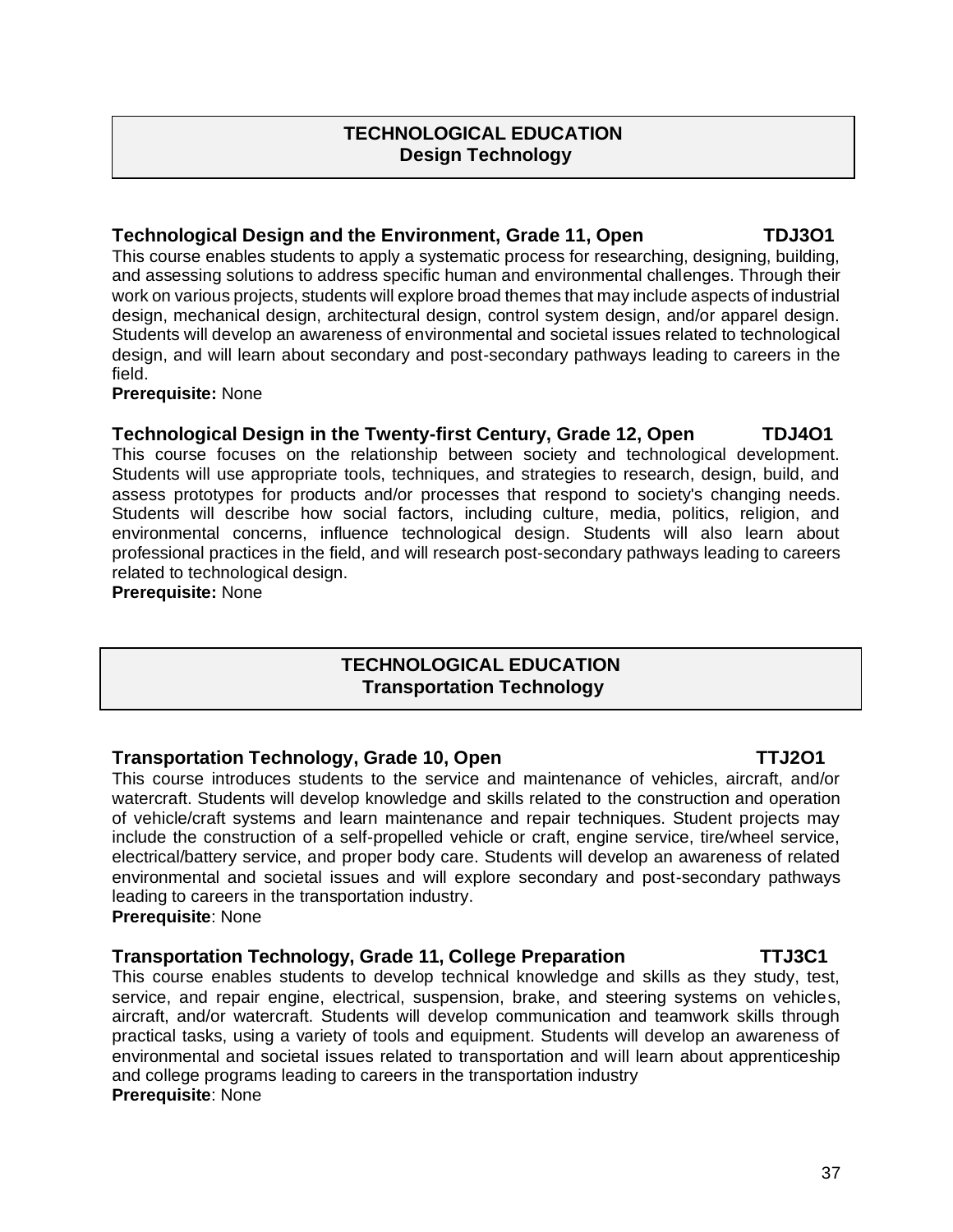### **Transportation Technology, Auto Service TTA3C1 Grade 11, College Preparation**

This course enables students to develop technical knowledge and skills as they study, test, service, and repair engine, electrical, suspension, brake, and steering systems on vehicles, aircraft, and/or watercraft. Students will develop communication and teamwork skills through practical tasks, using a variety of tools and equipment. Students will develop an awareness of environmental and societal issues related to transportation and will learn about apprenticeship and college programs leading to careers in the transportation industry.

This course provides an emphasis on Auto Service.

**Prerequisite:** None

### **Transportation Technology, Grade 12, College Preparation TTJ4C1**

This course enables students to further develop technical knowledge and skills as they study, test, service, and repair engine management systems; power trains; steering/control, suspension, brake, and body systems on vehicles, aircraft, and/or watercraft; and/or small engine products. Students will refine communication and teamwork skills through practical tasks, using a variety of tools and equipment. Students will expand their awareness of environmental and societal issues related to transportation and their knowledge of apprenticeship and college programs leading to careers in the transportation industry.

**Prerequisite:** Transportation Technology, College Preparation, Grade 11 (TTJ3C1)

**Note***: This course is offered as a 1 or 2 credit course. This is a required course for students enrolled in SHSM in Transportation.*

 *2 credit course = TTJ4C2 \* (SHSM); 1 credit course = TTJ 4C1*

### **Specialist High Skills Major - Transportation**

### **Transportation Technology, Grade 12, College Preparation TTJ4C2**

This program allows students to focus on a career path in transportation technology in grades 11 and 12. The program enables students to gain important skills on the job and at school. Students will earn certifications that are beneficial to this field.

Students who complete all the requirements of the SHSM program will have this notification on their official transcript and on their Ontario Secondary School Diploma.

Speak to the transportation technology teacher, the technological studies department head or a guidance counsellor for the specific requirements of this program.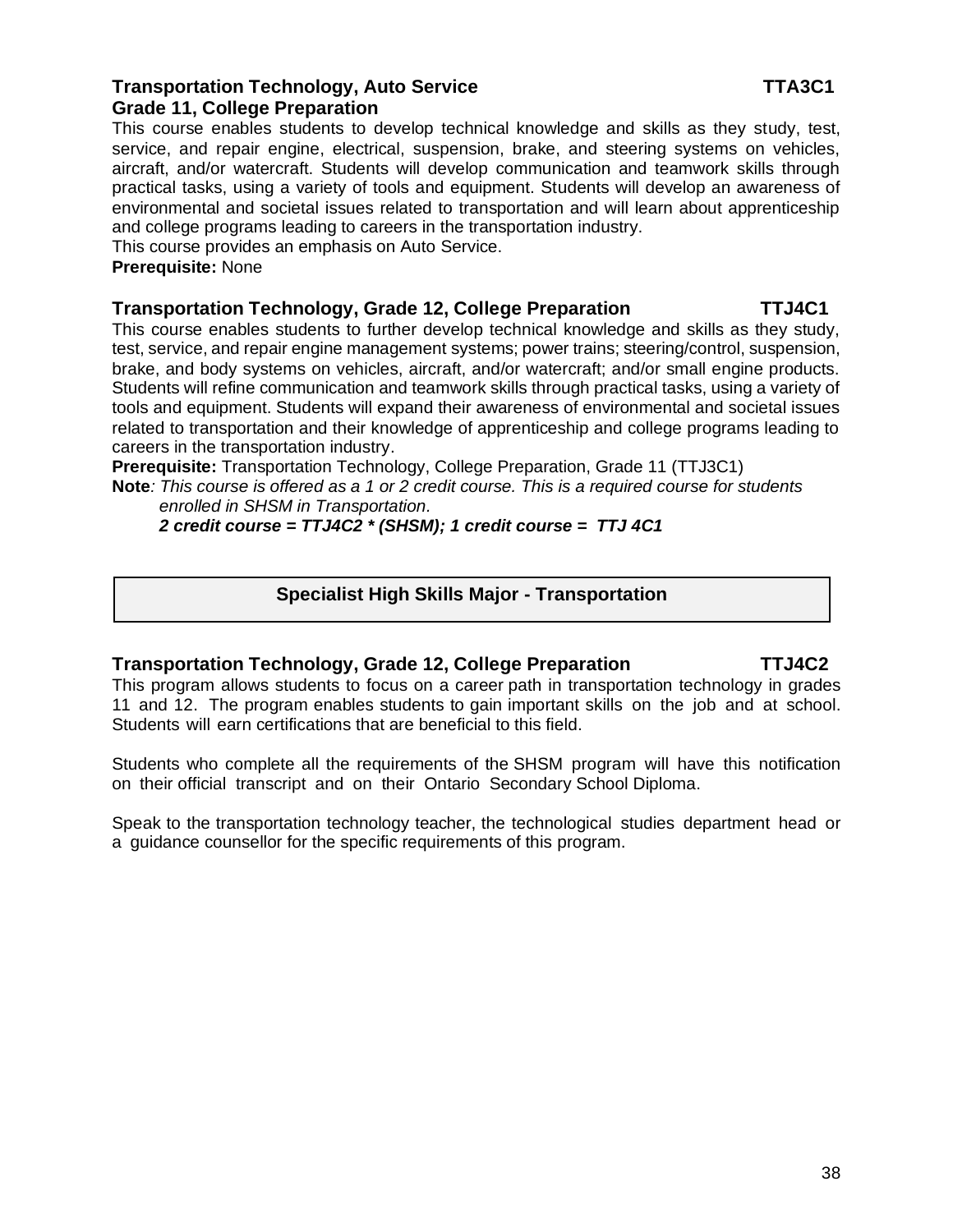|                           | טטווטט וועוו סטווטטו           |                  | <b>UUUI JE UIIEI IIIYJ LULL-LULU</b> |                    |
|---------------------------|--------------------------------|------------------|--------------------------------------|--------------------|
| <b>SUBJECT</b>            |                                | <b>GRADE 10</b>  | <b>GRADE 11</b>                      | <b>GRADE 12</b>    |
|                           | <b>DANCE</b>                   | <b>ATC2O1</b>    | ATC3M1                               | ATC4M1             |
| <b>THE ARTS</b>           | <b>DRAMA</b>                   | ADA2O1           | ADA3O1                               | ADA4M1             |
|                           |                                |                  | ADA3M1                               |                    |
|                           | <b>MUSIC</b>                   | <b>AMI2O1</b>    | AMI3M1                               | AMI4M1             |
|                           | Guitar                         | <b>AMG2O1</b>    | AMG3M1                               | AMG4M1             |
|                           | Band                           | AMR2OC           | AMR3MB                               | AMR3MC             |
|                           | <b>VISUAL ARTS</b>             | <b>AVI2O1</b>    | <b>AVI3O1</b>                        | AVI4M1             |
|                           |                                |                  | AVI3M1                               |                    |
|                           |                                |                  | AWA301                               |                    |
| <b>BUSINESS STUDIES</b>   |                                | <b>BBI2O1</b>    | BAF3M1                               | BOH4M              |
|                           |                                |                  | BMX3E1*                              |                    |
|                           |                                |                  | BMI3C1                               |                    |
|                           |                                |                  | BDI3C1*                              |                    |
| <b>CANADIAN AND WORLD</b> | <b>GEOGRAPHY</b>               |                  | CGF3M1                               | CGW4U1             |
| <b>STUDIES</b>            |                                |                  | CGG30                                | CGW <sub>4C1</sub> |
|                           |                                |                  |                                      | CGR4M1             |
|                           |                                |                  |                                      | CGR4E1*            |
|                           | <b>HISTORY</b>                 | CHC2D1           | CHW3M1                               | CHY4U1             |
|                           |                                | CHC2P1           | CLU3E1                               | CHM4E1             |
|                           |                                | <b>CHC2PL</b>    | CLU3M1                               | CLN4U1             |
|                           |                                | <b>CHV2O5</b>    |                                      | CLN4C1             |
| CO-OP                     |                                |                  | GWL3OD++<br>DCO30W++                 | GLN4OD++           |
| <b>ENGLISH</b>            | <b>ENGLISH</b>                 | ENG2D1           | <b>ENG3U1</b>                        | <b>ENG4U1</b>      |
|                           | (COMPULSORY)                   | ENG2P1           | ENG3C1                               | ENG4C1             |
|                           |                                | ENG2L1           | ENG3E1                               | ENG4E1             |
|                           | <b>ENGLISH</b><br>(OPTIONAL)   |                  |                                      | EWC4U1             |
|                           | LITERACY COURSE                |                  |                                      | <b>OLC401</b>      |
| <b>FRENCH</b>             |                                | FSF2D1           | FSF3U1                               | FSF4U1             |
|                           |                                | FSF2P1           |                                      |                    |
| <b>GUIDANCE</b>           |                                | <b>GLC205</b>    | GPP3O1                               |                    |
| <b>HEALTH &amp; PE</b>    |                                | PAF2OC           | PAL3OC                               | <b>PPL401</b>      |
|                           |                                | PPL2OF           | PPL3OF                               | PSK4U1             |
|                           |                                | PPL2OM           | PPL3OM                               | PLF4M1             |
|                           |                                |                  | PPZ3CA                               |                    |
| <b>MATH</b>               |                                |                  | MCR3U1                               | MCV4U1             |
|                           |                                | MPM2D1           | MCF3M1                               | MDM4U1             |
|                           |                                | MFM2P1           | MBF3C1                               | MHF4U1             |
|                           |                                | MAT2L1           | MEL3E1                               | MAP4C1             |
|                           |                                |                  |                                      | MCT4C1             |
|                           |                                |                  |                                      | MEL4E1             |
| <b>NATIVE STUDIES</b>     |                                |                  | NBV3C1<br>NDA3M1                     |                    |
| <b>SCIENCE</b>            | General                        | <b>SNC2D1</b>    |                                      |                    |
|                           |                                | SNC2P1<br>SNC2L1 |                                      |                    |
|                           | Biology                        |                  | SBI3U1                               | <b>SBI4U1</b>      |
|                           |                                |                  | SBI3C1                               |                    |
|                           | Chemistry                      |                  | SCH3U1                               | SCH4U1             |
|                           |                                |                  |                                      | SCH4C1             |
|                           | Physics                        |                  | SPH3U1                               | SPH4U1             |
|                           | Environmental                  |                  | SVN3E1                               |                    |
| <b>SOCIAL</b>             | <b>SCIENCES</b> Family Studies |                  | HFC3E1                               | HFA4U1             |
| <b>&amp; HUMANITIES</b>   |                                | <b>HFN2O1</b>    | HSG3M1                               | HFL4E1             |
|                           |                                |                  | HPW3C1                               | <b>HIP4O1</b>      |
|                           |                                |                  | HSP3C1                               | HSB4U1             |
|                           |                                |                  | HSP3U1                               |                    |

### **Glendale High School- Course Offerings 2022-2023**